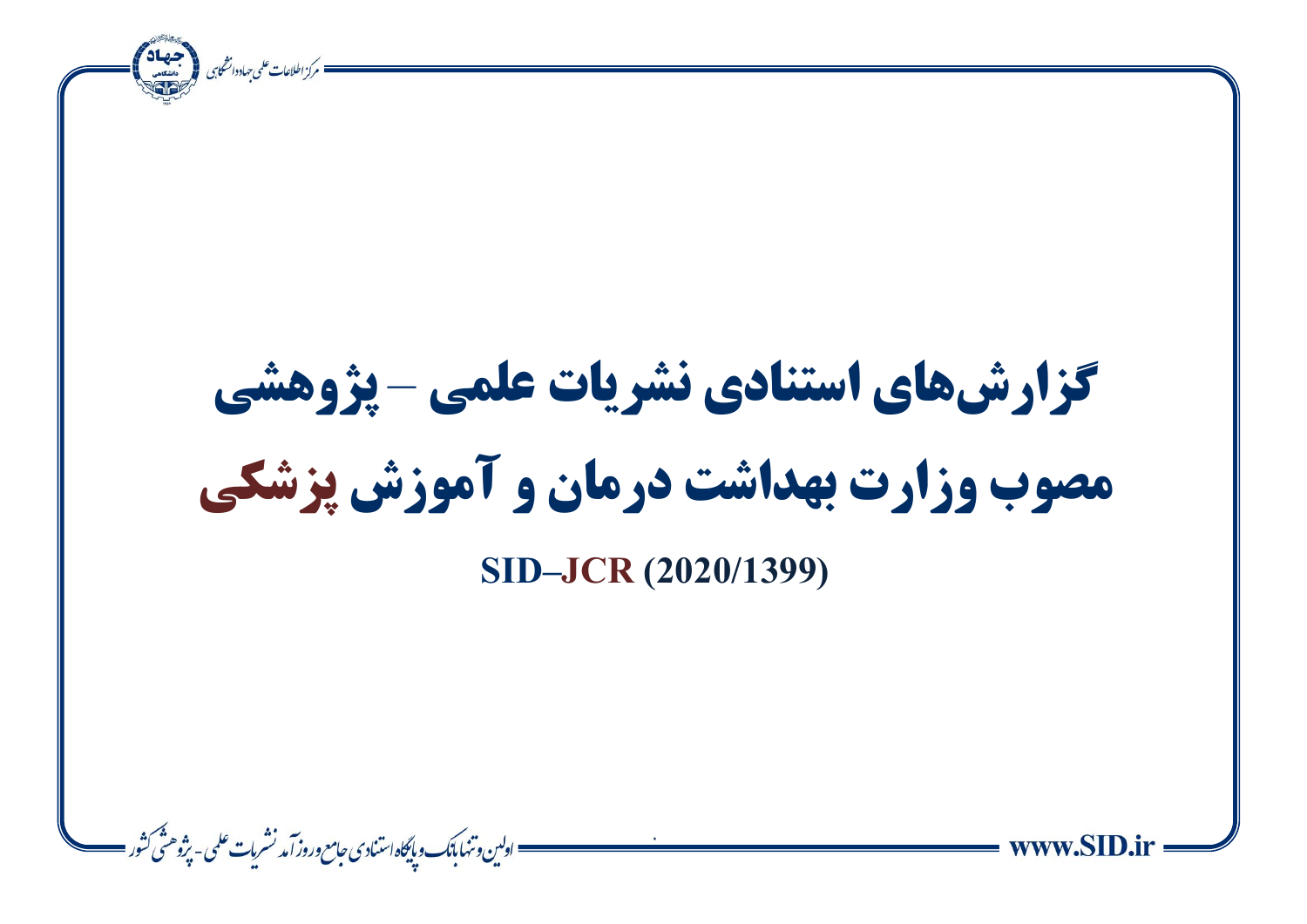## **ویژگی های گزارش استنادی نشریات در پایگاه SID**

ه مرکز اطلاعات علمی جهاددانشگاہی کے مقصد المصنعة

ì

۱-ارائه گزارش استنادی صحیح نیازمند در اختیار داشتن تمامی اطلاعات (آرشیو شمارهها و تمامی عنوان نشریات) است. لذا همواره در حفظ جامعیت و روز آمدی اطلاعات موجود در بانک اطلاعاتی نشریات این پایگاه تلاش شده است.

**۲**-از آنجاکه میزان و نوع منابع مورد استفاده در علوم مختلف متفاوت است، در این پایگاه ضمن محاسبه استنادات بین گروههای تخصصی مختلف، هریک **ان اشیادآ بد اشیادآ همگیو یای دقداسه دطنااد** 

**-3کو ه ا دای انتدر نتد یر گزارش به حتارآ دستناد شبد یدبو . رهگ ی دقدسآ استنادی کااد و داری استنادی وایع نتد ( به حتارآ Online یر بتش JCR**

سایت مرکز اطلاعات علمی به نشانی www.SID.ir در دسترس است. ضمناً اطلاعات سایر سال ها (۷۹ تا ۹۹) نیز در این تارگاه قابل مشاهده است.

<sup>1</sup> براساس شاخصهای متداول علمسنجی، از آنجاکه تعدادی از مقالات منتشر شده در نشریات غیر پژوهشی حاصل از ترجمه، گزارش و اخبار تخصصی است؛ لذا استنادات اخذ شده قابل محاسبه برای آن مقالات نبوده و در گزارش JCR وارد نمی شوند.

**6**-در این گزارش براساس استانداردهای بینالمللی عنوان نشریاتی که در هر شماره کمتر از ۶ مقاله و یا در سالهای ارزیابی در مجموع کمتر از ۲۰ عنوان هقاله منتشر نمودهاند، از فهرست نشریات حذف شدهاند.

**-6اشیادمط که یر هی اک ان سدلهد داریاظی ش،97 98 و99( فدید سدبقه اانشدر هسناد و اد یور اانشدر یاهد کددل ا س. ان گزارش فاف ند ااد** 

= اولىن د تنها بانك و پايكاه استنادى حامع وروز آمد نشريات علمى - پژوهشّى كشور =  $\sqrt{2}$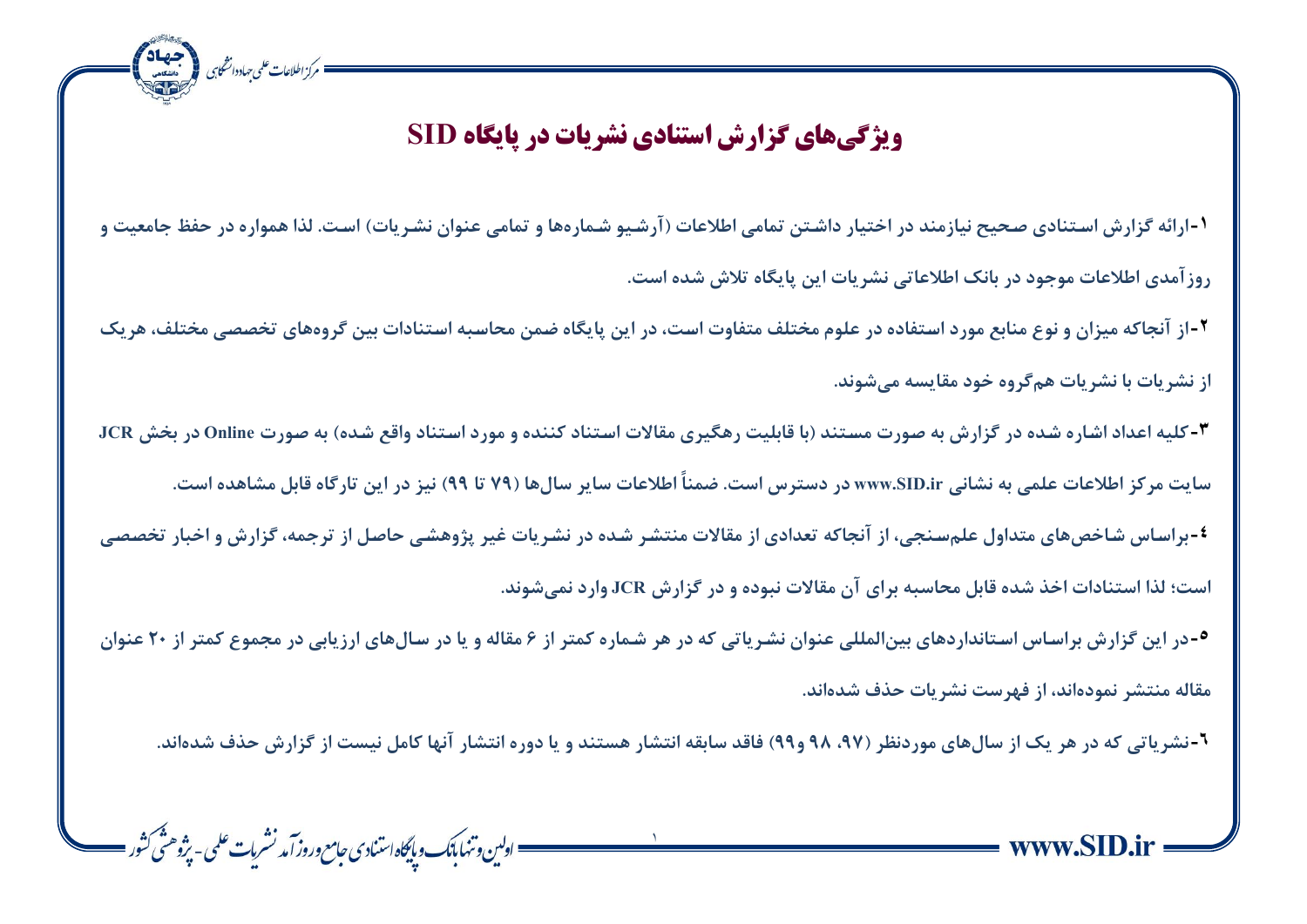ه مركز اطلاعات على جماددانشكارى مع المجتمعة التي تحقيقات

— اولىن وتنها ب<sub>أنك</sub> و پايگاه استنادى *جامع وروز* آمد نشريات علمى - پژوهشّى كثور ——

## **نشریات علمی - پژوهشی پزشکی**

ì

= www.SID.ir

**مرتب شده براساس شاخص تأثیر، سال 2020/1399**

| ميانگين<br>شاخص تأثير | <b>Impact Factor</b><br>شاخص تأثير | <b>E-ISSN</b> | <b>P-ISSN</b> | نام نشریه                                                             | رديف                    |
|-----------------------|------------------------------------|---------------|---------------|-----------------------------------------------------------------------|-------------------------|
| 0.110<                | 0.975                              | 2008-2215     | 1735-4587     | <b>Iranian Journal of Psychiatry</b>                                  | $\mathbf{1}$            |
| 0.110<                | 0.910                              | 1735-403X     | 1735-403X     | <b>Pharmaceutical Sciences</b>                                        | $\overline{2}$          |
| 0.110<                | 0.85                               | 1735-9414     | 1735-5362     | <b>Research in Pharmaceutical Sciences</b>                            | $\mathbf{3}$            |
| 0.110<                | 0.816                              | 2228-6721     | 2008-9783     | <b>Journal of Lasers in Medical Sciences</b>                          | $\overline{\mathbf{4}}$ |
| 0.110<                | 0.781                              | 2476-5120     | 2538-2462     | <b>Journal of Cellular and Molecular Anesthesia</b>                   | $\overline{5}$          |
| 0.110<                | 0.676                              | 2322-4835     | 2322-2476     | <b>International Journal of Community Based Nursing and Midwifery</b> | 6                       |
| 0.110<                | 0.584                              | 2228-7809     | 2228-7795     | <b>Journal of Research in Health Sciences</b>                         | $\overline{7}$          |
| 0.110<                | 0.527                              | 2251-9149     | 2251-9130     | <b>International Cardiovascular Research Journal</b>                  | 8                       |
| 0.110<                | 0.472                              | 2322-5939     |               | <b>International Journal of Health Policy and Management</b>          | $\boldsymbol{9}$        |
| 0.110<                | 0.469                              | 2251-7014     | 2251-7006     | <b>Nephro-Urology Monthly</b>                                         | <b>10</b>               |

 $\mathbf{r}$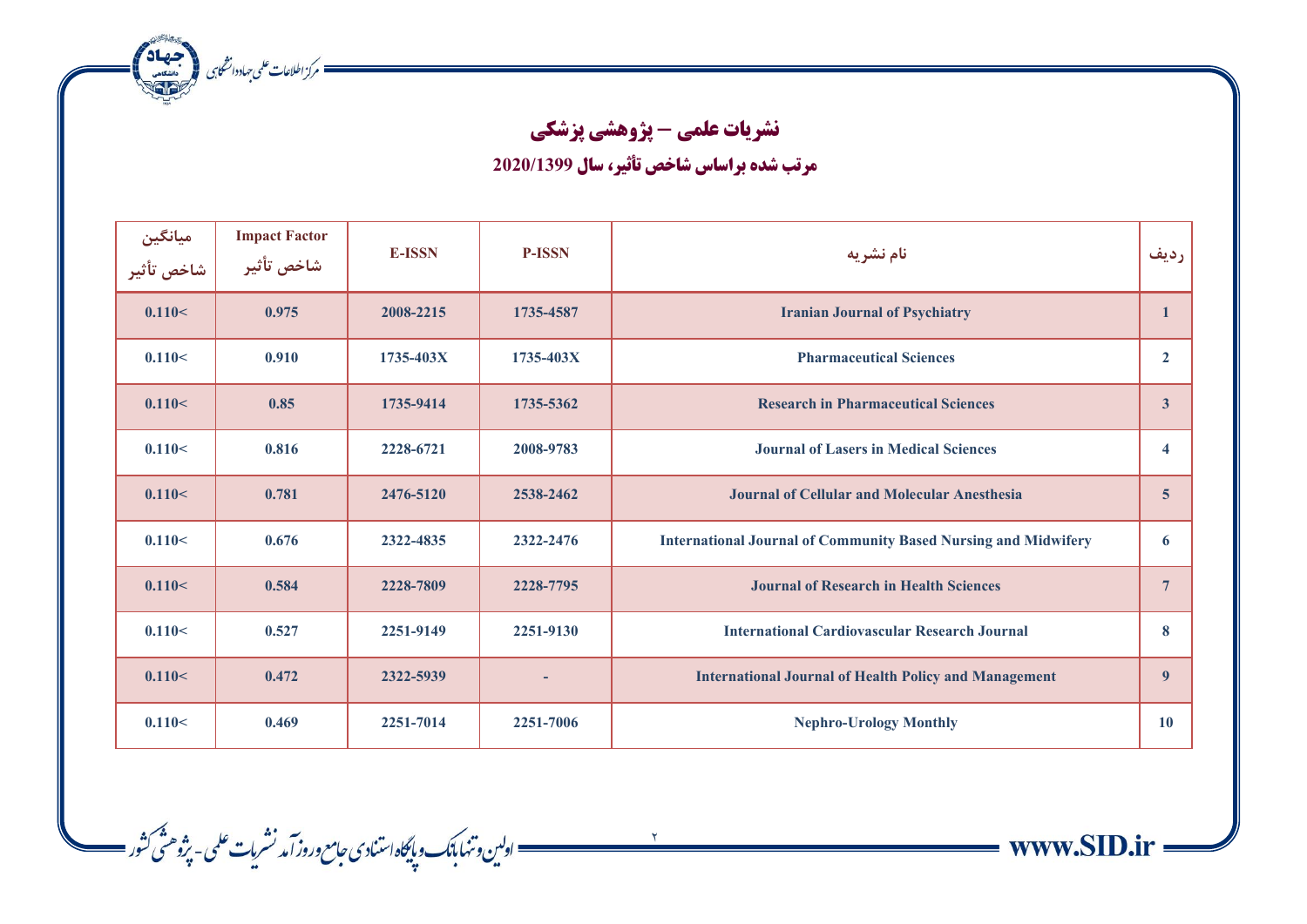المسلم المسلمات على جمادوانشكابى المستعملية المسلمات المسلمات على جمادة الشكلية المسلمات المسلمات المسلمات الم<br>المسلمات المسلمات على جمادوانشكابى

| میانگین<br>شاخص تأثیر | <b>Impact Factor</b><br>شاخص تأثير | <b>E-ISSN</b> | <b>P-ISSN</b> | نام نشریه                                                   | رديف |
|-----------------------|------------------------------------|---------------|---------------|-------------------------------------------------------------|------|
| 0.110<                | 0.434                              | 2476-5244     | 2476-5236     | <b>Physiology and Pharmacology</b>                          | 11   |
| 0.110<                | 0.421                              | 2228-5652     | 2228-5660     | <b>BioImpacts</b>                                           | 12   |
| 0.110<                | 0.457                              | 2008-0387     | ۰             | <b>Journal of Medical Ethics and History of Medicine</b>    | 13   |
| 0.110<                | 0.406                              | 2423-4583     | ÷             | <b>Avicenna Journal of Environmental Health Engineering</b> | 14   |
| 0.110<                | 0.398                              | 2008-4234     | 2008-2258     | <b>Gastroenterology and Hepatology From Bed to Bench</b>    | 15   |
| 0.110<                | 0.339                              | 2008-6687     | 2008-6709     | <b>Middle East Journal of Cancer</b>                        | 16   |
| 0.110<                | 0.297                              | 2228-7531     | 2228-7523     | <b>Anesthesiology and Pain Medicine</b>                     | 17   |
| 0.110<                | 0.290                              | 2345-4210     | ٠             | <b>Health in Emergencies and Disasters</b>                  | 18   |
| 0.110<                | 0.288                              | 2008-2509     | 1681-2824     | <b>Iranian Journal of Nuclear Medicine</b>                  | 19   |
| 0.110<                | 0.283                              | 2008-2746     | 1735-7497     | <b>Iranian Endodontic Journal</b>                           | 20   |

 $\tau$ 

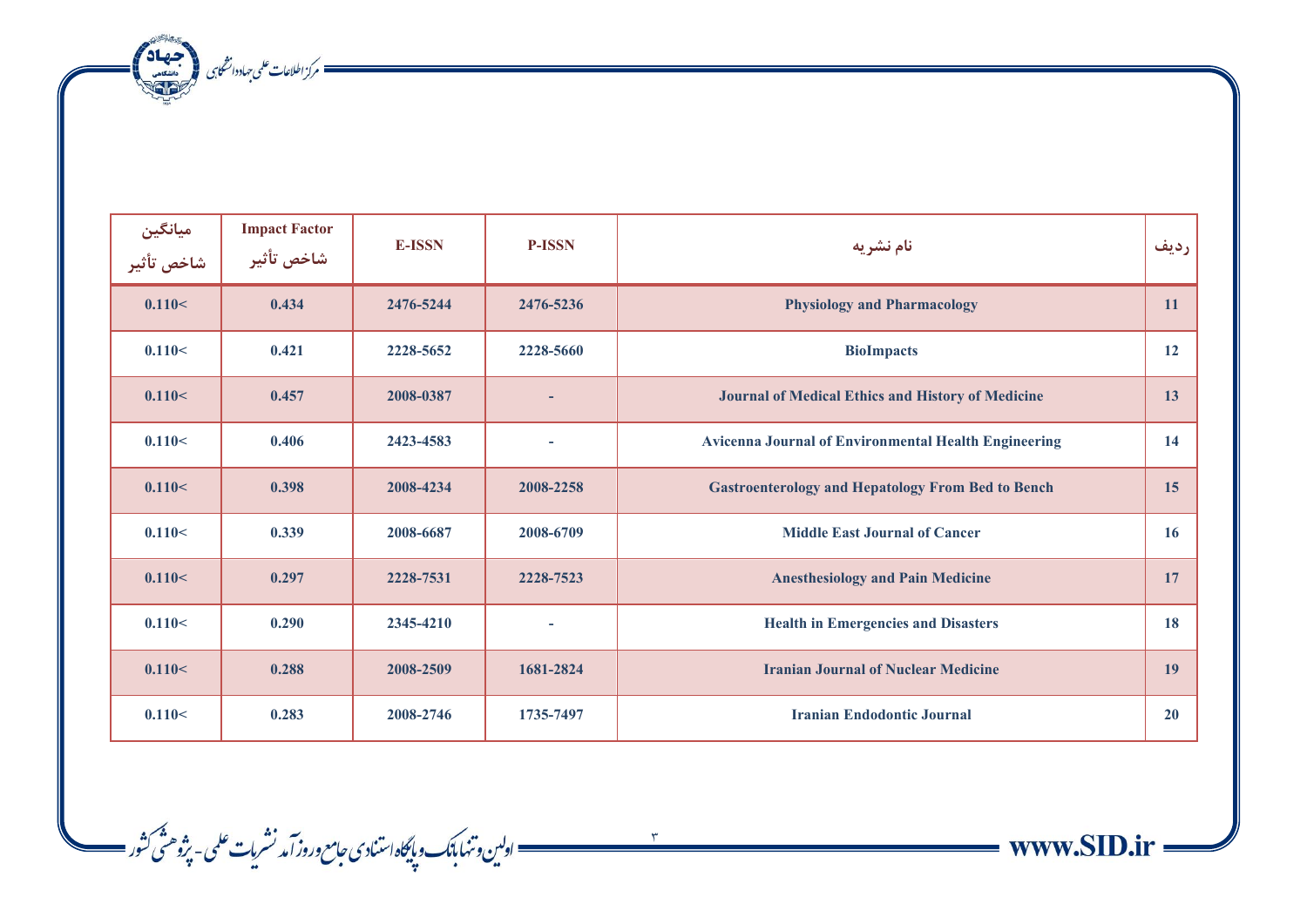ه المسكن الملاعات على جماددانشكارى المستعمر المستعمر الملاعات<br>المسكن المستعمر المستعمر المستعمر المستعمر المستعمر المستعمر المستعمر المستعمر المستعمر المستعمر المستعمر الم<br>المستعمر المستعمر المستعمر المستعمر المستعمر المس

| میانگین<br>شاخص تأثیر | <b>Impact Factor</b><br>شاخص تأثير | <b>E-ISSN</b> | <b>P-ISSN</b> | نام نشريه                                                         | رديف |
|-----------------------|------------------------------------|---------------|---------------|-------------------------------------------------------------------|------|
| 0.110<                | 0.276                              | 2008-3874     | 2008-3866     | <b>Iranian Journal of Basic Medical Sciences</b>                  | 21   |
| 0.110<                | 0.275                              | 2251-872X     | 2251-8711     | <b>International Journal of High Risk Behaviors and Addiction</b> | 22   |
| 0.110<                | 0.274                              | 1726-6882     | 1735-0328     | <b>Iranian Journal of Pharmaceutical Research</b>                 | 23   |
| 0.110<                | 0.270                              | 2345-5004     | ٠             | <b>Journal of Herbmed Pharmacology</b>                            | 24   |
| 0.110<                | 0.266                              | 2345-461X     | 2345-4644     | <b>Archives of Bone and Joint Surgery</b>                         | 25   |
| 0.110<                | 0.262                              | 1735-3947     | 1029-2977     | <b>Archives of Iranian Medicine</b>                               | 26   |
| 0.110<                | 0.261                              | 1726-9148     | 1726-913X     | <b>International Journal of Endocrinology and Metabolism</b>      | 27   |
| 0.110<                | 0.256                              | 2008-4161     | 2008-3645     | <b>Jundishapur Journal of Microbiology</b>                        | 28   |
| 0.110<                | 0.255                              | 1735-7136     | 1735-1995     | <b>Journal of Research in Medical Sciences</b>                    | 29   |
| 0.110<                | 0.25                               | 2008-6490     | 2008-6482     | <b>International Journal of Organ Transplantation Medicine</b>    | 30   |

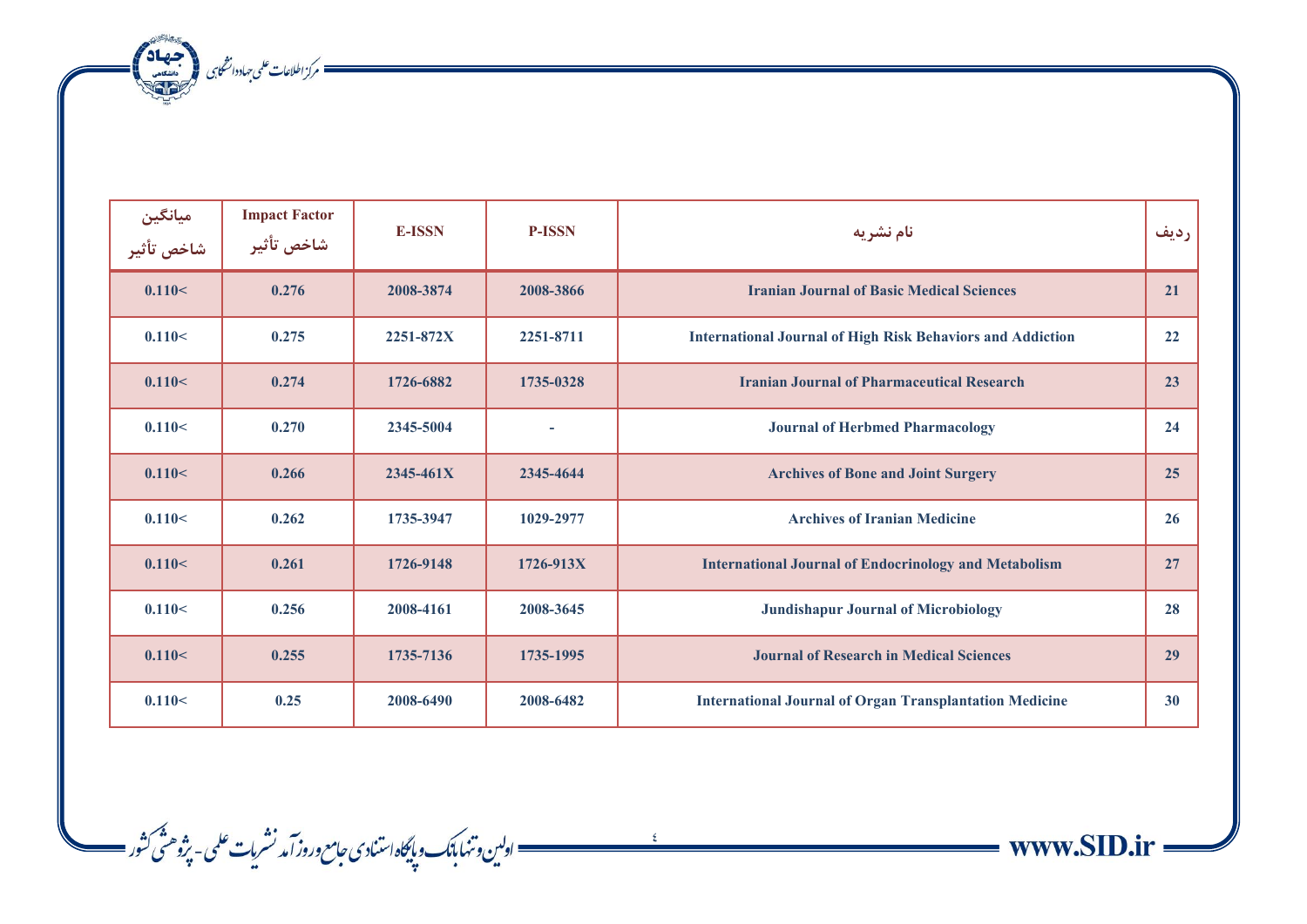ه المعامات على جماددانشان المجمعة المجمعة المجمعة المجمعة المجمعة المجمعة المجموعة المجموعة المجموعة المجموعة<br>المجموعة المجموعة المجموعة المجموعة المجموعة المجموعة المجموعة المجموعة المجموعة المجموعة المجموعة المجموعة ال<br>

| میانگین<br>شاخص تأثیر | <b>Impact Factor</b><br>شاخص تأثير | <b>E-ISSN</b> | <b>P-ISSN</b> | نام نشريه                                                       | رديف |
|-----------------------|------------------------------------|---------------|---------------|-----------------------------------------------------------------|------|
| 0.110<                | 0.246                              | 1735-5249     | 1735-1502     | <b>Iranian Journal of Allergy, Asthma and Immunology</b>        | 31   |
| 0.110<                | 0.246                              | 2476-549X     | 2476-5481     | Journal of Human, Environment and Health Promotion              | 32   |
| 0.110<                | 0.243                              | 2008-0778     | 2008-076X     | <b>International Journal of Fertility and Sterility</b>         | 33   |
| 0.110<                | 0.240                              | 2538-497X     | 2538-4422     | <b>International Journal of Cancer Management</b>               | 34   |
| 0.110<                | 0.238                              | 1735-546X     | 1735-1308     | <b>Urology Journal</b>                                          | 35   |
| 0.110<                | 0.234                              | 2251-9645     | 2251-9637     | <b>International Journal of Molecular and Cellular Medicine</b> | 36   |
| 0.110<                | 0.230                              | 1735-3688     | 0253-0716     | <b>Iranian Journal of Medical Sciences</b>                      | 37   |
| 0.110<                | 0.230                              | 2008-370X     | 2008-2487     | <b>Evidence Based Care Journal</b>                              | 38   |
| 0.110<                | 0.230                              |               | 2345-5837     | <b>Frontiers in Biomedical Technologies</b>                     | 39   |
| 0.110<                | 0.228                              | 2322-1836     | 2322-1828     | <b>Archives of Pediatric Infectious Diseases</b>                | 40   |

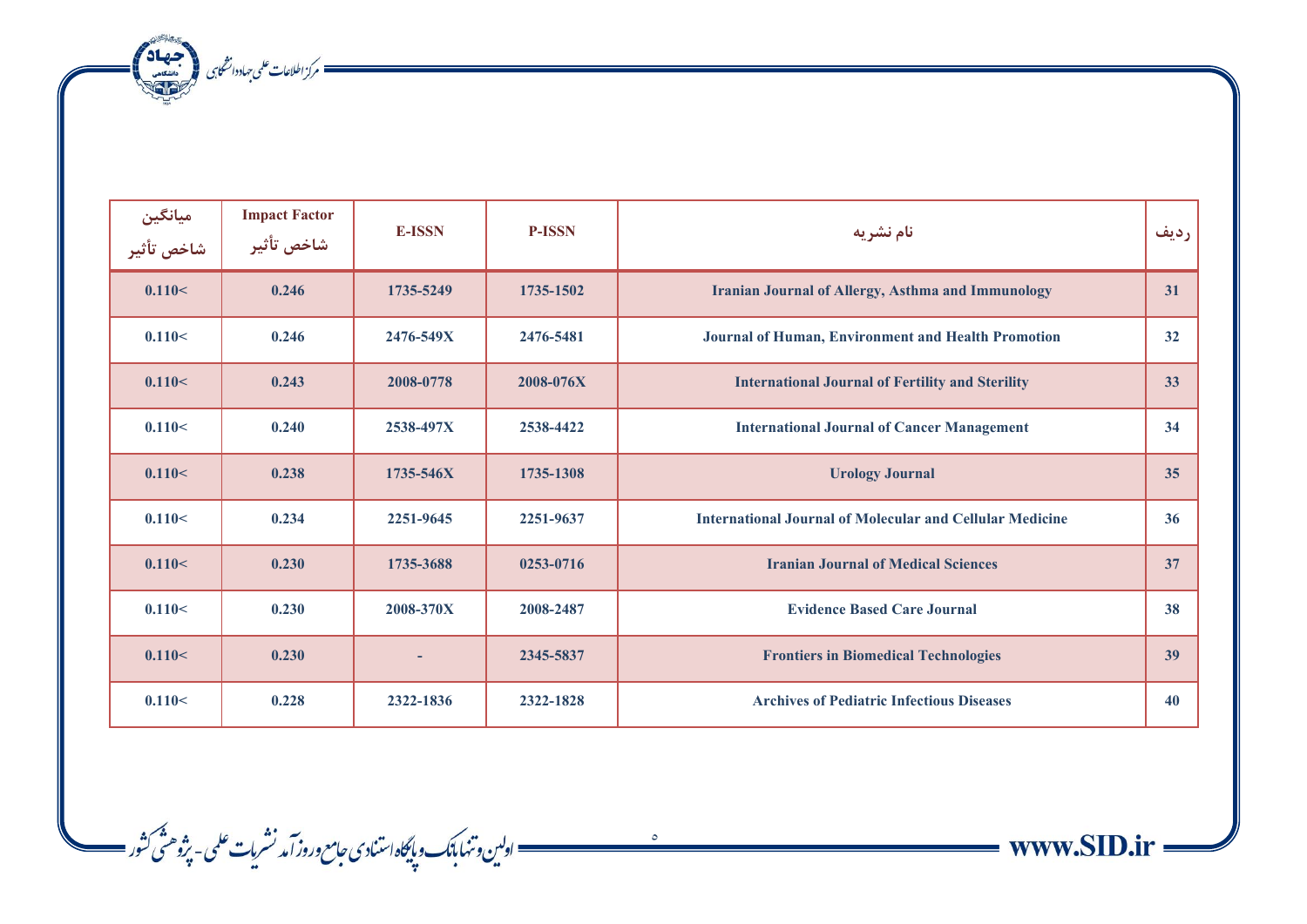ه مركز اطلاعات على جماددانشكارى المجمعة بالتي تحقيقات المجمعة التي تصنيف المجموعة التي تحقيقات المجموعة التي ت<br>المجموعة التي تحقيق المجموعة التي تحقيق المجموعة التي تحقيق المجموعة التي تحقيق المجموعة التي تحقيقات المجموعة

| ميانگين<br>شاخص تأثير | <b>Impact Factor</b><br>شاخص تأثير | <b>E-ISSN</b> | <b>P-ISSN</b> | نام نشریه                                                            | رديف |
|-----------------------|------------------------------------|---------------|---------------|----------------------------------------------------------------------|------|
| 0.110<                | 0.224                              | 2008-823X     | 1028-852X     | <b>Iranian Biomedical Journal</b>                                    | 41   |
| 0.110<                | 0.222                              | 1735-9287     | 1735-8639     | <b>Iranian Journal of Psychiatry and Behavioral Sciences</b>         | 42   |
| 0.110<                | 0.220                              | 2228-7949     | 2228-7930     | <b>Avicenna Journal of Phytomedicine</b>                             | 43   |
| 0.110<                | 0.217                              | 1735-806X     | $\sim$        | سالمند                                                               | 44   |
| 0.110<                | 0.212                              | 1735-367X     | 1735-1383     | <b>Iranian Journal of Immunology</b>                                 | 45   |
| 0.110<                | 0.211                              | 1735-3408     | $1735 - 143X$ | <b>Hepatitis Monthly</b>                                             | 46   |
| 0.110<                | 0.211                              | 2322-3049     | 2322-5904     | <b>Nanomedicine Journal</b>                                          | 47   |
| 0.110<                | 0.21                               | 2717-3593     | $\sim$        | <b>Frontiers in Emergency Medicine</b>                               | 48   |
| 0.110<                | 0.203                              | 2008-6814     | 2008-6520     | The International Journal of Occupational and Environmental Medicine | 49   |
| 0.110<                | 0.2                                | 2645-3835     |               | <b>Health Technology Assessment in Action</b>                        | 50   |

www.SID.ir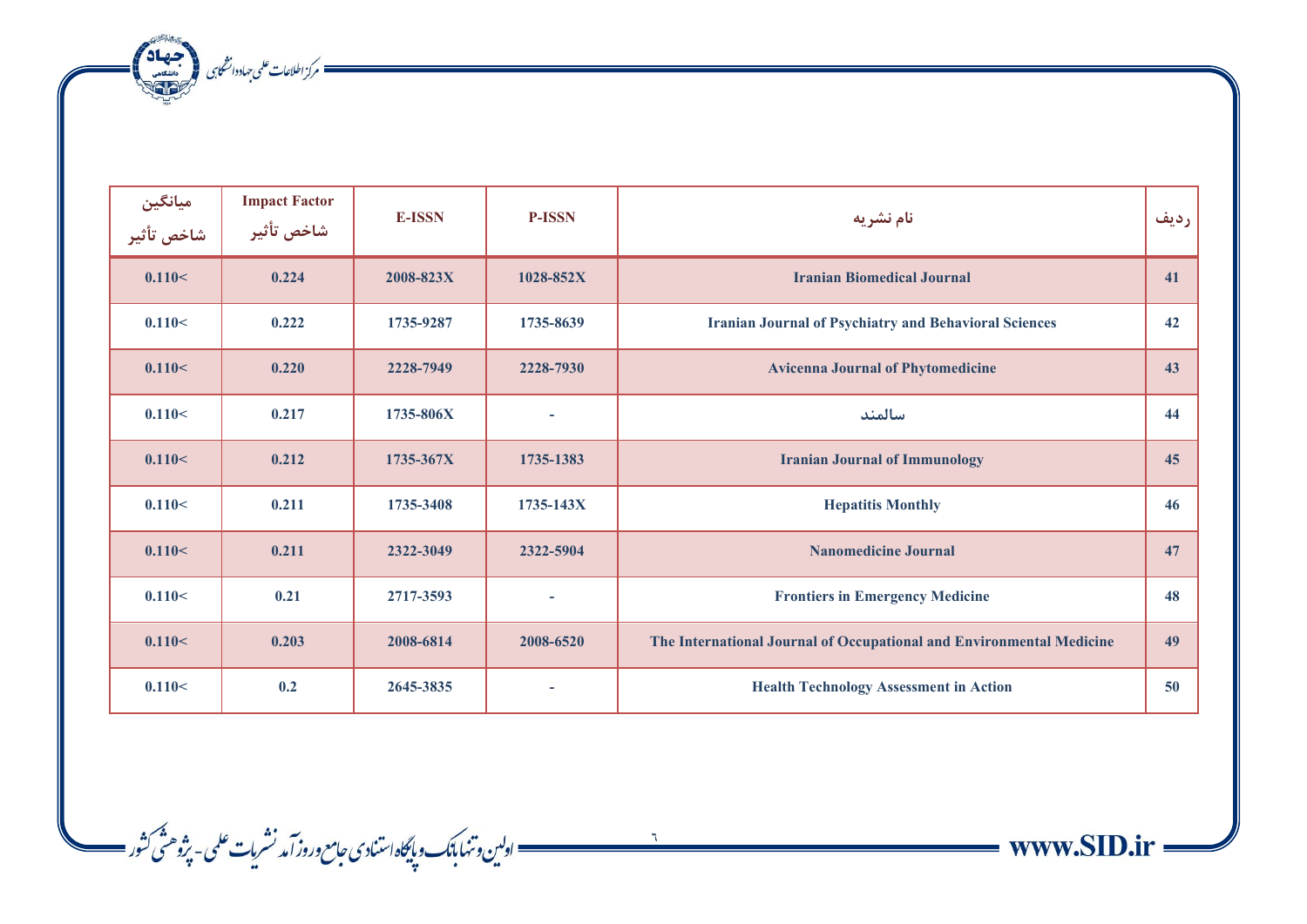ه مسكن الملاعات على جماددانشكارى المتحد المجالات المحصدة المحصر المحدث المحصر المحصول المحصر المحصول المحصول ا<br>المحصول المحصول المحصر المحصر المحصر المحصر المحصر المحصر المحصر المحصر المحصول المحصول المحصول المحصول المحصو

| میانگین<br>شاخص تأثیر | <b>Impact Factor</b><br>شاخص تأثير | <b>E-ISSN</b> | <b>P-ISSN</b> | نام نشریه                                                | رديف |
|-----------------------|------------------------------------|---------------|---------------|----------------------------------------------------------|------|
| 0.110<                | 0.196                              | 2423-3420     | 2423-3439     | <b>Current Medical Mycology</b>                          | 51   |
| 0.110<                | 0.196                              | 2588-4115     | 2588-4107     | <b>Infection Epidemiology and Microbiology</b>           | 52   |
| 0.110<                | 0.195                              | 2383-4544     | ٠             | <b>Journal of Emergency Practice and Trauma</b>          | 53   |
| 0.110<                | 0.189                              | 2251-8177     | 2251-8150     | <b>Journal of Comprehensive Pediatrics</b>               | 54   |
| 0.110<                | 0.186                              | 2251-7472     | 2251-7464     | <b>Trauma Monthly</b>                                    | 55   |
| 0.110<                | 0.185                              | 2008-4595     | $\sim$        | <b>Iranian Journal of Blood and Cancer</b>               | 56   |
| 0.110<                | 0.185                              | 2345-5977     | 2345-4458     | <b>Research Journal of Pharmacognosy</b>                 | 57   |
| 0.110<                | 0.183                              | 2228-5504     | 1735-9066     | <b>Iranian Journal of Nursing and Midwifery Research</b> | 58   |
| 0.110<                | 0.182                              | 2345-4229     | 2322-3243     | <b>International Journal of Radiation Research</b>       | 59   |
| 0.110<                | 0.177                              | 2251-6638     | 1735-3955     | <b>ARYA Atherosclerosis</b>                              | 60   |

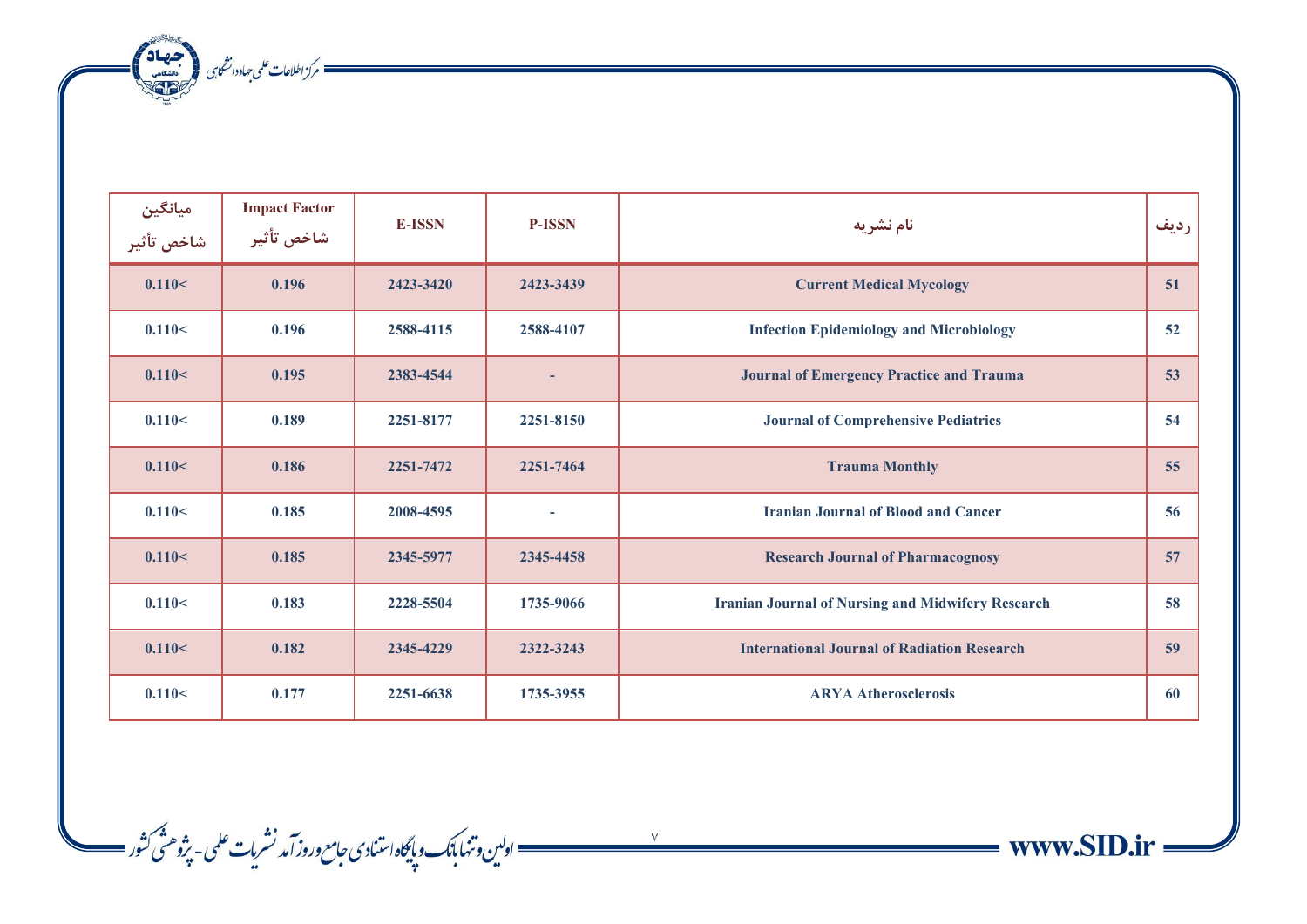ه المعامات على جماددانشان المجمعة المجمعة المجمعة المجمعة المجمعة المجموعية المجموعية المجموعية المجموعية المج<br>المجموعية المجموعية المجموعية المجموعية المجموعية المجموعية المجموعية المجموعية المجموعية المجموعية المجموعية<br>

| ميانگين<br>شاخص تأثير | <b>Impact Factor</b><br>شاخص تأثير | <b>E-ISSN</b> | <b>P-ISSN</b> | نام نشریه                                                               | رديف |
|-----------------------|------------------------------------|---------------|---------------|-------------------------------------------------------------------------|------|
| 0.110<                | 0.175                              | 2330-4456     |               | <b>International Journal of Womens Health and Reproduction Sciences</b> | 61   |
| 0.110<                | 0.175                              | 2251-9459     | 2008-2967     | <b>Iranian Journal of Toxicology</b>                                    | 62   |
| 0.110<                | 0.174                              | 2008-238X     | 1735-7020     | <b>Iranian Journal of Parasitology</b>                                  | 63   |
| 0.110<                | 0.173                              | 2345-2501     | 2345-2528     | روان پرستاری                                                            | 64   |
| 0.110<                | 0.173                              | 2345-2897     | 2345-2889     | <b>Health Education and Health Promotion</b>                            | 65   |
| 0.110<                | 0.172                              | 2423-5784     | 2322-1186     | <b>Journal of Applied Biotechnology Reports</b>                         | 66   |
| 0.110<                | 0.171                              | 2251-676X     | 2228-5482     | <b>Journal of Reproduction and Infertility</b>                          | 67   |
| 0.110<                | 0.170                              | 2228-7493     | 1735-5133     | سلامت کار ایران                                                         | 68   |
| 0.110<                | 0.166                              | 2476-3071     | ٠             | <b>Journal of Air Pollution and Health</b>                              | 69   |
| 0.110<                | 0.165                              | 2476-3772     | 2476-4108     | <b>International Journal of Reproductive BioMedicine</b>                | 70   |



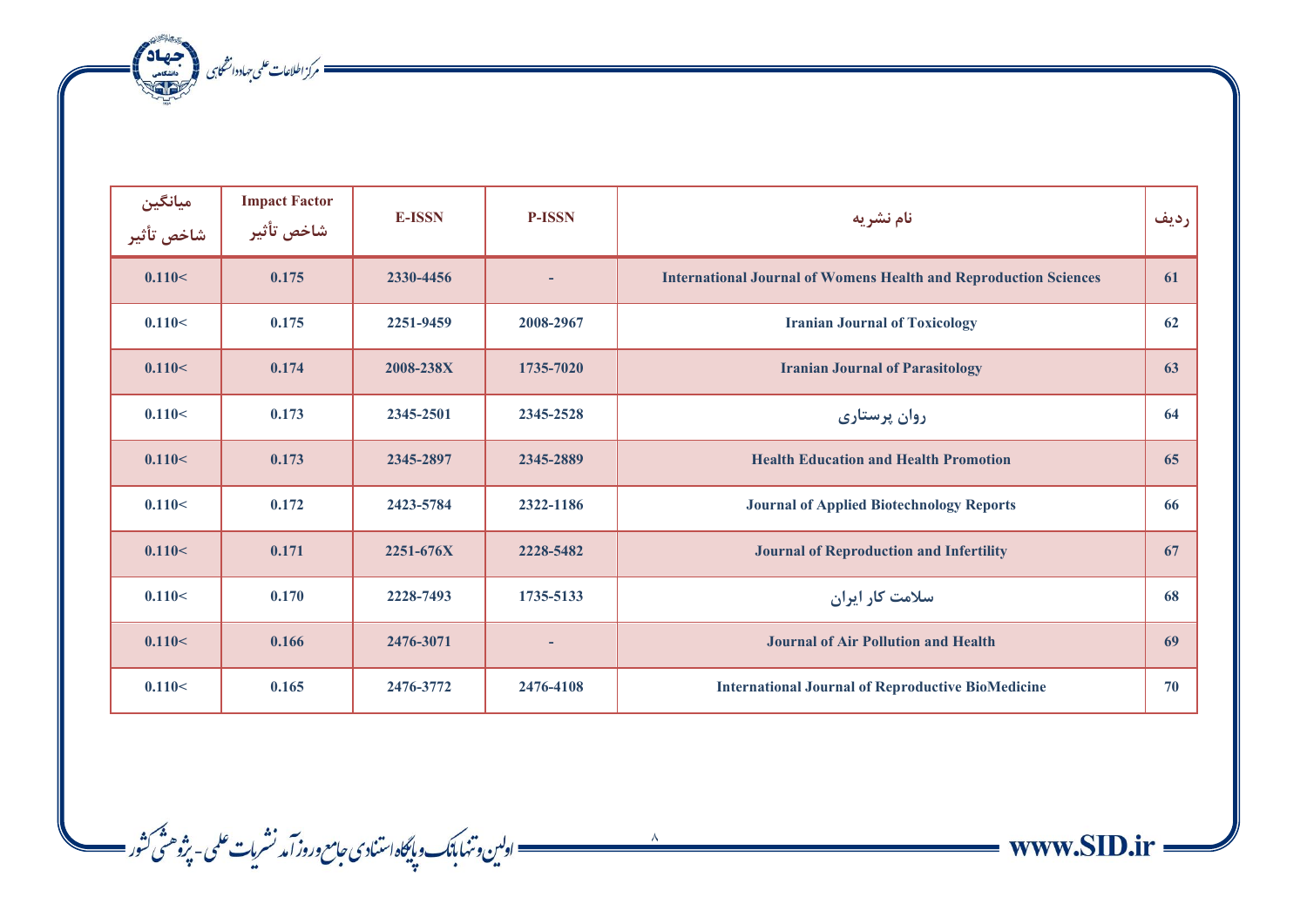مسك مركز اطلاعات على جهاددانشكابى المجتمعة المجانة المجمعة المجانة المجمعة المجانة المجموعة المجانة المجموعة ا<br>المجموعة

| میانگین<br>شاخص تأثیر | <b>Impact Factor</b><br>شاخص تأثير | <b>E-ISSN</b> | <b>P-ISSN</b> | نام نشریه                                                         | رديف |
|-----------------------|------------------------------------|---------------|---------------|-------------------------------------------------------------------|------|
| 0.110<                | 0.165                              | 2228-5814     | 2228-5806     | <b>Cell Journal</b>                                               | 71   |
| 0.110<                | 0.164                              | 1735-3610     | 1735-3602     | <b>Iranian Rehabilitation Journal</b>                             | 72   |
| 0.110<                | 0.163                              | 2476-5759     | 2322-1100     | <b>International Journal of Travel Medicine and Global Health</b> | 73   |
| 0.110<                | 0.162                              | 2251-7308     | 2228-5881     | <b>Advanced Pharmaceutical Bulletin</b>                           | 74   |
| 0.110<                | 0.162                              | 2322-2158     | 2251-7510     | <b>Iranian Journal of Neonatology</b>                             | 75   |
| 0.110<                | 0.160                              | 2345-6825     | 2345-685X     | <b>Journal of Food Quality and Hazards Control</b>                | 76   |
| 0.110<                | 0.159                              | 2322-2271     | 1735-7179     | <b>Journal of Arthropod-Borne Diseases</b>                        | 77   |
| 0.110<                | 0.158                              | 2345-2781     | $\sim$        | <b>Journal of Renal Injury Prevention</b>                         | 78   |
| 0.110<                | 0.156                              | 1735-7543     | 1735-7586     | دانشكده بهداشت و انستيتو تحقيقات بهداشتي                          | 79   |
| 0.110<                | 0.156                              | 2322-4398     | 2322-4401     | <b>Journal of Pediatrics Review</b>                               | 80   |

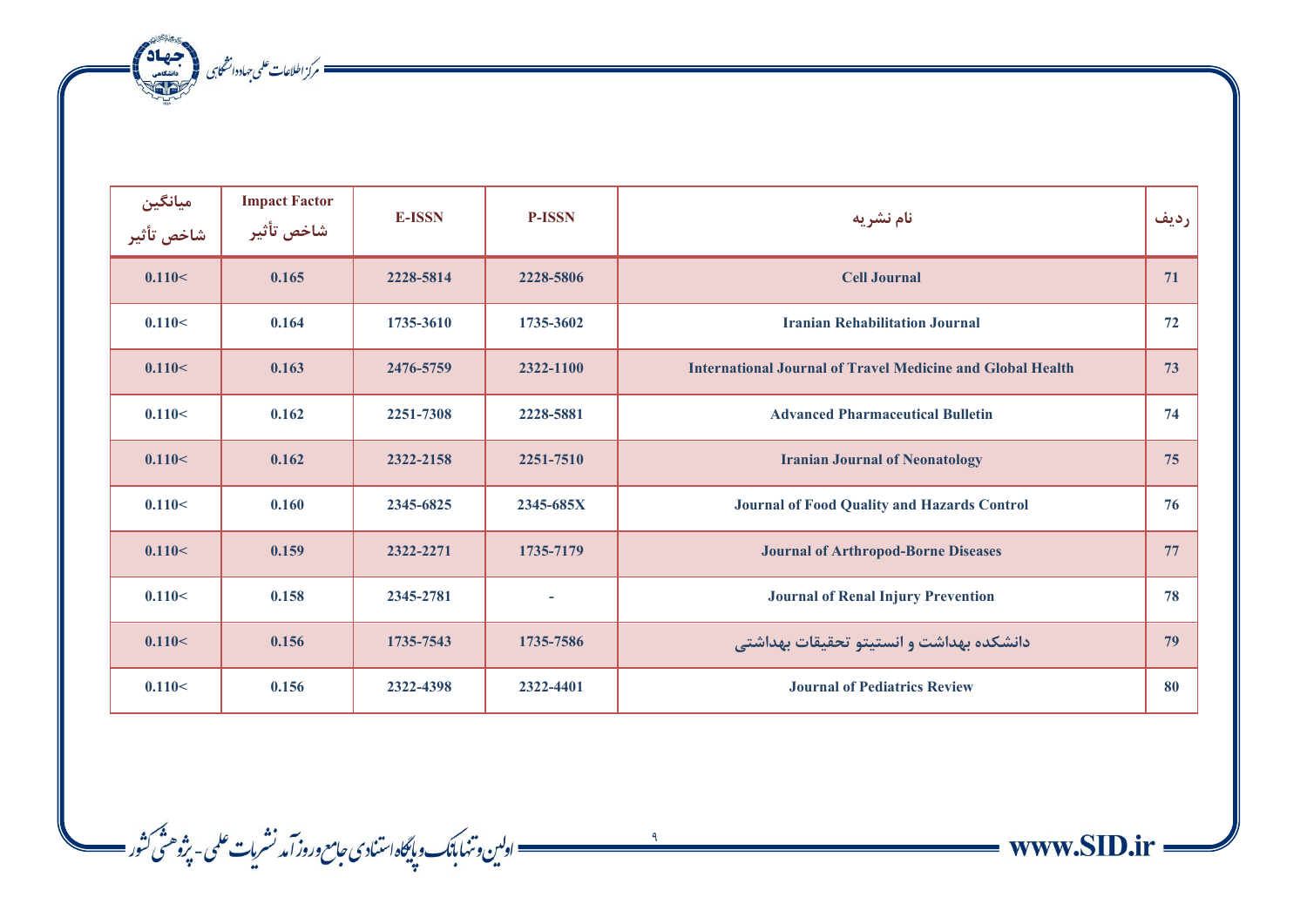مسك مركز اطلاعات على جهاددانشكاى المتحد بالانتصالات

| ميانگين<br>شاخص تأثير | <b>Impact Factor</b><br>شاخص تأثير | <b>E-ISSN</b> | <b>P-ISSN</b> | نام نشریه                                            | رديف |
|-----------------------|------------------------------------|---------------|---------------|------------------------------------------------------|------|
| 0.110<                | 0.155                              | 2322-3480     | ٠             | <b>Reports of Biochemistry and Molecular Biology</b> | 81   |
| 0.110<                | 0.155                              | 2423-4494     | 2423-4486     | <b>Pharmaceutical and Biomedical Research</b>        | 82   |
| 0.110<                | 0.155                              | 2383-420X     | 2383-4196     | <b>Journal of Biostatistics and Epidemiology</b>     | 83   |
| 0.110<                | 0.154                              | 2008-2231     |               | <b>DARU Journal of Pharmaceutical Sciences</b>       | 84   |
| 0.110<                | 0.151                              | 2345-3753     | 1735-577X     | دانش و تندرستی در علوم پایه پزشکی                    | 85   |
| 0.110<                | 0.151                              | 2588-3720     | 2588-3712     | <b>Journal of Holistic Nursing and Midwifery</b>     | 86   |
| 0.110<                | 0.15                               | 2383-3106     | 2423-4729     | <b>Caspian Journal of Pediatrics</b>                 | 87   |
| 0.110<                | 0.15                               | 2345-2641     | $\sim$        | <b>Archives of Clinical Infectious Diseases</b>      | 88   |
| 0.110<                | 0.148                              | 2008-4447     | 2008-3289     | <b>Iranian Journal of Microbiology</b>               | 89   |
| 0.110<                | 0.148                              | 2008-322X     | 2008-2010     | <b>Journal of Ophthalmic and Vision Research</b>     | 90   |

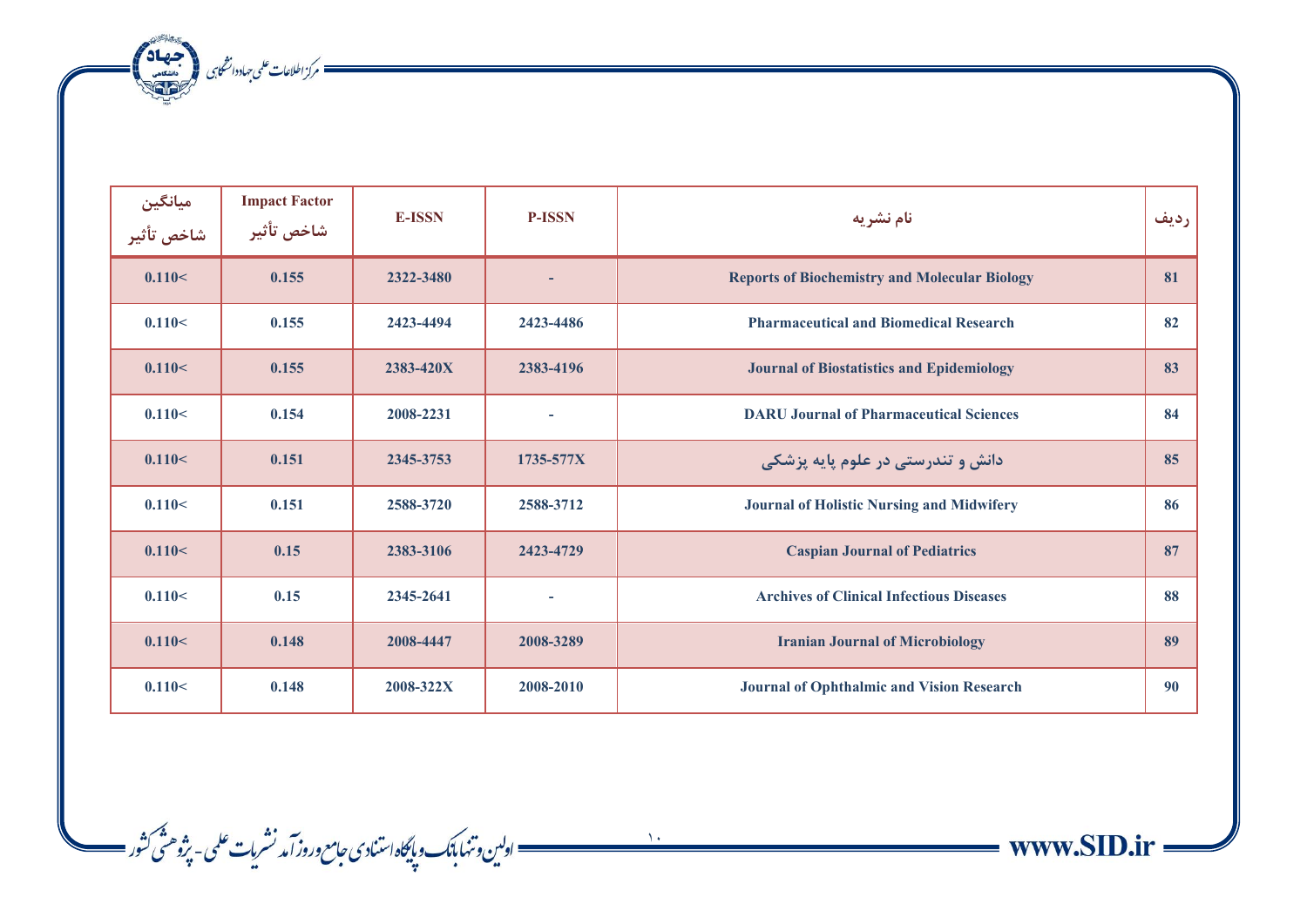

| میانگین<br>شاخص تأثیر | <b>Impact Factor</b><br>شاخص تأثير | <b>E-ISSN</b> | <b>P-ISSN</b> | نام نشریه                                                     | رديف |
|-----------------------|------------------------------------|---------------|---------------|---------------------------------------------------------------|------|
| 0.110<                | 0.147                              | 2228-7876     | 1735-7780     | <b>Jundishapur Journal of Natural Pharmaceutical Products</b> | 91   |
| 0.110<                | 0.147                              | 2322-2166     | 2322-2174     | سبک زندگی اسلامی با محوریت سلامت                              | 92   |
| 0.110<                | 0.146                              |               | 1735-7306     | <b>Iranian Heart Journal</b>                                  | 93   |
| 0.110<                | 0.145                              | 2008-6172     | 2008-6164     | <b>Caspian Journal of Internal Medicine</b>                   | 94   |
| 0.110<                | 0.145                              | 2322-4797     | 2322-553X     | <b>Iranian Journal of Health Sciences</b>                     | 95   |
| 0.110<                | 0.138                              | 2228-7442     | 2008-126X     | <b>Basic and Clinical Neuroscience</b>                        | 96   |
| 0.110<                | 0.138                              | 2345-4067     |               | Jentashapir Journal of Cellular and Molecular Biology         | 169  |
| 0.110<                | 0.138                              | 2251-7200     | $\sim$        | <b>Journal of Biomedical Physics and Engineering</b>          | 97   |
| 0.110<                | 0.137                              | 2345-5055     | 2345-5047     | <b>International Journal of Pediatrics</b>                    | 98   |
| 0.110<                | 0.137                              | 1735-8604     | 1735-8582     | <b>Iranian Journal of Kidney Diseases</b>                     | 99   |
| 0.110<                | 0.136                              |               | 1735-2444     | <b>Iranian Journal of Pharmaceutical Sciences</b>             | 100  |

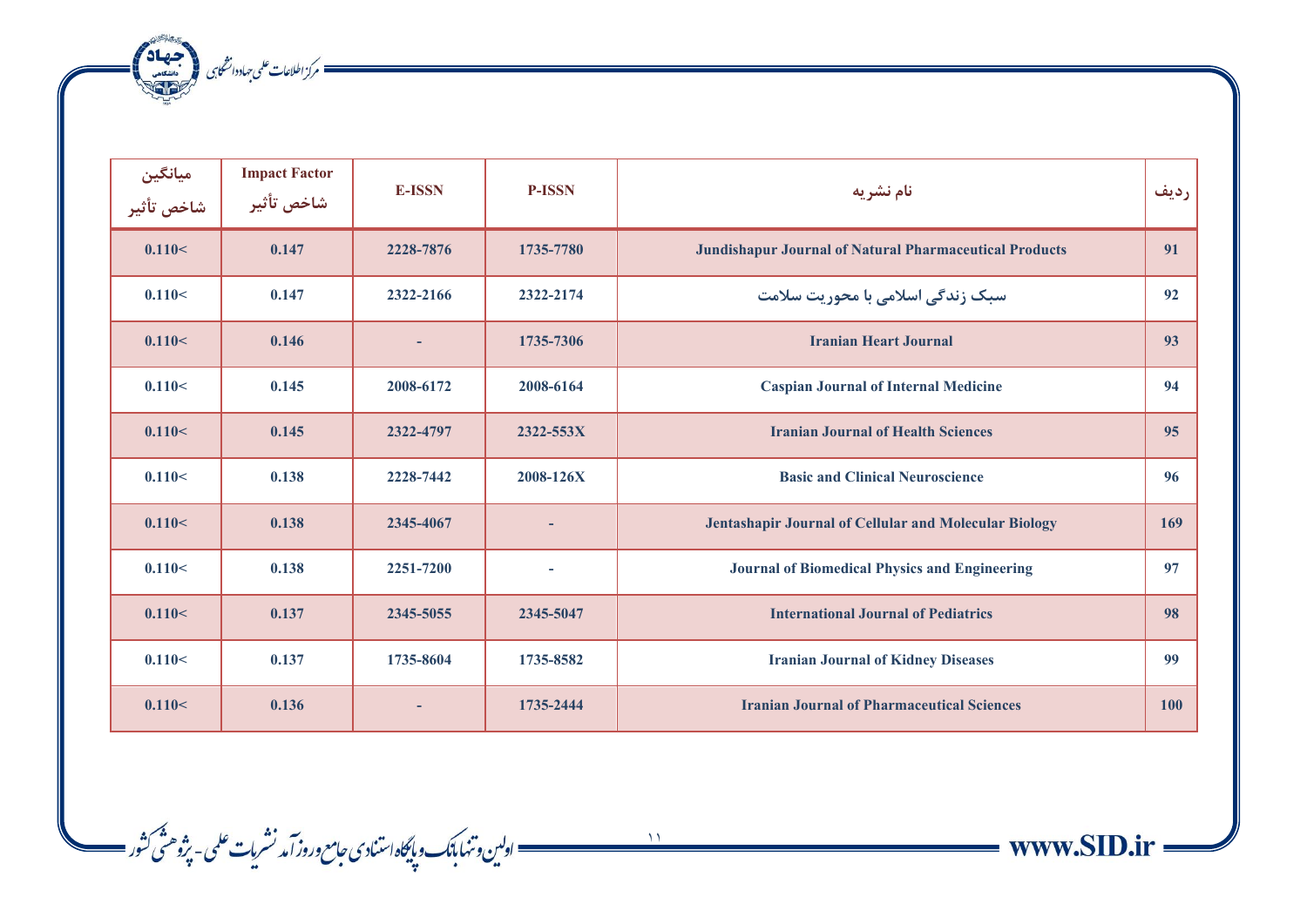مسك مركز اطلاعات على جهاددانشكاى المتحد بالانتصالات

| میانگین<br>شاخص تأثیر | <b>Impact Factor</b><br>شاخص تأثير | <b>E-ISSN</b> | <b>P-ISSN</b> | نام نشریه                                           | رديف       |
|-----------------------|------------------------------------|---------------|---------------|-----------------------------------------------------|------------|
| 0.110<                | 0.132                              | 2008-8213     | 2008-7802     | <b>International Journal of Preventive Medicine</b> | 101        |
| 0.110<                | 0.132                              | 2251-9599     | 2251-953X     | <b>Archives of Trauma Research</b>                  | 102        |
| 0.110<                | 0.132                              | 2251-886X     | ٠             | <b>Research on History of Medicine</b>              | 103        |
| 0.110<                | 0.131                              | 1735-7667     | 1735-1537     | طب نظامی                                            | 104        |
| 0.110<                | 0.130                              | 2322-3960     | 2322-2522     | <b>Bulletin of Emergency and Trauma</b>             | 105        |
| 0.110<                | 0.130                              | 2345-3656     | 1735-5303     | <b>Iranian Journal of Pathology</b>                 | 106        |
| 0.110<                | 0.129                              | 2382-9990     | 2345-5136     | <b>Women's Health Bulletin</b>                      | 107        |
| 0.110<                | 0.128                              | 1735-9813     | 1735-7853     | مديريت اطلاعات سلامت                                | 108        |
| 0.110<                | 0.128                              | 2322-4916     | 2251-9203     | <b>Archives of Hygiene Sciences</b>                 | <b>109</b> |
| 0.110<                | 0.127                              |               | 1680-0192     | بیماریهای عفونی و گرمسیری                           | 110        |



 $\longrightarrow$  www.SID.ir =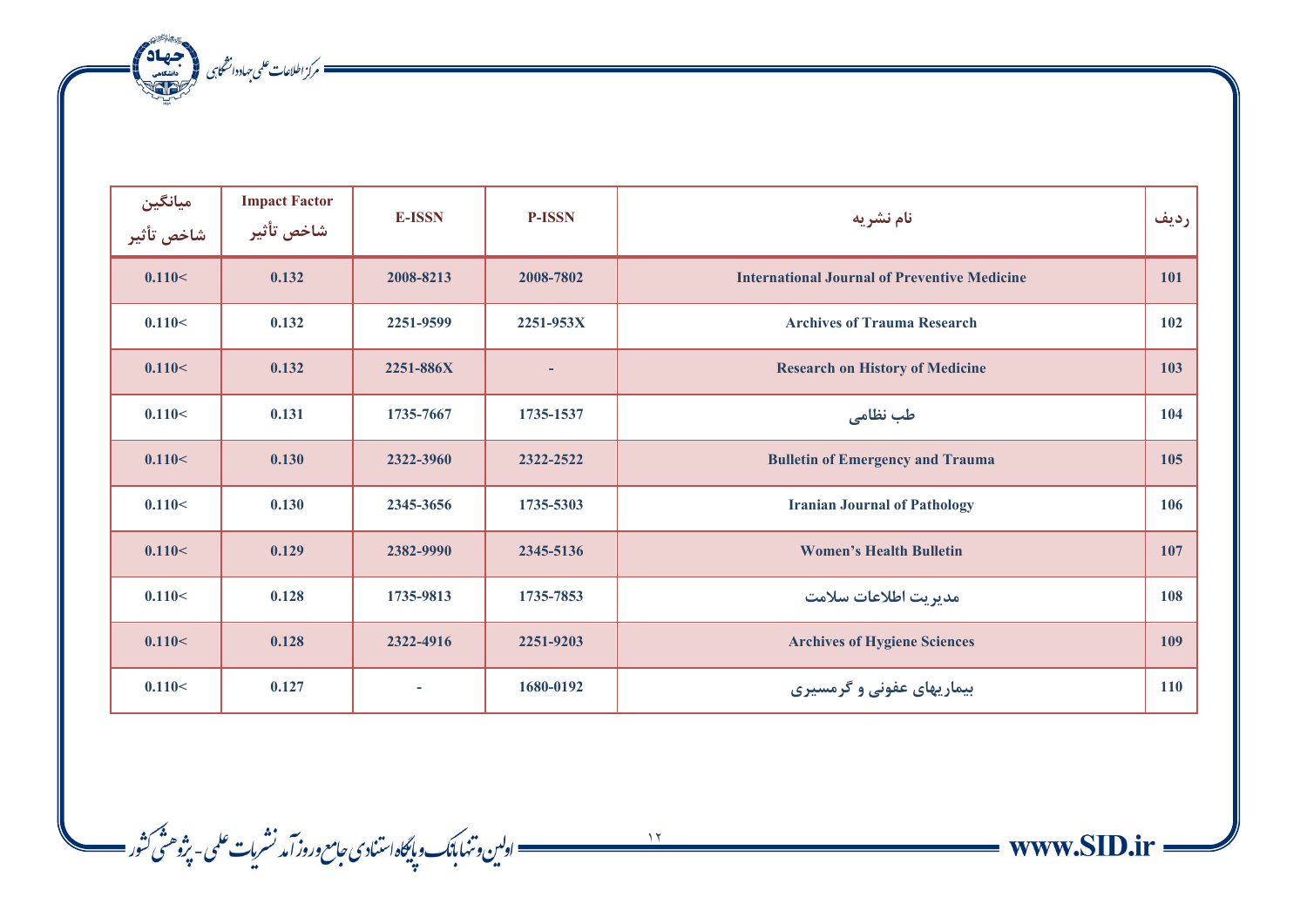مسك مركز اطلاعات على جهاددانشكاى المتحد بالانتصالات

| میانگین<br>شاخص تأثیر | <b>Impact Factor</b><br>شاخص تأثير | <b>E-ISSN</b> | <b>P-ISSN</b>            | نام نشريه                                                                  | رديف       |
|-----------------------|------------------------------------|---------------|--------------------------|----------------------------------------------------------------------------|------------|
| 0.110<                | 0.127                              | 2008-2843     | 1023-9510                | <b>Journal of Kerman University of Medical Sciences</b>                    | <b>111</b> |
| 0.110<                | 0.126                              | 2645-4904     | $\overline{\phantom{a}}$ | <b>Archives of Academic Emergency Medicine</b>                             | 112        |
| 0.110<                | 0.126                              | 2008-2207     | ٠                        | <b>International Journal of Hematology-Oncology and Stem Cell Research</b> | 113        |
| 0.110<                | 0.126                              |               | 2345-4113                | <b>Avicenna Journal of Medical Biochemistry</b>                            | 114        |
| 0.110<                | 0.125                              | 2252-0546     | 2252-0473                | حسابداری سلامت                                                             | 115        |
| 0.110<                | 0.125                              | 2423-480X     |                          | <b>Auditory and Vestibular Research</b>                                    | 116        |
| 0.110<                | 0.125                              | 2345-5276     | 2345-5268                | دین و سلامت Religion and Health                                            | 117        |
| 0.110<                | 0.125                              | 2008-188x     | 1735-2215                | حيات                                                                       | 118        |
| 0.110<                | 0.125                              |               | 2345-6248                | سلامت جامعه                                                                | 119        |
| 0.110<                | 0.123                              | 2074-1812     | 2074-1804                | <b>Iranian Red Crescent Medical Journal</b>                                | 120        |

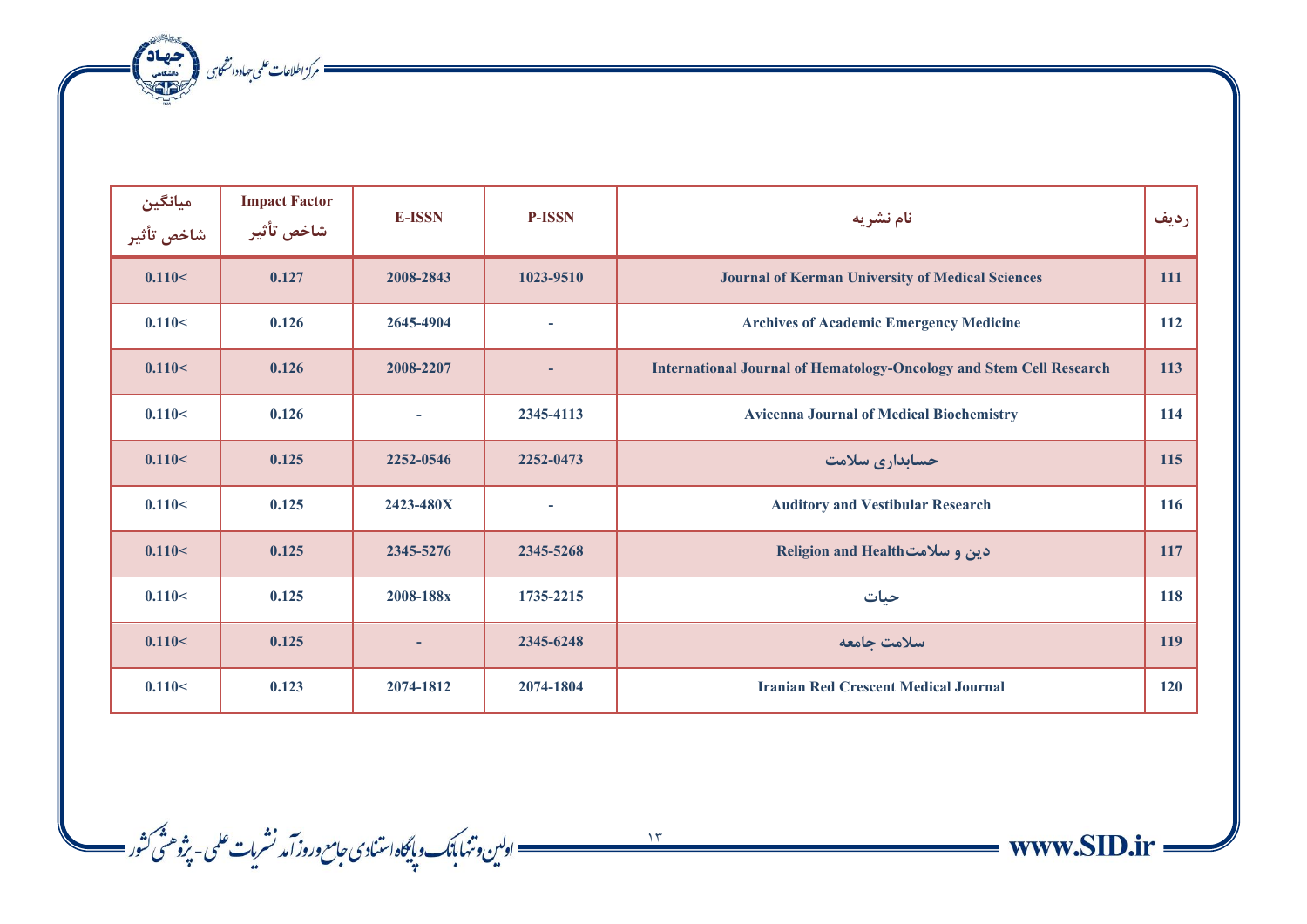مركز اطلاعات على جهاددانشكابى (مجتمعة 142)<br>مستخدم كرز اطلاعات على جهاددانشكابى

| میانگین<br>شاخص تأثیر | <b>Impact Factor</b><br>شاخص تأثير | <b>E-ISSN</b> | <b>P-ISSN</b> | نام نشریه                                                | رديف       |
|-----------------------|------------------------------------|---------------|---------------|----------------------------------------------------------|------------|
| 0.110<                | 0.123                              | 2423-6640     | 2008-9058     | تصوير سلامت                                              | 121        |
| 0.110<                | 0.122                              | 2228-6497     | ٠             | <b>Health Promotion Perspectives</b>                     | 122        |
| 0.110<                | 0.121                              | 1735-1391     | ٠             | <b>Shiraz E Medical Journal</b>                          | 123        |
| 0.110<                | 0.121                              | 2052-336x     | ۰             | Journal of Environmental Health Science and Engineering  | 124        |
| 0.110<                | 0.121                              | 2252-0465     | 2252-0341     | <b>Educational Research in Medical Sciences</b>          | 125        |
| 0.110<                | 0.121                              | 2588-3038     | $\sim$        | Journal of Research Development in Nursing and Midwifery | 126        |
| 0.110<                | 0.119                              | 2251-9580     | 2251-9572     | <b>Research in Cardiovascular Medicine</b>               | 127        |
| 0.110<                | 0.119                              | 2251-726X     | 2251-7251     | <b>Iranian Journal of Otorhinolaryngology</b>            | 128        |
| 0.110<                | 0.118                              | 2008-6989     | 1735-255X     | دانشکده دندانپزشکی اصفهان                                | 129        |
| 0.110<                | 0.118                              | 2008-0255     | 1735-3327     | <b>Dental Research Journal</b>                           | <b>130</b> |

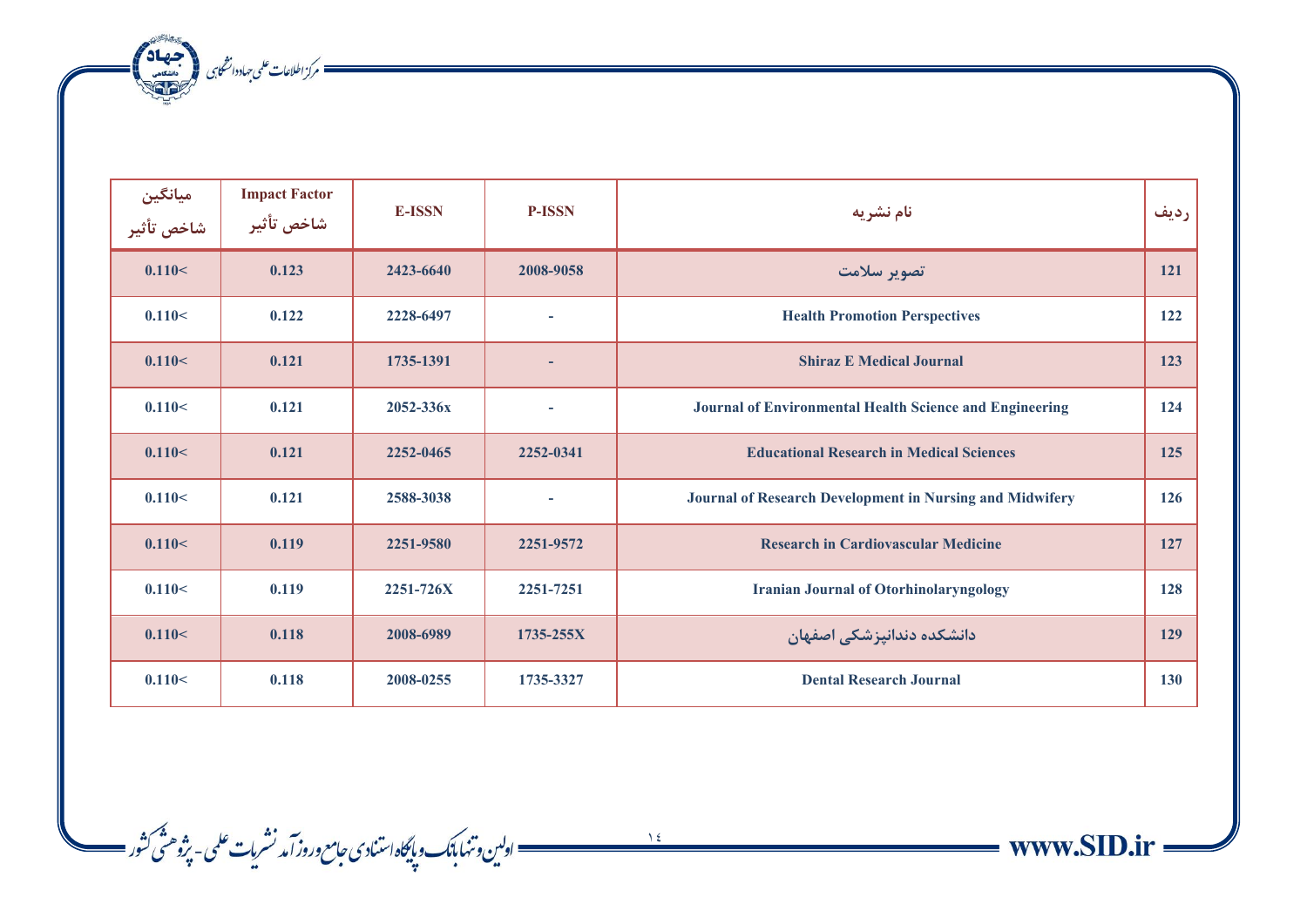مسك مركز اطلاعات على جهاددانشكابى المجتمعة بالتعادية

| ميانگين<br>شاخص تأثير | <b>Impact Factor</b><br>شاخص تأثير | <b>E-ISSN</b> | <b>P-ISSN</b> | نام نشریه                                                         | رديف |
|-----------------------|------------------------------------|---------------|---------------|-------------------------------------------------------------------|------|
| 0.110<                | 0.116                              | 2008-2150     | 2008-2142     | <b>Iranian Journal of Pediatrics</b>                              | 131  |
| 0.110<                | 0.116                              | 2008-6830     | 2008-5117     | <b>Journal of Cardiovascular and Thoracic Research</b>            | 132  |
| 0.110<                | 0.114                              | 2008-0700     | 1735-4668     | <b>Iranian Journal of Child Neurology</b>                         | 133  |
| 0.110<                | 0.114                              | 2345-3672     | ۰             | <b>Iranian Journal of Medical Physics</b>                         | 134  |
| 0.110<                | 0.113                              | 2322-5769     | 2322-3944     | <b>Archives of Neuroscience</b>                                   | 135  |
| 0.110<                | 0.111                              | 2322-3219     | 2322-4436     | <b>Medical Hypothesis, Discovery and Innovation Ophthalmology</b> | 136  |
| 0.110 >               | 0.109                              | 2322-5106     | 2322-1232     | <b>Journal of Reports in Pharmaceutical Sciences</b>              | 137  |
| 0.110 >               | 0.109                              | 2476-6615     | 2476-7204     | <b>Journal of Water and Environmental Nanotechnology</b>          | 138  |
| 0.110 >               | 0.109                              | 2008-952X     | 2008-7284     | پژوهش در آموزش علوم پزشکی                                         | 139  |
| 0.110 >               | 0.109                              | 2383-4366     |               | <b>International Journal of Epidemiologic Research</b>            | 140  |



www.SID.ir =

and a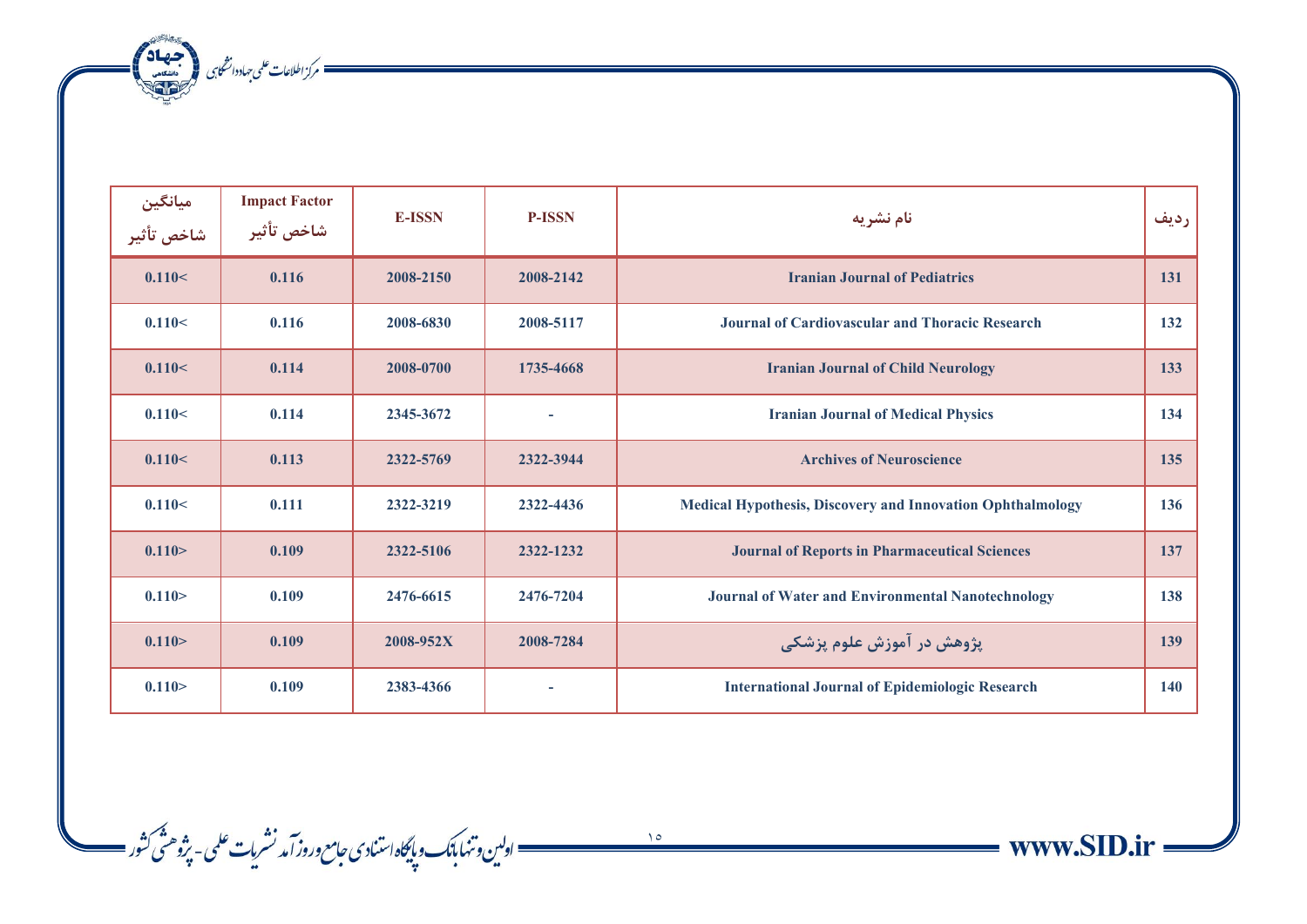مركز اطلاعات على جهاددانشكابى (مجتمعة 142)<br>مستخدم كرز اطلاعات على جهاددانشكابى

| میانگین<br>شاخص تأثیر | <b>Impact Factor</b><br>شاخص تأثير | <b>E-ISSN</b> | <b>P-ISSN</b> | نام نشریه                                      | رديف |
|-----------------------|------------------------------------|---------------|---------------|------------------------------------------------|------|
| 0.110 >               | 0.109                              | 2345-2609     | 2322-5688     | <b>Journal of Community Health Resaerch</b>    | 141  |
| 0.110 >               | 0.109                              | 2476-7123     | 2476-3489     | <b>Nanomedicine Research Journal</b>           | 142  |
| 0.110 >               | 0.109                              | 2383-1162     | 2383-1154     | <b>Nursing Practice Today</b>                  | 143  |
| 0.110 >               | 0.107                              | 2345-4393     | 2251-9521     | توسعه آموزش در علوم پزشکی                      | 144  |
| 0.110 >               | 0.107                              | 2008-2711     | 1735-1065     | <b>Iranian Journal of Radiology</b>            | 145  |
| 0.110 >               | 0.107                              | 2345-3265     |               | آموزش بهداشت و ارتقاء سلامت ایران              | 146  |
| 0.110 >               | 0.107                              |               | 2538-5550     | <b>Multidisciplinary Cardiovascular Annals</b> | 147  |
| 0.110 >               | 0.107                              | 2383-1219     | 2345-5152     | <b>International Journal of School Health</b>  | 148  |
| 0.110 >               | 0.106                              | 1735-9694     | 0044-6025     | <b>Acta Medica Iranica</b>                     | 149  |
| 0.110 >               | 0.105                              | 2345-3729     | 1735-0344     | <b>Tanaffos</b>                                | 150  |

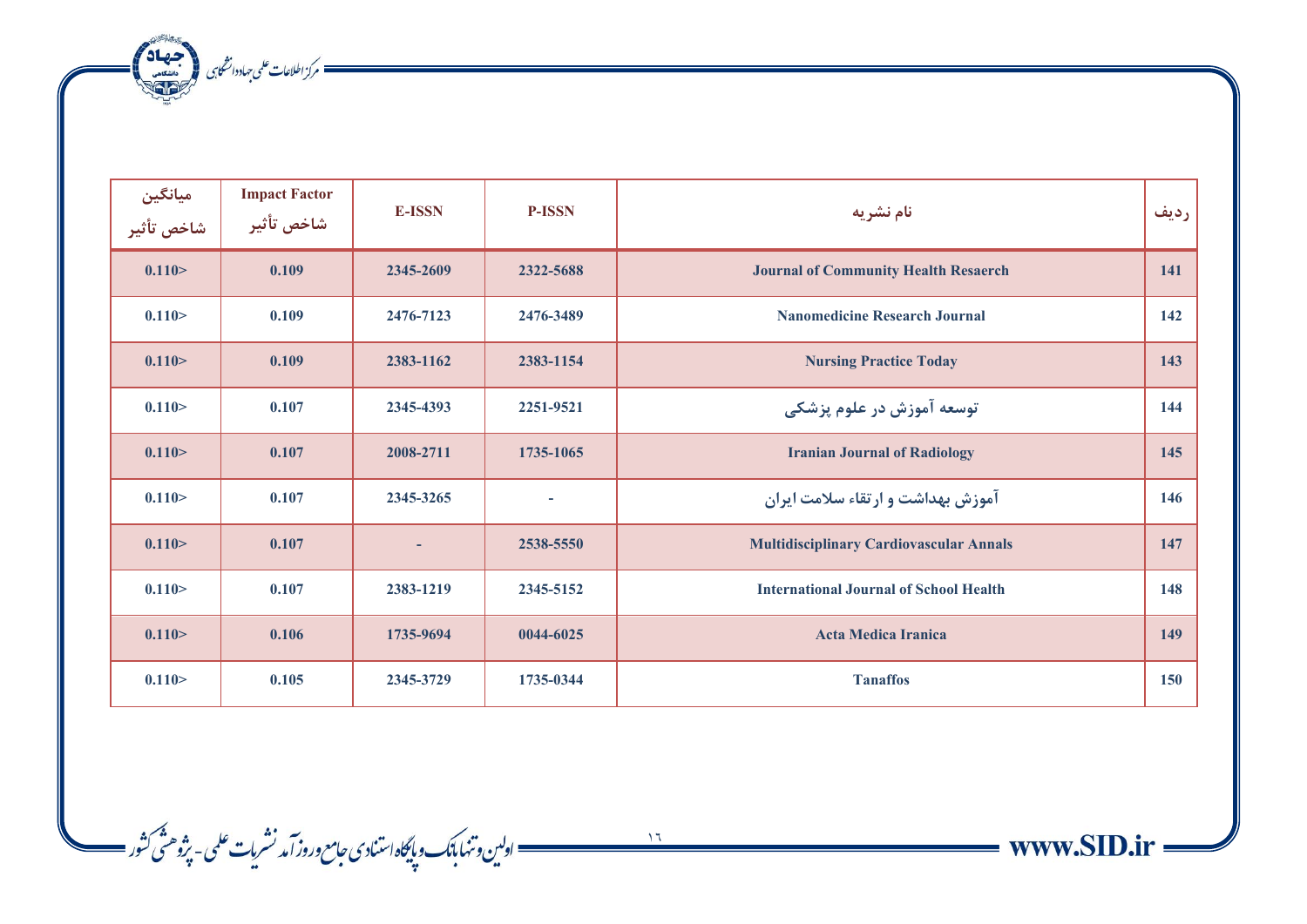مسك مركز اطلاعات على جهاددانشكاى المتحد بالانتصالات

| ميانگين<br>شاخص تأثير | <b>Impact Factor</b><br>شاخص تأثير | <b>E-ISSN</b> | <b>P-ISSN</b> | نام نشریه                                                   | رديف |
|-----------------------|------------------------------------|---------------|---------------|-------------------------------------------------------------|------|
| 0.110 >               | 0.105                              | 2008-5249     | 2008-5230     | <b>Middle East Journal of Digestive Diseases</b>            | 151  |
| 0.110 >               | 0.104                              |               | 2423-5253     | <b>International Journal of Applied Behavioral Sciences</b> | 152  |
| 0.110 >               | 0.103                              | 2717-4158     |               | <b>Journal of Inflammatory Diseases</b>                     | 153  |
| 0.110 >               | 0.103                              | 2345-6418     | 2345-6485     | Journal of Dentistry, Shiraz University of Medical Sciences | 154  |
| 0.110 >               | 0.102                              | 2383-2444     | 2383-2436     | <b>Avicenna Journal of Neuro Psycho Physiology</b>          | 155  |
| 0.110 >               | 0.101                              | 2322-4320     | 2322-2611     | <b>Asia Pacific Journal of Medical Toxicology</b>           | 156  |
| 0.110 >               | 0.100                              | 2008-4536     | 1680-7626     | <b>پایش</b>                                                 | 157  |
| 0.110 >               | 0.1                                | 2538-1911     | 2476-4922     | <b>Multidisciplinary Cancer Investigation</b>               | 158  |
| 0.110 >               | 0.1                                | 2345-5764     | 2345-5756     | <b>Journal of Nursing and Midwifery Sciences</b>            | 159  |
| 0.110 >               | 0.1                                | 2423-4818     | 2383-4307     | <b>Caspian Journal of Neurological Sciences</b>             | 160  |



 $\longrightarrow$  www.SID.ir =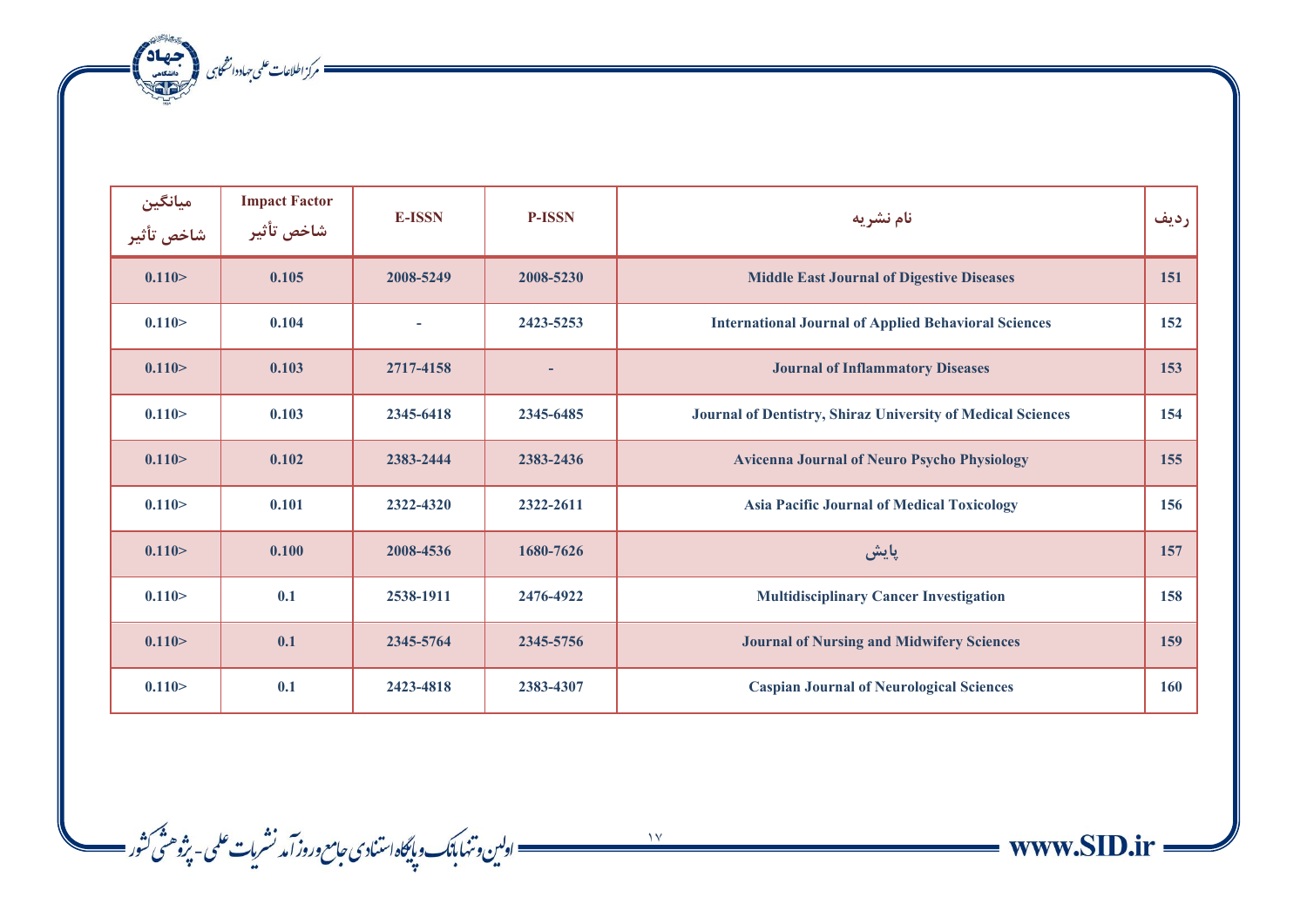مسك مركز اطلاعات على جهاددانشكابى المجتمعة المجانة المجمعة المجانة المجمعة المجانة المجموعة المجانة المجموعة ا<br>المجموعة

| میانگین<br>شاخص تأثیر | <b>Impact Factor</b><br>شاخص تأثير | <b>E-ISSN</b> | <b>P-ISSN</b> | نام نشریه                                          | رديف       |
|-----------------------|------------------------------------|---------------|---------------|----------------------------------------------------|------------|
| 0.110 >               | 0.099                              | 2588-3135     | 1563-4728     | دانشگاه علوم پزشکی ایلام                           | 161        |
| 0.110 >               | 0.098                              |               | 1735-4099     | جراحي ايران                                        | 162        |
| 0.110 >               | 0.097                              | 2008-7209     | 2008-000X     | <b>Asian Journal of Sports Medicine</b>            | 163        |
| 0.110 >               | 0.097                              | 2008-7780     | 1735-1022     | (يژوهنده) Researcher Bulletin of Medical Sciences  | 164        |
| 0.110 >               | 0.097                              | 2008-4625     | 2008-2835     | <b>Avicenna Journal of Medical Biotechnology</b>   | 165        |
| 0.110 >               | 0.096                              | 2228-7329     | 2228-5105     | <b>Journal of Advanced Biomedical Sciences</b>     | 166        |
| 0.110 >               | 0.096                              | 2423-6829     | 2423-6497     | <b>Iranian Journal of Neurosurgery</b>             | 167        |
| 0.110 >               | 0.095                              | 2251-6840     | 1016-1430     | <b>Medical Journal of Islamic Republic of Iran</b> | 168        |
| 0.110 >               | 0.094                              | 2717-0306     | ۰             | پرستاری و مامایی ارومیه                            | <b>170</b> |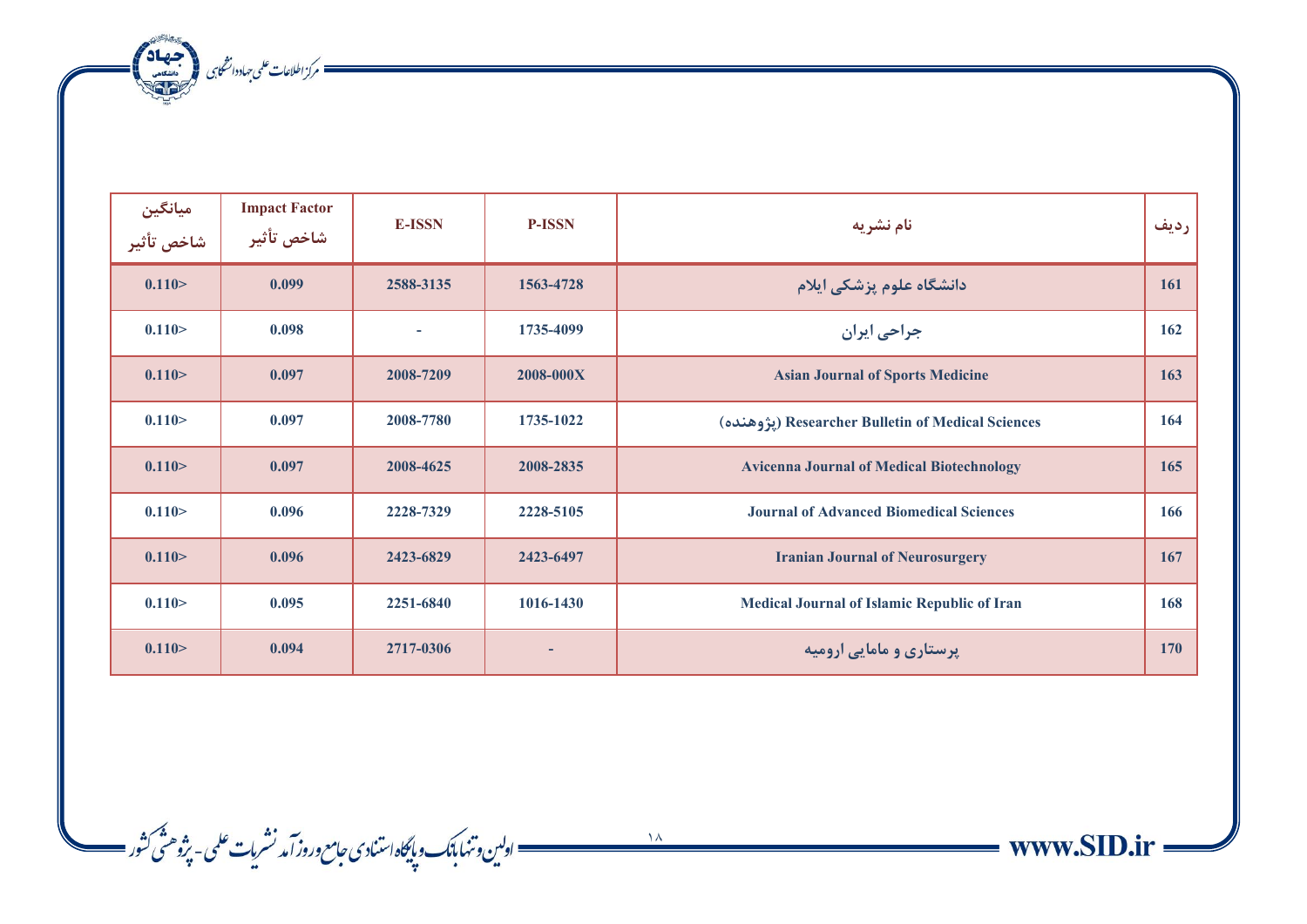مسك مركز اطلاعات على جهاددانشكاى المتحد بالانتصالات

| میانگین<br>شاخص تأثیر | <b>Impact Factor</b><br>شاخص تأثير | <b>E-ISSN</b> | <b>P-ISSN</b> | نام نشریه                                                      | رديف |
|-----------------------|------------------------------------|---------------|---------------|----------------------------------------------------------------|------|
| 0.110 >               | 0.094                              | 2383-0301     | 2383-0298     | <b>Avicenna Journal of Clinical Microbiology and Infection</b> | 171  |
| 0.110 >               | 0.093                              | 2476-2946     | 2476-2938     | <b>Journal of Sleep Sciences</b>                               | 172  |
| 0.110 >               | 0.093                              | 2251-7170     | 1561-4107     | دانشگاه علوم پزشکی بابل                                        | 173  |
| 0.110 >               | 0.092                              | $2676 - 296X$ | $\sim$        | <b>Frontiers in Dentistry (Journal of Dentistry)</b>           | 174  |
| 0.110 >               | 0.092                              | 2423-4311     | 2423-3765     | <b>Environmental Health Engineering and Management Journal</b> | 175  |
| 0.110 >               | 0.091                              | 2252-0619     | 2252-052X     | پزشکی جندی شاپور                                               | 176  |
| 0.110 >               | 0.090                              | 2251-6093     | 2251-6085     | <b>Iranian Journal of Public Health</b>                        | 177  |
| 0.110 >               | 0.090                              | 1735-4005     | 1735-3998     | <b>Journal of Medical Education</b>                            | 178  |
| 0.110 >               | 0.090                              | 1735-8248     | 1027-9520     | خون                                                            | 179  |
| 0.110 >               | 0.090                              | 2008-1219     | 2008-1200     | مديريت سلامت                                                   | 180  |

www.SID.ir =

۱۹<br>۱۹ ــــــــــــــــــــــ اولین و تنها بانک و پایگاه استنادی حامع وروز آمد نشریات علمی - پژوهشی کشور ـــــــــ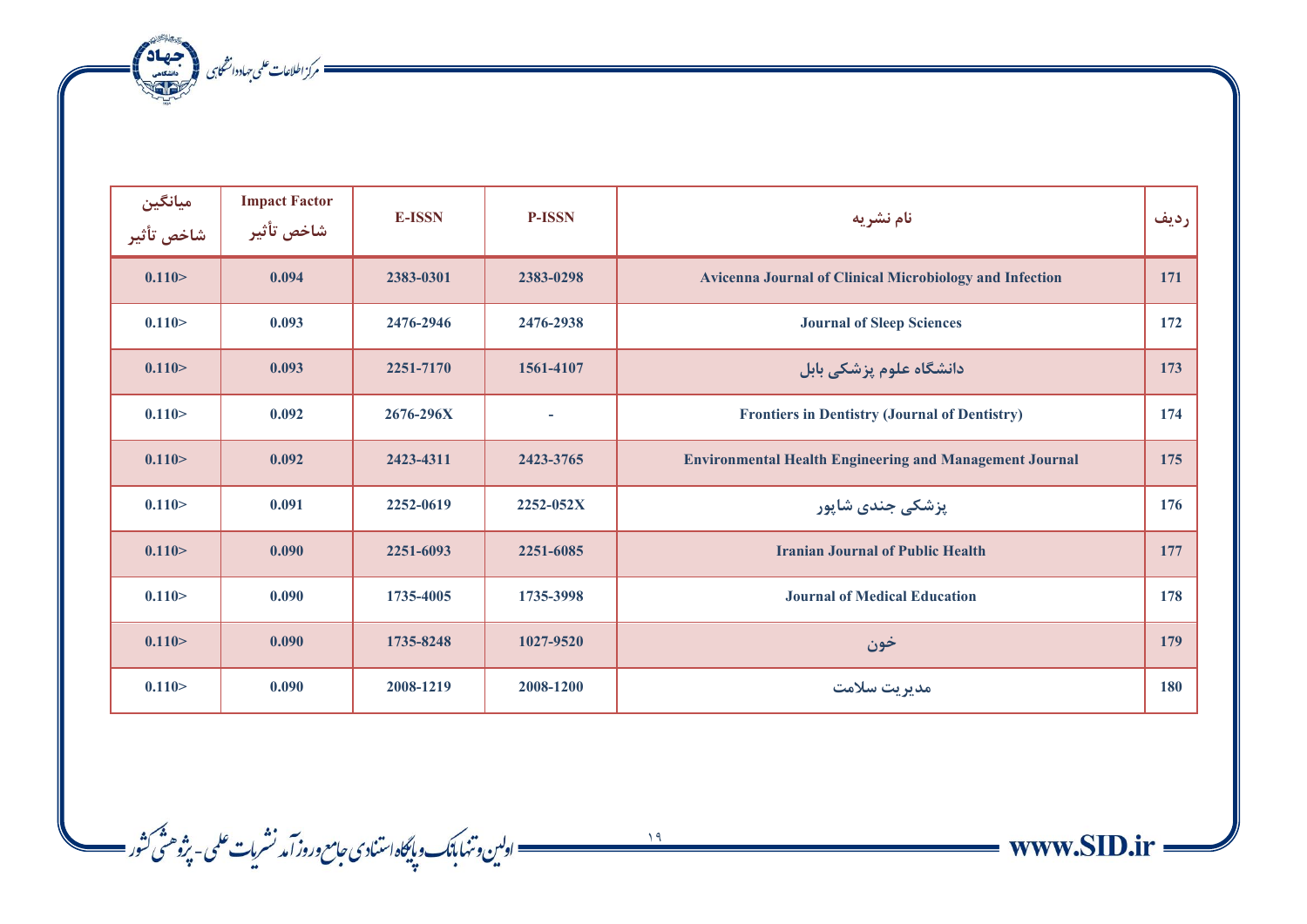مسكر الطلاعات على جهاددانشكابى المجتمعة المجتمعة المجتمعة المجتمعة المجتمعة المجتمعة المجتمعة المجتمعة المجتمعة<br>المجتمعة المجتمعة المجتمعة المجتمعة المجتمعة المجتمعة المجتمعة المجتمعة المجتمعة المجتمعة المجتمعة المجتمعة ا

| میانگین<br>شاخص تأثیر | <b>Impact Factor</b><br>شاخص تأثير | <b>E-ISSN</b> | <b>P-ISSN</b>            | نام نشریه                                                 | رديف |
|-----------------------|------------------------------------|---------------|--------------------------|-----------------------------------------------------------|------|
| 0.110 >               | 0.089                              | 2322-1674     | 2322-1488                | <b>Nursing and Midwifery Studies</b>                      | 181  |
| 0.110 >               | 0.089                              | 2345-3893     | 2345-2218                | <b>Journal of Health Sciences and Surveillance System</b> | 182  |
| 0.110 >               | 0.088                              |               | 2228-7477                | <b>Journal of Medical Signals and Sensors</b>             | 183  |
| 0.110 >               | 0.087                              | 2251-6581     | $\sim$                   | <b>Journal of Diabetes and Metabolic Disorders</b>        | 184  |
| 0.110 >               | 0.087                              | 2645-3398     | 2645-338X                | <b>Journal of Iranian Medical Council</b>                 | 185  |
| 0.110 >               | 0.086                              | 2251-9920     | $\overline{\phantom{a}}$ | <b>Journal of Caring Sciences</b>                         | 186  |
| 0.110 >               | 0.086                              | 2345-2757     | 2251-6506                | توسعه آموزش جندي شايور                                    | 187  |
| 0.110 >               | 0.086                              | 2383-2894     | $\sim$                   | <b>Zahedan Journal of Research in Medical Sciences</b>    | 188  |
| 0.110 >               | 0.084                              | 2383-2312     | 2383-2150                | <b>Journal of Education and Community Health</b>          | 189  |
| 0.110 >               | 0.084                              | 2228-7507     | 1735-7489                | مجله تخصصي اپيدميولوژي ايران                              | 190  |



www.SID.ir

ì

. ۲۰<br>\_\_\_\_\_\_\_\_\_\_\_\_\_\_\_\_ اولىن وتنهابانك وپايگاه استنادى حامع وروز آمد نشريات علمى - پژوهشى كثور \_\_\_\_\_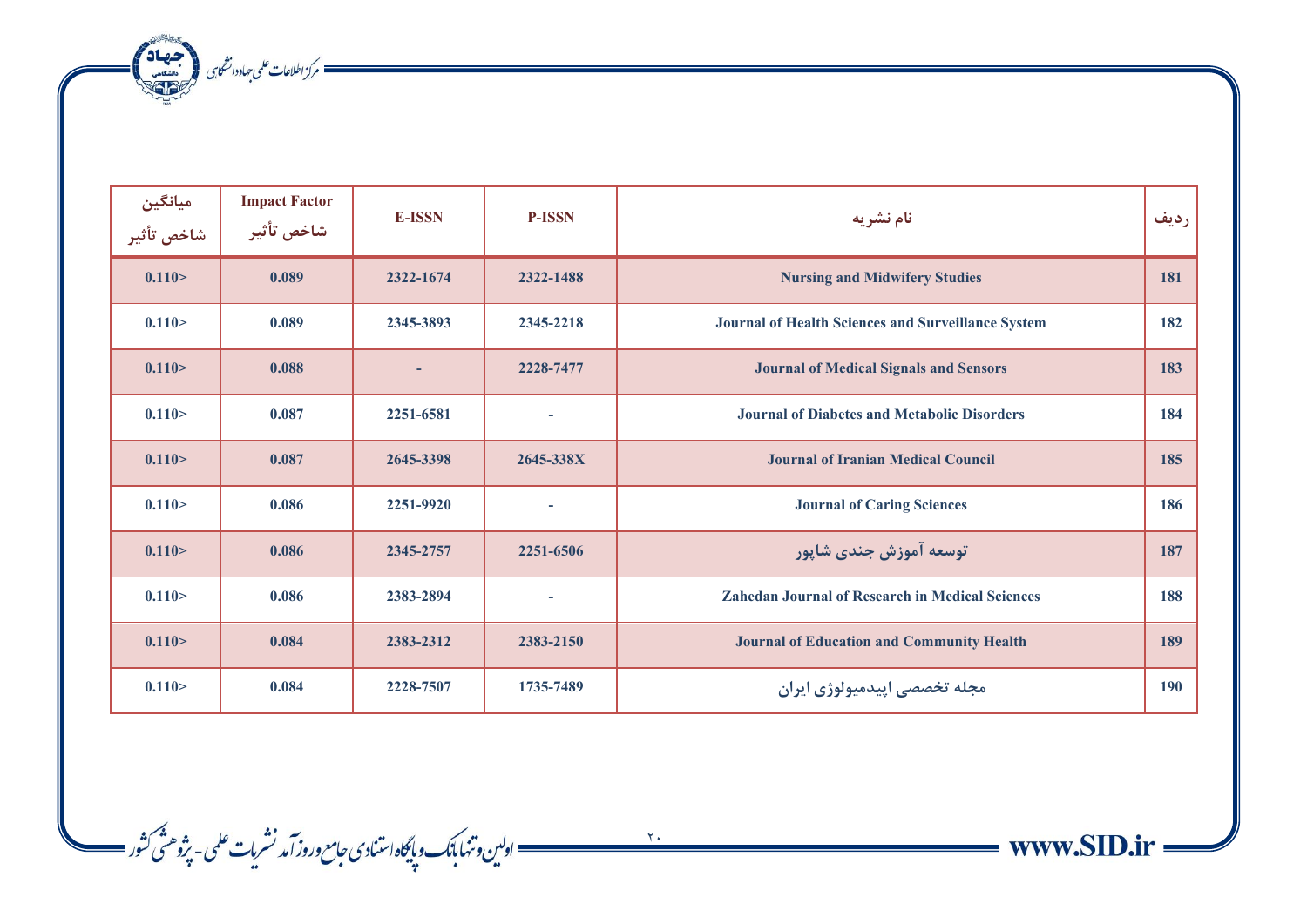مسك مركز اطلاعات على جهاددانشكاس المجتمعة المجمعة المجمعة المجمعة المجمعة المجموعة المجموعة المجموعة المجموعة<br>المجموعة المجموعة المجموعة المجموعة المجموعة المجموعة المجموعة المجموعة المجموعة المجموعة المجموعة المجموعة ال<br>

| ميانگين<br>شاخص تأثير | <b>Impact Factor</b><br>شاخص تأثير | <b>E-ISSN</b> | <b>P-ISSN</b> | نام نشریه                                     | رديف |
|-----------------------|------------------------------------|---------------|---------------|-----------------------------------------------|------|
| 0.110 >               | 0.083                              | $0021 - 082X$ |               | <b>Iranian Journal of Dermatology</b>         | 191  |
| 0.110 >               | 0.083                              | 2008-7268     | 1735-3165     | دانشگاه علوم پزشکی رفسنجان                    | 192  |
| 0.110 >               | 0.083                              | 2538-3868     | 2538-385X     | <b>Journal of Modern Rehabilitation</b>       | 193  |
| 0.110 >               | 0.083                              | 2252-0627     | $2252 - 021X$ | <b>Jundishapur Journal of Health Sciences</b> | 194  |
| 0.110 >               | 0.083                              | 2345-4040     | 1560-652X     | دانشگاه علوم پزشکی کردستان                    | 195  |
| 0.110 >               | 0.083                              | 1683-5476     | 1683-4844     | غدد درون ريز و متابوليسم                      | 196  |
| 0.110 >               | 0.0824                             | 2538-1598     | 1728-5127     | طلوع بهداشت یزد                               | 197  |
| 0.110 >               | 0.081                              | 2322-4428     | 2322-3812     | آموزش پرستاری                                 | 198  |
| 0.110 >               | 0.080                              | 2383-434X     | 2383-4358     | پژوهش توانبخشی در پرستاری                     | 199  |
| 0.110 >               | 0.079                              | 2228-7051     | 2228-7043     | علوم پزشکی رازی                               | 200  |

21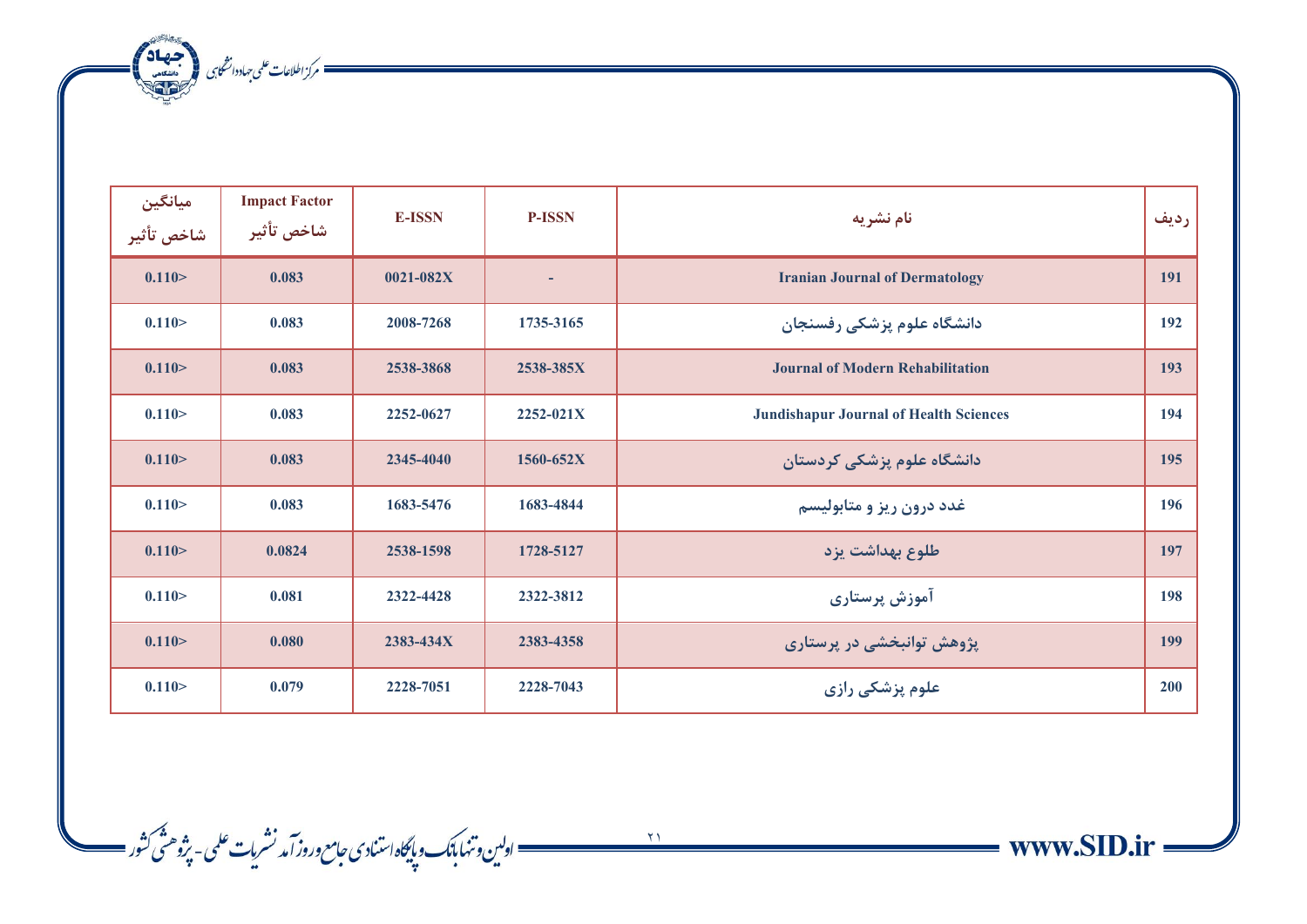مركز اطلاعات على جهاددانشكابى (مجتمعة 142)<br>مستخدم كرز اطلاعات على جهاددانشكابى

| میانگین<br>شاخص تأثیر | <b>Impact Factor</b><br>شاخص تأثير | <b>E-ISSN</b> | <b>P-ISSN</b> | نام نشریه                                            | رديف |
|-----------------------|------------------------------------|---------------|---------------|------------------------------------------------------|------|
| 0.110 >               | 0.079                              | 2008-2363     | 1680-2993     | زنان، مامایی و نازایی ایران                          | 201  |
| 0.110 >               | 0.078                              | 2588-4050     | 2588-4042     | مجله فيزيولوژي و فارماكولوژي ايران                   | 202  |
| 0.110 >               | 0.078                              | 1728-6514     | ٠             | ارگونومی                                             | 203  |
| 0.110 >               | 0.078                              | 2345-6884     | 2322-4703     | بالینی پرستاری و مامایی                              | 204  |
| 0.110 >               | 0.078                              | 2228-6799     | 2322-3391     | سلامت و مراقبت                                       | 205  |
| 0.110 >               | 0.078                              | 2008-4978     | 2008-496X     | <b>Archives of Advances in Bioscience</b>            | 206  |
| 0.110 >               | 0.077                              | 2538-3566     | 2383-4072     | علوم مراقبتي نظامي                                   | 207  |
| 0.110 >               | 0.077                              | 2008-160X     | 1608-5671     | مجله پزشکی دانشگاه علوم پزشکی تبریز                  | 208  |
| 0.110 >               | 0.076                              | 2783-2430     | ٠             | <b>Iranian Journal of Colorectal Research</b>        | 209  |
| 0.110 >               | 0.076                              | 2476-5171     | 2476-5163     | <b>Regeneration, Reconstruction, and Restoration</b> | 210  |



ے ۔<br>12 \_\_\_\_\_\_\_\_\_\_\_ اولین و تنها بانک و پایگاه استنادی حامع وروز آمد نشریات علمی - پژوهشی کشور \_\_\_\_\_\_\_\_\_\_\_\_\_\_\_\_\_\_\_\_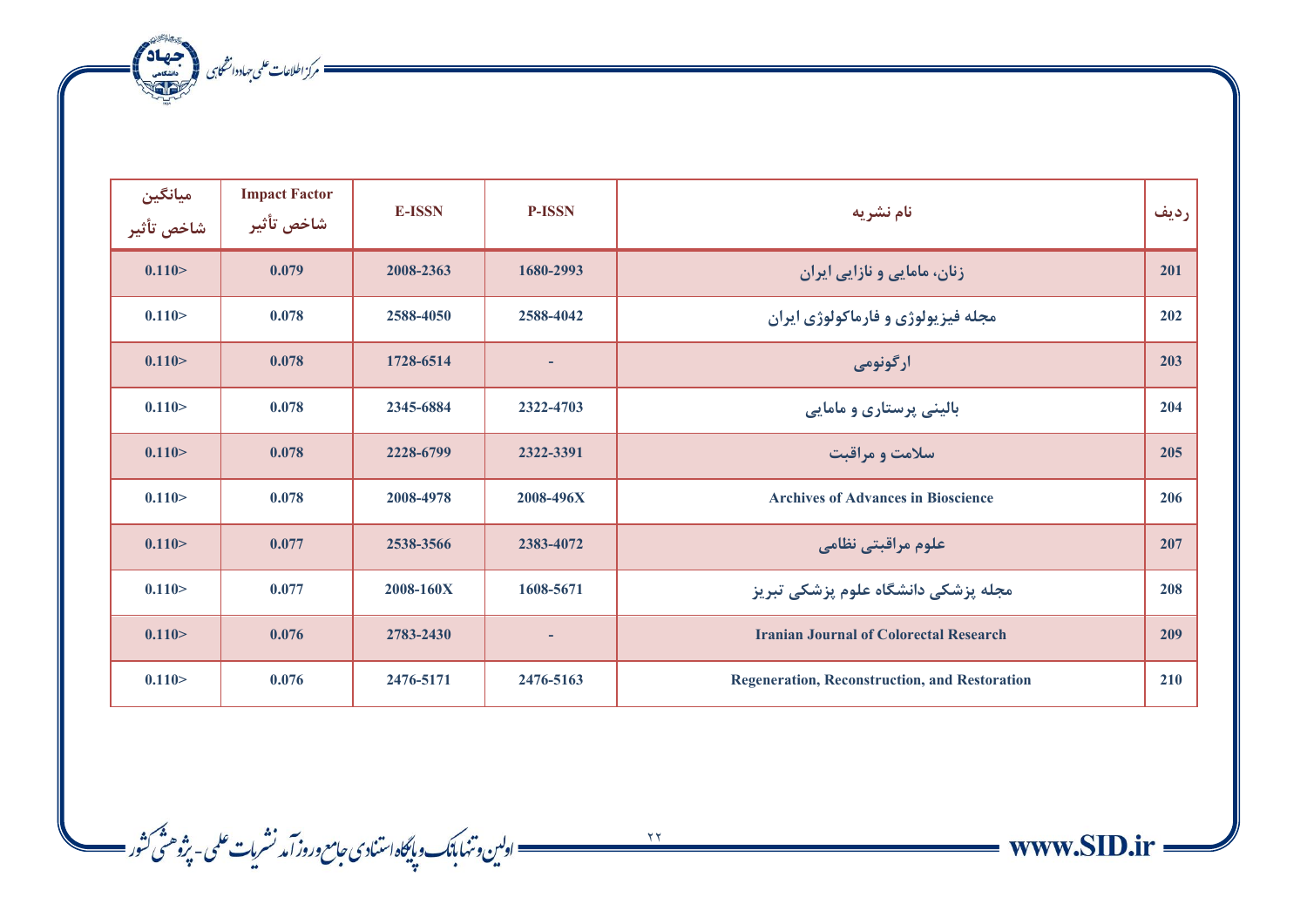مسك مركز اطلاعات على جهاددانشكاى المتحد بالانتصالات

| ميانگين<br>شاخص تأثير | <b>Impact Factor</b><br>شاخص تأثير | <b>E-ISSN</b> | <b>P-ISSN</b> | نام نشریه                                                           | رديف |
|-----------------------|------------------------------------|---------------|---------------|---------------------------------------------------------------------|------|
| 0.110 >               | 0.076                              | 8983-2251     | 2251-8983     | پرستاری قلب و عروق                                                  | 211  |
| 0.110 >               | 0.076                              | 2538-399X     | 2383-3750     | <b>Advances in Nursing and Midwifery</b>                            | 212  |
| 0.110 >               | 0.076                              | 2382-9737     | 2382-9710     | سلامت و بهداشت                                                      | 213  |
| 0.110 >               | 0.075                              | 2476-7093     | 2008-9171     | <b>International Journal of Molecular and Clinical Microbiology</b> | 214  |
| 0.110 >               | 0.075                              | 2423-8163     | 2228-7086     | <b>Journal of Food Biosciences and Technology</b>                   | 215  |
| 0.110 >               | 0.074                              | 2252-0902     | 2251-8096     | <b>Journal of Occupational Health and Epidemiology</b>              | 216  |
| 0.110 >               | 0.074                              | 2008-2371     | 1735-8620     | The Journal of Tehran University Heart Center                       | 217  |
| 0.110 >               | 0.073                              |               | 2383-3742     | تحقيقات نظام سلامت حكيم                                             | 218  |
| 0.110 >               | 0.073                              | 2228-7450     | 2008-1928     | بيمارستان                                                           | 219  |
| 0.110 >               | 0.072                              | 2322-5564     | 1735-2363     | تحقيقات نظام سلامت                                                  | 220  |

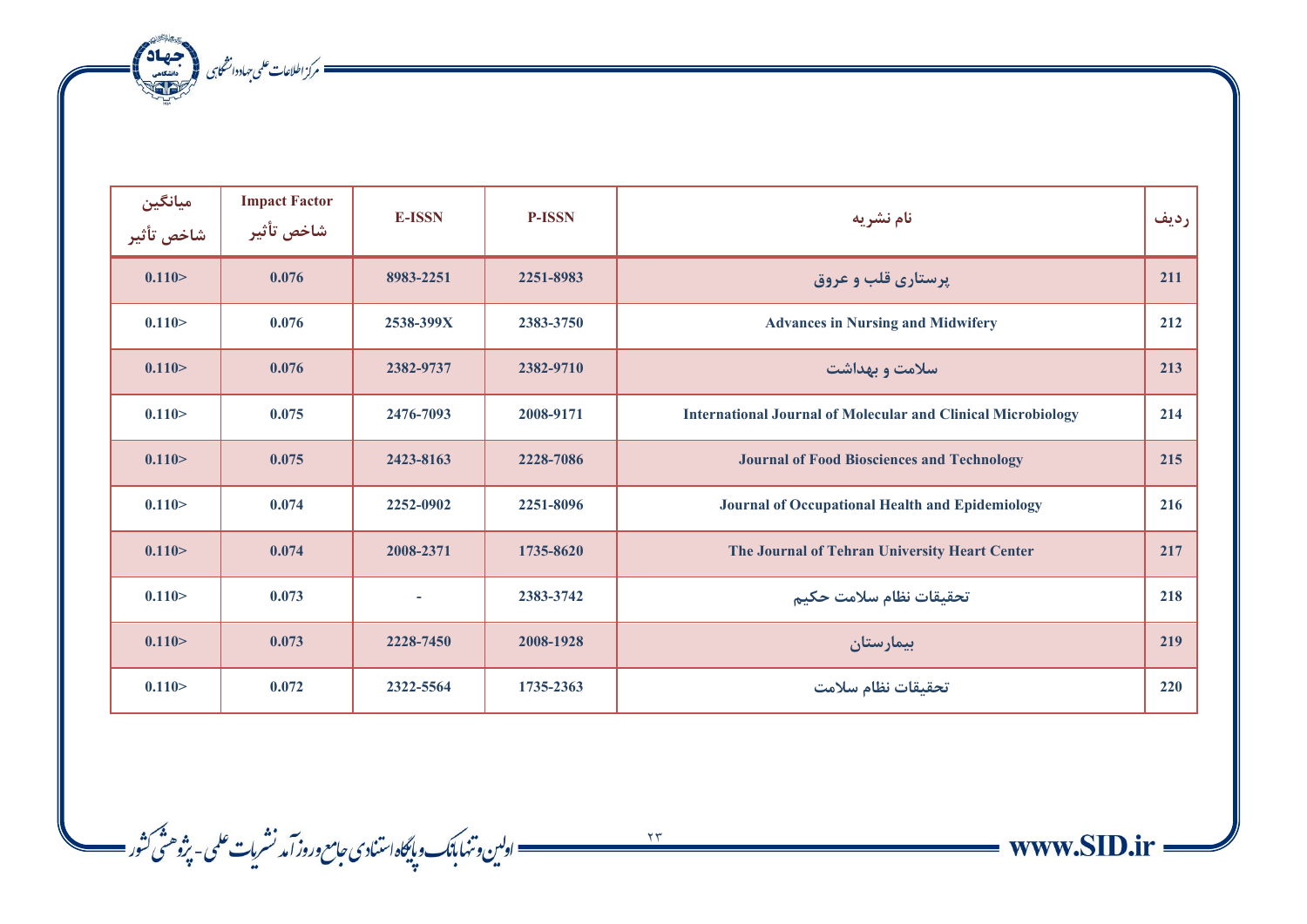مستقل المستقلة المركز اطلاعات على جهاد وانتظابى المستقلة المحصر المستقلة

| میانگین<br>شاخص تأثیر | <b>Impact Factor</b><br>شاخص تأثير | <b>E-ISSN</b> | <b>P-ISSN</b> | نام نشريه                                                           | رديف |
|-----------------------|------------------------------------|---------------|---------------|---------------------------------------------------------------------|------|
| 0.110 >               | 0.072                              | 2452-2325     | 2345-279x     | <b>Journal of Current Ophthalmology</b>                             | 221  |
| 0.110 >               | 0.072                              | 2322-3561     | 2322-2220     | <b>Journal of Advances in Medical Education and Professionalism</b> | 222  |
| 0.110 >               | 0.072                              | 2008-644X     | 1735-5338     | دانشگاه علوم پزشکی اراک                                             | 223  |
| 0.110 >               | 0.071                              | 2538-5720     | 2345-2803     | اخلاق زیستی                                                         | 224  |
| 0.110 >               | 0.070                              | 2322-2379     | 2588-2767     | <b>Galen Medical Journal</b>                                        | 225  |
| 0.110 >               | 0.070                              | 2251-6239     | 1608-2397     | طب و تزكيه                                                          | 226  |
| 0.110 >               | 0.069                              | 2476-4299     | 2008-8620     | فقه پزشکی                                                           | 227  |
| 0.110 >               | 0.069                              | 2008-756x     | 1560-7186     | گوارش                                                               | 228  |
| 0.110 >               | 0.068                              |               | 1606-7487     | دانشگاه علوم پزشکی سبزوار                                           | 229  |
| 0.110 >               | 0.066                              | 2645-5390     | ÷             | <b>Journal of Advanced Periodontology and Implant Dentistry</b>     | 230  |

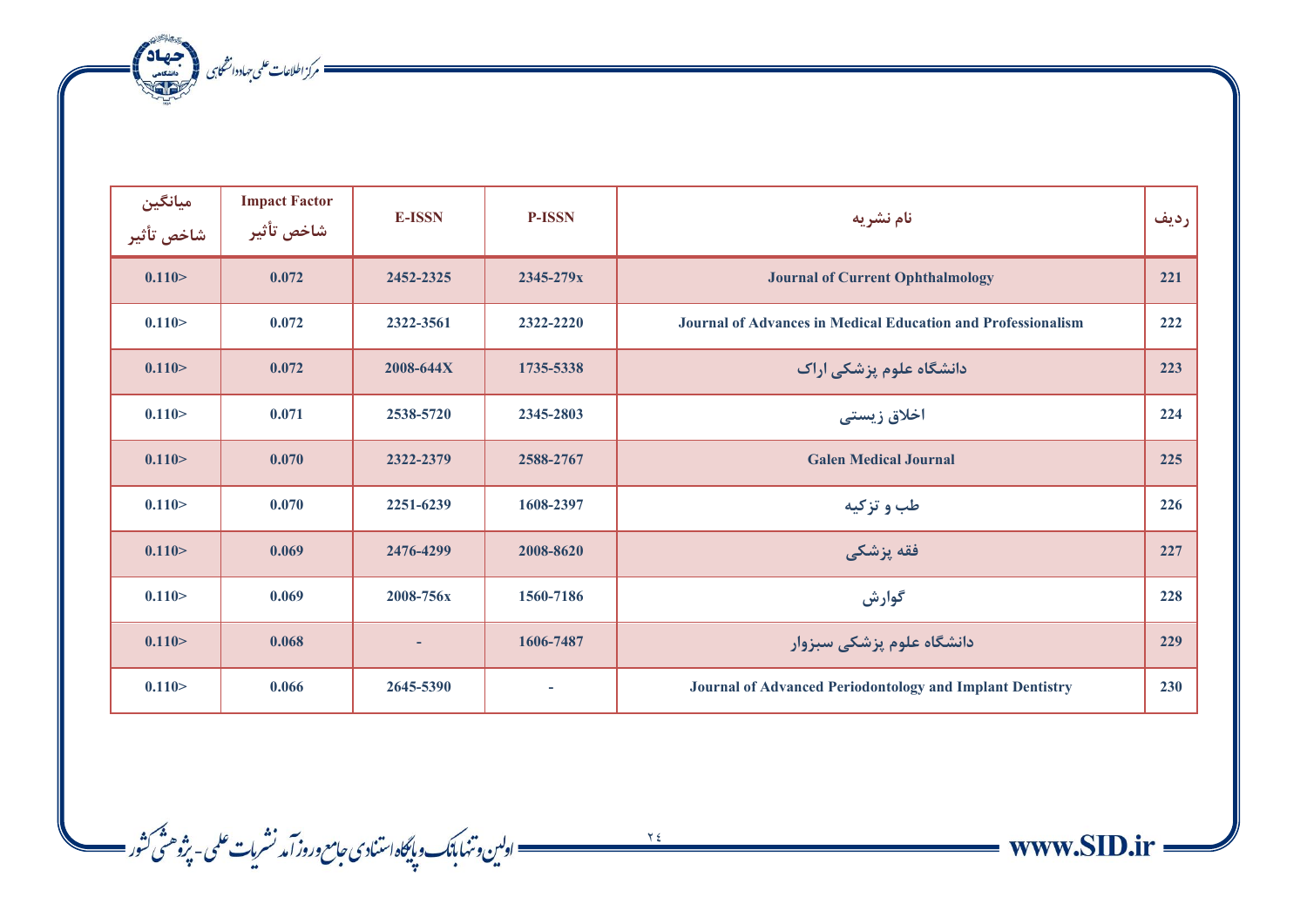مسك مركز اطلاعات على جهاددانشكاي مستعمل المجتمعة في المحمدة المحمدة المحمدة المحمدة المحمدة المحمدة المحمدة ال<br>المحمدة المحمدة المحمدة المحمدة المحمدة المحمدة المحمدة المحمدة المحمدة المحمدة المحمدة المحمدة المحمدة المحمد

| ميانگين<br>شاخص تأثير | <b>Impact Factor</b><br>شاخص تأثير | <b>E-ISSN</b> | <b>P-ISSN</b> | نام نشریه                                            | رديف |
|-----------------------|------------------------------------|---------------|---------------|------------------------------------------------------|------|
| 0.110 >               | 0.066                              | 2423-4923     | 2383-2819     | <b>Vaccine Research</b>                              | 231  |
| 0.110 >               | 0.066                              | 1735-9279     | 1735-9260     | دانشگاه علوم پزشکی مازندران                          | 232  |
| 0.110 >               | 0.062                              | 2008-2630     | 2008-2622     | طب جانباز                                            | 233  |
| 0.110 >               | 0.062                              | 2228-7094     | 2228-5091     | طب مكمل                                              | 234  |
| 0.110 >               | 0.062                              | 2538-2810     | ٠             | مجله دانشگاه علوم پزشکی جیرفت                        | 235  |
| 0.110 >               | 0.062                              | 2676-5608     | ÷             | مطالعات اسلامی در حوزه سلامت                         | 236  |
| 0.110 >               | 0.062                              | 2228-5059     | 2008-8868     | <b>International Journal of Nano Dimension</b>       | 237  |
| 0.110 >               | 0.062                              | 2008-4080     | 1562-4765     | دانشگاه علوم پزشکی گرگان                             | 238  |
| 0.110 >               | 0.062                              | 2383-0506     | 2383-0972     | <b>Journal of Basic Research in Medical Sciences</b> | 239  |
| 0.110 >               | 0.062                              | 2008-2347     | 1560-9286     | دانشکده دندانپزشکی مشهد                              | 240  |

www.SID.ir and in

ì

ے ۔<br>\_\_\_\_\_\_\_\_\_\_\_\_\_\_ اولین وتنها بانک و پایگاه استنادی حامع وروز آمد نشریات علمی - پژوهشی کثور \_\_\_\_\_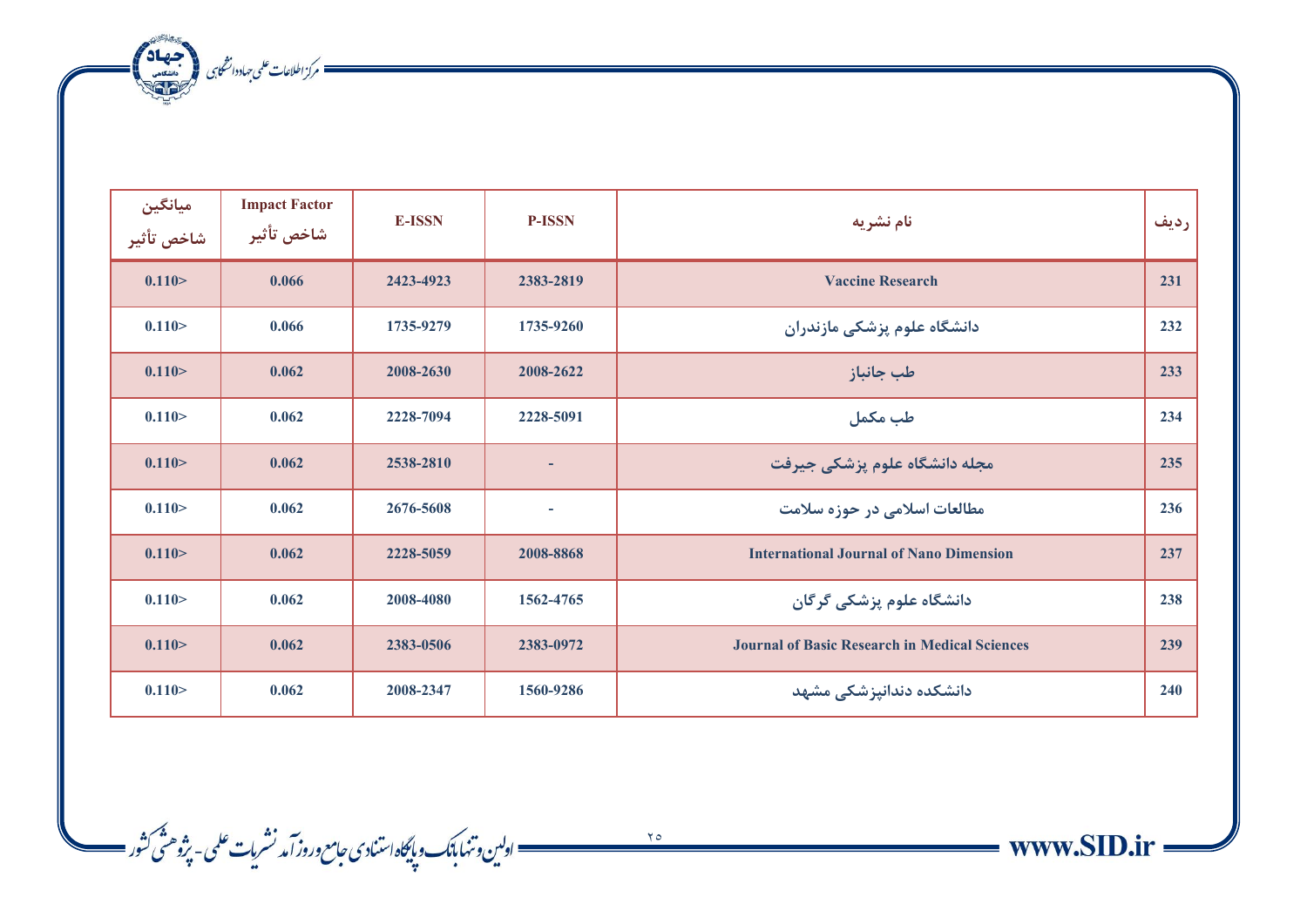مسك مركز اطلاعات على جهاددانشكاي مستعمل المجتمعة في المحمدة المحمدة المحمدة المحمدة المحمدة المحمدة المحمدة ال<br>المحمدة المحمدة المحمدة المحمدة المحمدة المحمدة المحمدة المحمدة المحمدة المحمدة المحمدة المحمدة المحمدة المحمد

| میانگین<br>شاخص تأثیر | <b>Impact Factor</b><br>شاخص تأثير | <b>E-ISSN</b> | <b>P-ISSN</b>            | نام نشریه                                                   | رديف |
|-----------------------|------------------------------------|---------------|--------------------------|-------------------------------------------------------------|------|
| 0.110 >               | 0.062                              | 2251-9947     | 2251-8614                | مدیریت ارتقای سلامت                                         | 241  |
| 0.110 >               | 0.061                              | 2383-2088     | 2251-807X                | بهداشت و ایمنی کار                                          | 242  |
| 0.110 >               | 0.061                              | 2345-2587     | ٠                        | <b>Journal of Nutrition, Fasting and Health</b>             | 243  |
| 0.110 >               | 0.060                              | 2322-1593     | 2345-3338                | <b>Journal of Clinical Research in Paramedical Sciences</b> | 244  |
| 0.110 >               | 0.060                              | 2228-7388     | 2008-7470                | پوست و زیبایی                                               | 245  |
| 0.110 >               | 0.060                              | 1735-5087     | 2383-3491                | <b>Iranian Journal of Orthodontics</b>                      | 246  |
| 0.110 >               | 0.060                              | 2251-9513     | 2251-8959                | <b>Health Scope</b>                                         | 247  |
| 0.110 >               | 0.060                              | 1735-9074     | $\overline{\phantom{a}}$ | پژوهش پرستاری                                               | 248  |
| 0.110 >               | 0.06                               | 2228-5466     | 2228-6527                | <b>Basic and Clinical Cancer Research</b>                   | 249  |
| 0.110 >               | 0.058                              | 2252-0414     | 2251-8401                | طب توانبخشي                                                 | 250  |

ے ہے۔<br>مسلسلسلسلسلسلسلسلسل اوپائیک دیا گاہ استنادی *جامع وروز آمد نشریات علمی - پژوهن*ی کشور مسلسلہ

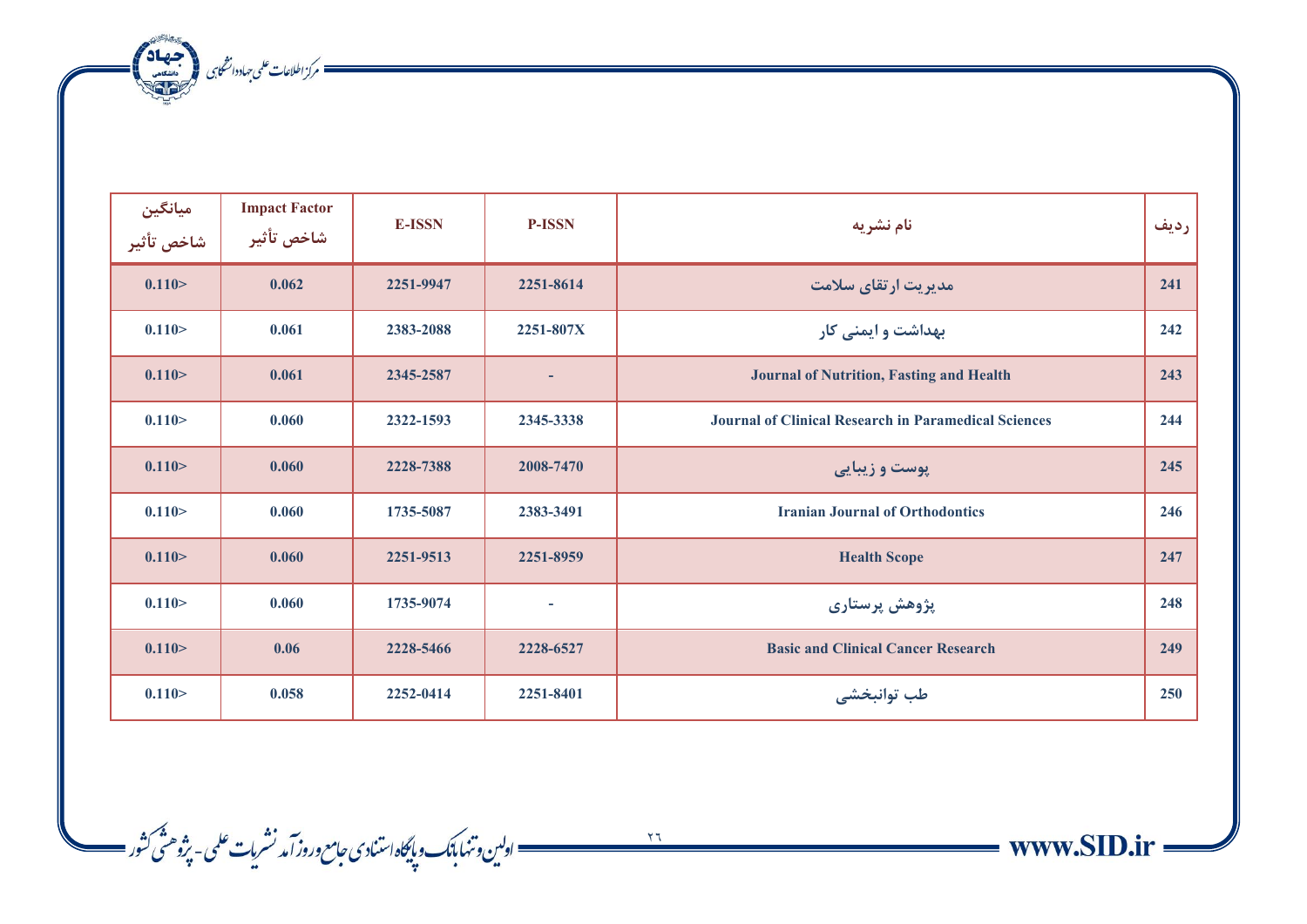مسك مركز اطلاعات على جهاددانشكاي مستعمل المجتمعة في المحمدة المحمدة المحمدة المحمدة المحمدة المحمدة المحمدة ال<br>المحمدة المحمدة المحمدة المحمدة المحمدة المحمدة المحمدة المحمدة المحمدة المحمدة المحمدة المحمدة المحمدة المحمد

| میانگین<br>شاخص تأثیر | <b>Impact Factor</b><br>شاخص تأثير | <b>E-ISSN</b> | <b>P-ISSN</b>  | نام نشريه                                                     | رديف |
|-----------------------|------------------------------------|---------------|----------------|---------------------------------------------------------------|------|
| 0.110 >               | 0.058                              | 1735-8892     | 1608-9359      | آموزش در علوم پزشکی                                           | 251  |
| 0.110 >               | 0.058                              | 2717-0071     | $\blacksquare$ | <b>Journal of Shahrekord University of Medical Sciences</b>   | 252  |
| 0.110 >               | 0.057                              | 2251-8266     | 2251-7065      | مرکز مطالعات و توسعه آموزش علوم پزشکی                         | 253  |
| 0.110 >               | 0.057                              | 2322-1372     | ÷              | Journal of Oral Health and Oral Epidemiology                  | 254  |
| 0.110 >               | 0.056                              | 2676-6264     | ۰              | <b>Journal of Advances in Medical and Biomedical Research</b> | 255  |
| 0.110 >               | 0.056                              | 1735-2975     | 1735-2967      | جراحی استخوان و مفاصل ایران                                   | 256  |
| 0.110 >               | 0.056                              | 2588-4859     | ٠              | Jorjani Biomedicine Journal                                   | 257  |
| 0.110 >               | 0.055                              | 2322-2085     | 2251-8940      | <b>International Journal of Hospital Research</b>             | 258  |
| 0.110 >               | 0.055                              | 2345-6159     | 2345-6167      | <b>Journal of Rehabilitation Sciences and Research</b>        | 259  |
| 0.110 >               | 0.055                              | 2588-4239     | 2383-3211      | مهندسی بهداشت محیط                                            | 260  |

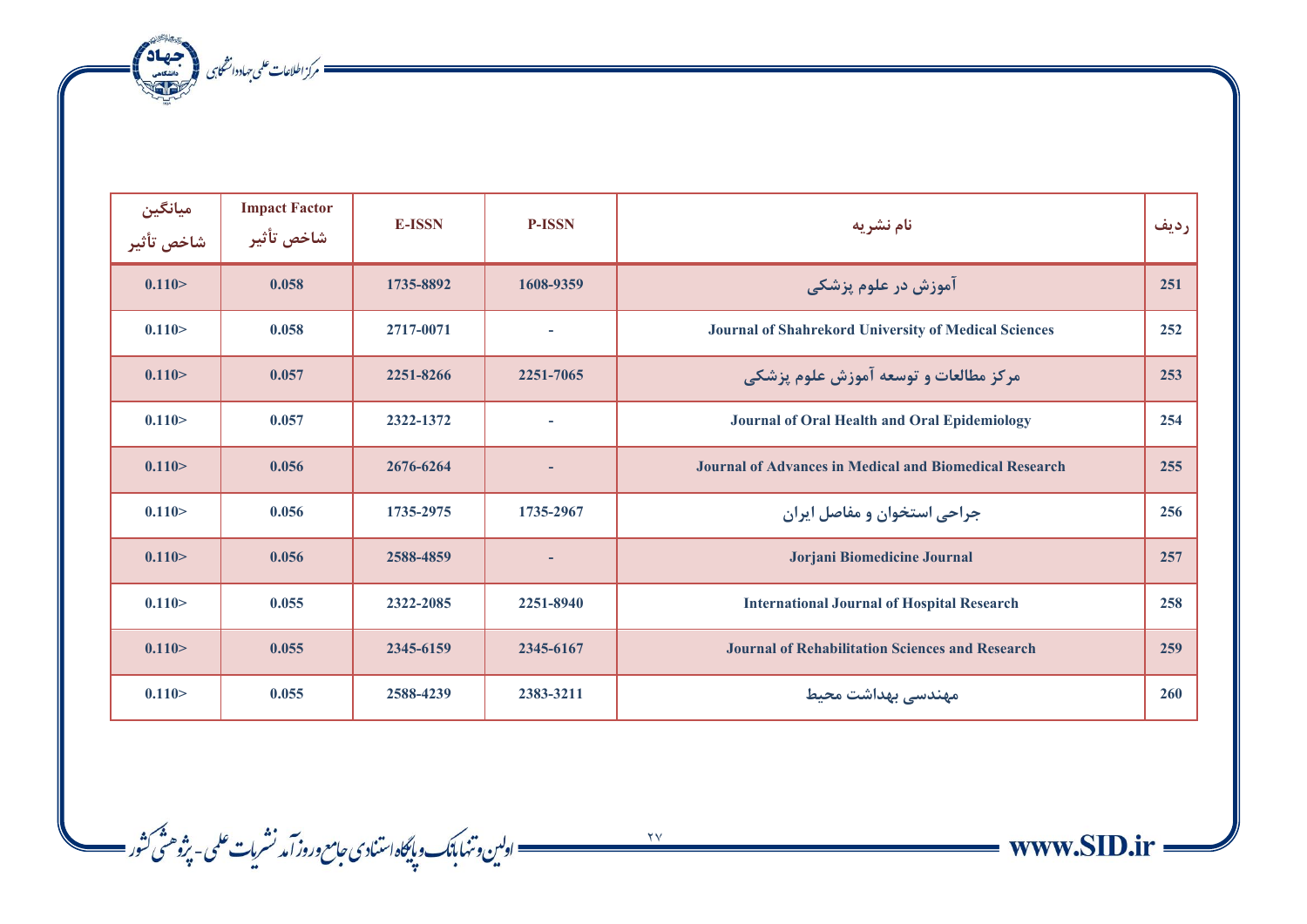ه مسكن الملاعات على جماددانشكارى المجمعية بالتي تحقيقات المنتج التي تحقيقات المجموعية التي تحقيقات ا<br>المسكن المسلمان المسلمان المسلمان المسلمان المسلمان المسلمان المسلمان المسلمان المسلمان المسلمان المسلمان المس<br>المسلمان

| میانگین<br>شاخص تأثیر | <b>Impact Factor</b><br>شاخص تأثير | <b>E-ISSN</b>            | <b>P-ISSN</b>            | نام نشريه                                                   | رديف |
|-----------------------|------------------------------------|--------------------------|--------------------------|-------------------------------------------------------------|------|
| 0.110 >               | 0.054                              |                          | 2423-5830                | <b>Physical Treatments</b>                                  | 261  |
| 0.110 >               | 0.054                              | 1608-7046                | 2345-3699                | كومش                                                        | 262  |
| 0.110 >               | 0.054                              | 1728-6514                | ٠                        | ارمغان دانش                                                 | 263  |
| 0.110 >               | 0.054                              | $\overline{\phantom{a}}$ | 1684-0240                | 5 كياهان دارويي JOURNAL OF MEDICINAL PLANTS                 | 264  |
| 0.110 >               | 0.053                              | 2423-5571                | 2345-5020                | پرستاری دیابت                                               | 265  |
| 0.110 >               | 0.053                              | 2538-5887                | 2538-3000                | پژوهشهای آسیب شناسی زیستی                                   | 266  |
| 0.110 >               | 0.053                              | 2322-5866                | 2345-3362                | <b>International Journal of Enteric Pathogens</b>           | 267  |
| 0.110 >               | 0.053                              | 2645-5390                | $\overline{\phantom{a}}$ | <b>Journal of Advances in Environmental Health Research</b> | 268  |
| 0.110 >               | 0.052                              | 2423-7582                | ٠                        | <b>Avicenna Journal of Dental Research</b>                  | 269  |
| 0.110 >               | 0.052                              | 1735-854X                | 1027-7595                | دانشکده پزشکی اصفهان                                        | 270  |

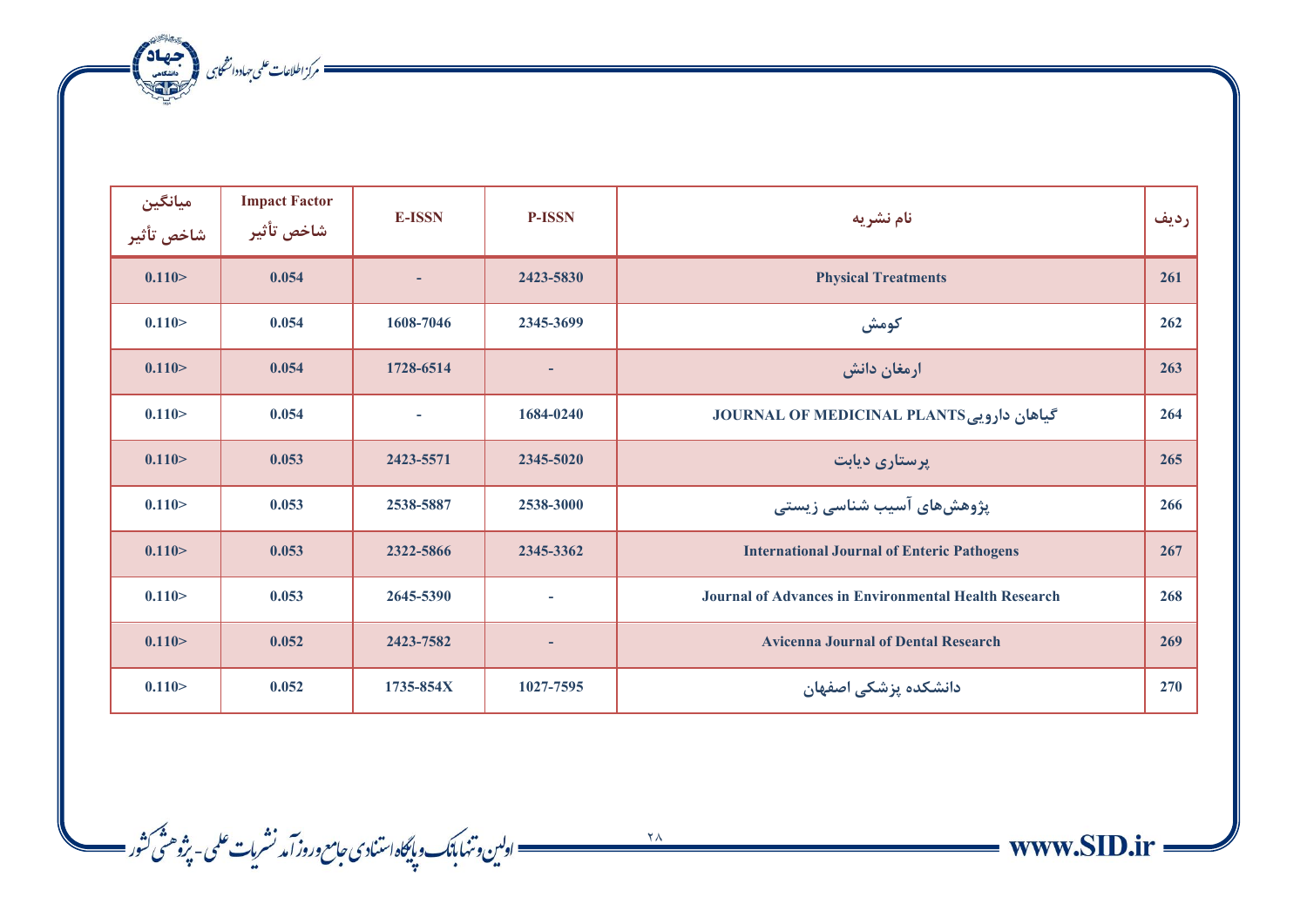ه مركز اطلاعات على جماددانشكارى (منتصف 142)<br>- مركز اطلاعات على جماددانشكارى (منتصف 142)

| ميانگين<br>شاخص تأثير | <b>Impact Factor</b><br>شاخص تأثير | <b>E-ISSN</b> | <b>P-ISSN</b> | نام نشریه                                 | رديف |
|-----------------------|------------------------------------|---------------|---------------|-------------------------------------------|------|
| 0.110 >               | 0.052                              | 2008-5931     |               | پرستاری ایران                             | 271  |
| 0.110 >               | 0.052                              | 2252-0694     | 1735-7756     | علوم تغذيه و صنايع غذايي ايران            | 272  |
| 0.110 >               | 0.052                              | 2676-5748     | 2676-5748     | مراقبت پرستاری و مامایی ابن سینا          | 273  |
| 0.110 >               | 0.051                              | 2345-5365     | 1735-1960     | ارتقای ایمنی و پیشگیری از مصدومیتها       | 274  |
| 0.110 >               | 0.051                              |               | 2008-8574     | طب سنتي اسلام و ايران                     | 275  |
| 0.110 >               | 0.050                              | $\sim$        | 1562-1073     | نظام پزشکی جمهوری اسلامی ایران            | 276  |
| 0.110 >               | 0.050                              | 2645-4793     | 2645-4785     | مدیریت پرستاری                            | 277  |
| 0.110 >               | 0.050                              | 2676-7031     | $\sim$        | Journal of Research in Orthopedic Science | 278  |
| 0.110 >               | 0.050                              | 2008-0506     | 1735-5311     | پژوهش در پزشکی                            | 279  |
| 0.110 >               | 0.05                               |               | 2008-384X     | <b>Current Journal of Neurology</b>       | 280  |

 $\frac{1}{4}$ 

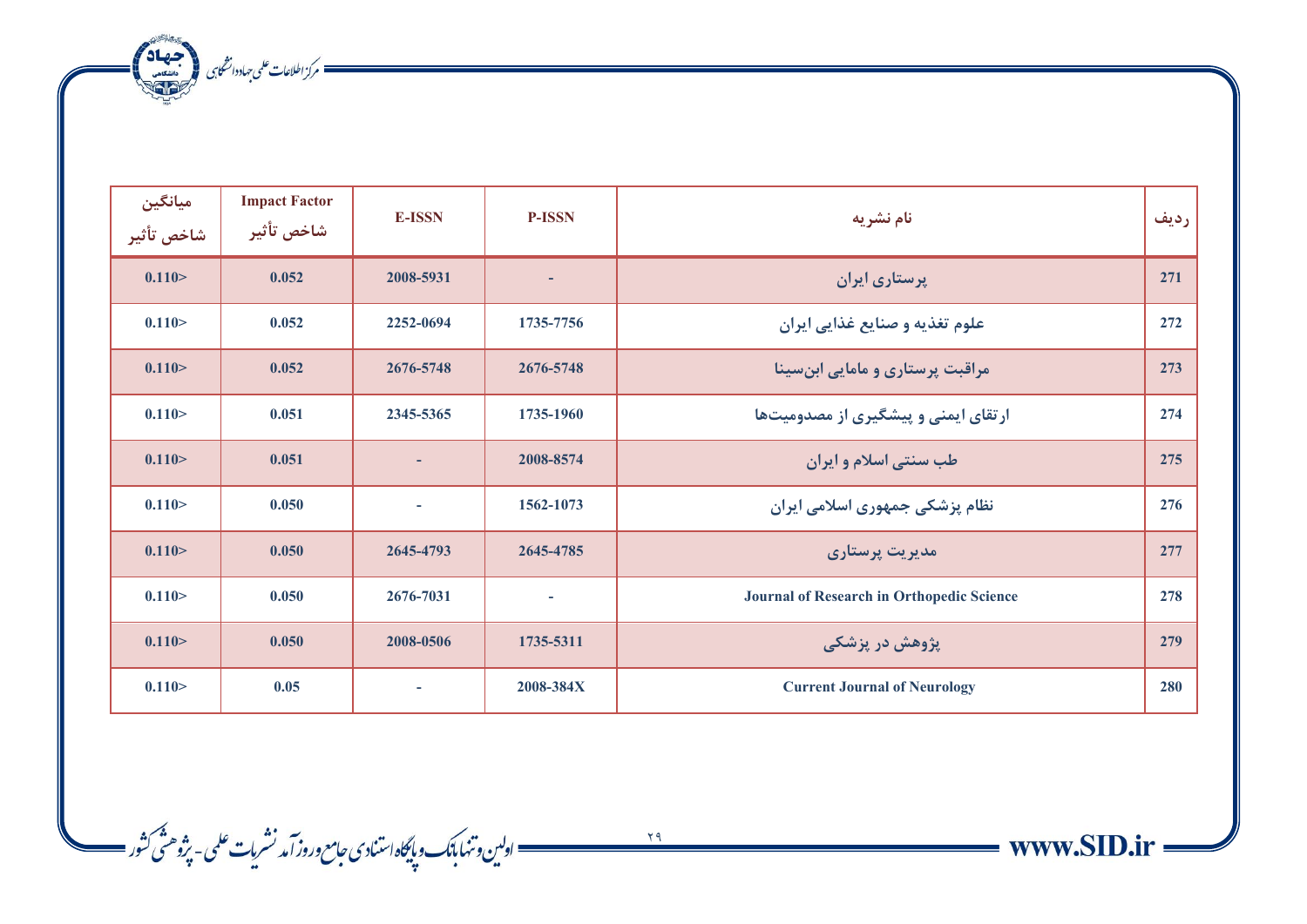ه مسكن الملاعات على جماددانشكارى المجمعية بالتي تحقيقات المنتج التي تحقيقات المجموعية التي تحقيقات ا<br>المسكن المسلمان المسلمان المسلمان المسلمان المسلمان المسلمان المسلمان المسلمان المسلمان المسلمان المسلمان المس<br>المسلمان

| میانگین<br>شاخص تأثیر | <b>Impact Factor</b><br>شاخص تأثير | <b>E-ISSN</b> | <b>P-ISSN</b> | نام نشریه                                            | رديف |
|-----------------------|------------------------------------|---------------|---------------|------------------------------------------------------|------|
| 0.110 >               | 0.05                               | 2476-4132     | 2476-4132     | <b>Journal of Client-Centered Nursing Care</b>       | 281  |
| 0.110 >               | 0.049                              | 1735-6954     | 1735-4374     | طب جنوب                                              | 282  |
| 0.110 >               | 0.049                              |               | 1026-6399     | چشم پزشکی بینا                                       | 283  |
| 0.110 >               | 0.049                              | 2383-3610     | 2322-4304     | Health, Spirituality and Medical Ethics Journal      | 284  |
| 0.110 >               | 0.048                              | 2322-2719     | ٠             | <b>Research and Development in Medical Education</b> | 285  |
| 0.110 >               | 0.048                              | 2476-3896     | 2251-8320     | تاریخ پزشکی                                          | 286  |
| 0.110 >               | 0.048                              | 2345-4016     | 2345-4008     | دیابت و متابولیسم ایران                              | 287  |
| 0.110 >               | 0.047                              | 2251-6727     | 2251-6719     | <b>Journal of Chemical Health Risks</b>              | 288  |
| 0.110 >               | 0.047                              |               | 1735-8434     | دندانپزشکی کودکان ایران                              | 289  |
| 0.110 >               | 0.047                              | ٠             | 2423-5822     | <b>Journal of Practice in Clinical Psychology</b>    | 290  |

www.SID.ir

ì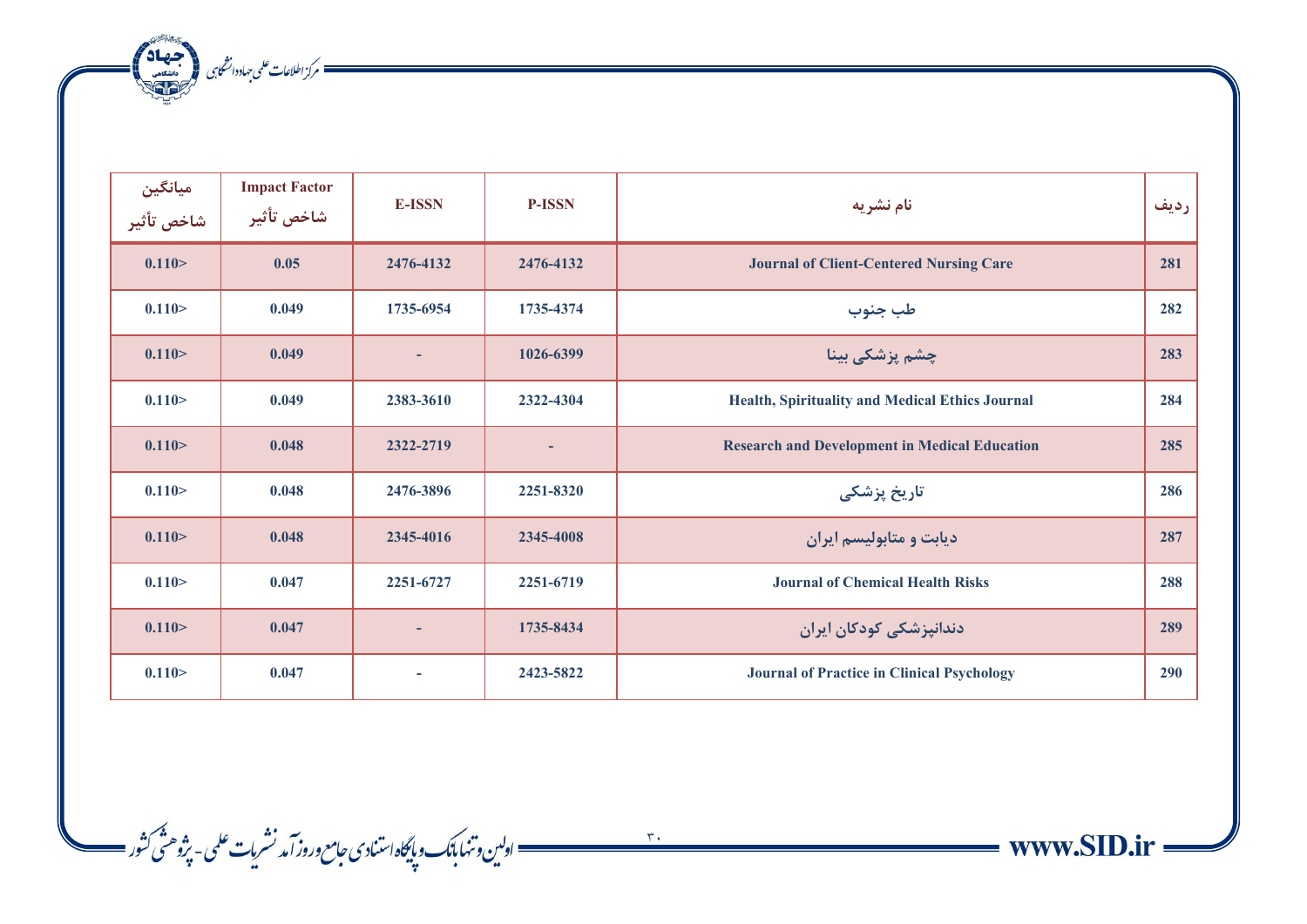مركز اطلاعات على جهاددانشكابى (مجتمعة 142)<br>مستخدم كرز اطلاعات على جهاددانشكابى

| میانگین<br>شاخص تأثیر | <b>Impact Factor</b><br>شاخص تأثير | <b>E-ISSN</b> | <b>P-ISSN</b> | نام نشریه                                                       | رديف |
|-----------------------|------------------------------------|---------------|---------------|-----------------------------------------------------------------|------|
| 0.110 >               | 0.047                              |               | 2008-8892     | <b>Iranian Journal of Pediatric Hematology and Oncology</b>     | 291  |
| 0.110 >               | 0.047                              |               | 2423-4451     | <b>Middle East Journal of Rehabilitation and Health Studies</b> | 292  |
| 0.110 >               | 0.046                              | 1735-9392     | 1735-8949     | <b>Journal of Family and Reproductive Health</b>                | 293  |
| 0.110 >               | 0.046                              | 2008-529X     | 2008-4544     | <b>Scientific Journal of Rescue Relief</b>                      | 294  |
| 0.110 >               | 0.046                              | 2400-3536     | 2423-3528     | <b>Hormozgan Medical Journal</b>                                | 295  |
| 0.110 >               | 0.046                              | 2322-4509     | 2322-4630     | <b>Journal of Pharmaceutical Care</b>                           | 296  |
| 0.110 >               | 0.046                              | 2008-2444     | $1024 - 641X$ | دندانپزشکی                                                      | 297  |
| 0.110 >               | 0.046                              | 2383-0433     | 2383-0425     | <b>Archives of Breast Cancer</b>                                | 298  |
| 0.110 >               | 0.045                              | 2008-4153     | 1027-3727     | مطالعات علوم يزشكي                                              | 299  |
| 0.110 >               | 0.045                              | 2251-8355     | 2251-8347     | <b>Future of Medical Education Journal</b>                      | 300  |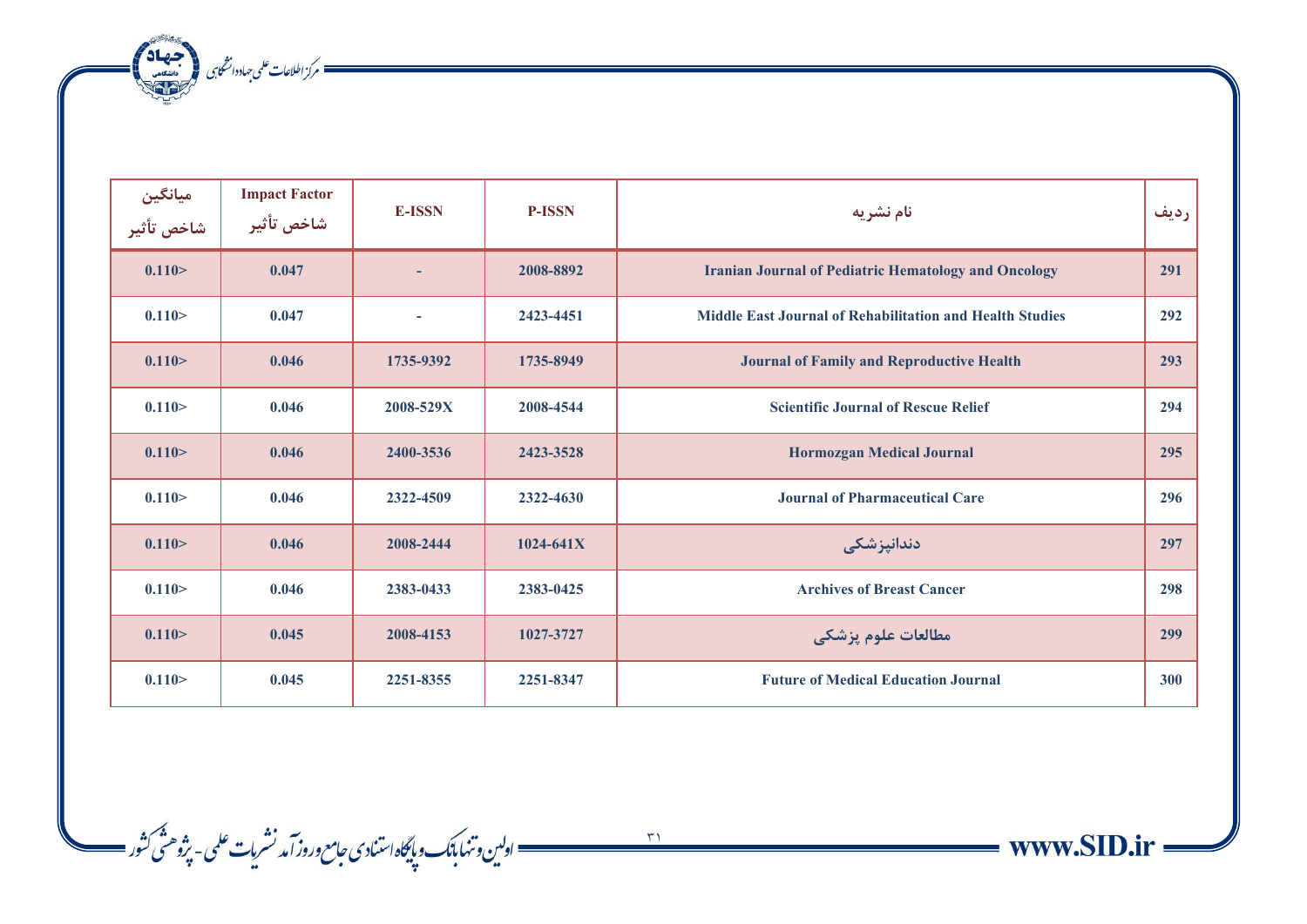مسك مركز اطلاعات على جهاددانشكاى المتحد بالانتصالات

| ميانگين<br>شاخص تأثير | <b>Impact Factor</b><br>شاخص تأثير | <b>E-ISSN</b> | <b>P-ISSN</b> | نام نشریه                                                                | رديف |
|-----------------------|------------------------------------|---------------|---------------|--------------------------------------------------------------------------|------|
| 0.110 >               | 0.045                              | 2383-2568     |               | <b>International Archives of Health Sciences</b>                         | 301  |
| 0.110 >               | 0.044                              |               | $1735 - 451X$ | مددکاری اجتماعی                                                          | 302  |
| 0.110 >               | 0.044                              | 2645-5560     | ٠             | <b>Food and Health</b>                                                   | 303  |
| 0.110 >               | 0.043                              | 2423-6152     | 1607-2197     | دانشگاه علوم پزشکی بیرجند                                                | 304  |
| 0.110 >               | 0.043                              | 2251-8770     | 2251-8762     | <b>International Journal of Medical Toxicology and Forensic Medicine</b> | 305  |
| 0.110 >               | 0.042                              | 2345-4342     | 1735-8612     | میکروب شناسی پزشکی ایران                                                 | 306  |
| 0.110 >               | 0.042                              | 2423-4702     | 2383-3033     | سلامت اجتماعي                                                            | 307  |
| 0.110 >               | 0.040                              |               | 1735-9406     | بیماریهای پستان                                                          | 308  |
| 0.110 >               | 0.04                               |               | 1735-3319     | لیزر در پزشک <i>ی</i>                                                    | 309  |
| 0.110 >               | 0.039                              |               | 1561-4174     | تازه های علوم شناختی                                                     | 310  |



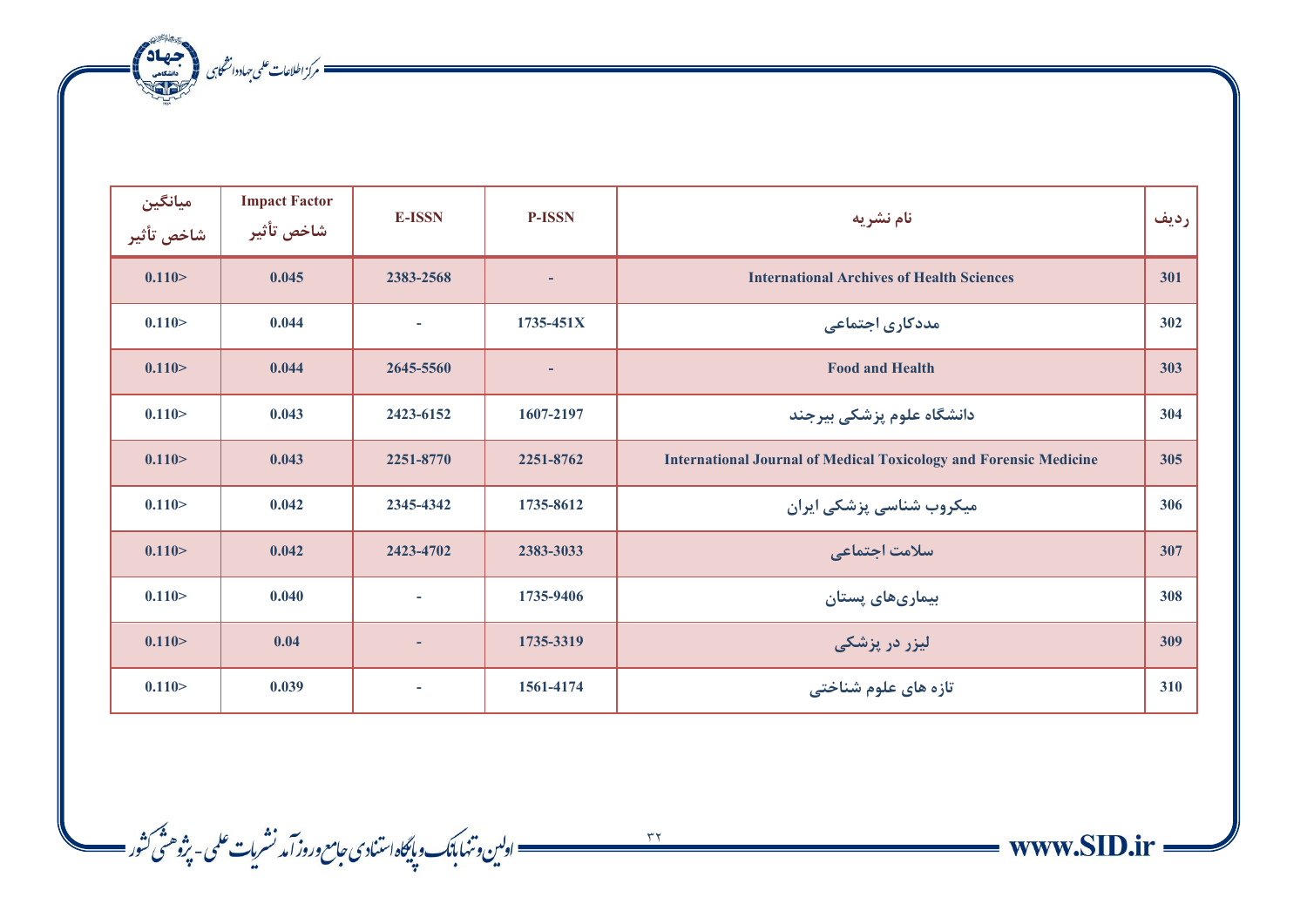مسكر الطلاعات على جهاددانشكابى المجتمعة المجتمعة المجتمعة المجتمعة المجتمعة المجتمعة المجتمعة المجتمعة المجتمعة<br>المجتمعة المجتمعة المجتمعة المجتمعة المجتمعة المجتمعة المجتمعة المجتمعة المجتمعة المجتمعة المجتمعة المجتمعة ا

| میانگین<br>شاخص تأثیر | <b>Impact Factor</b><br>شاخص تأثير | <b>E-ISSN</b> | <b>P-ISSN</b> | نام نشریه                                              | رديف |
|-----------------------|------------------------------------|---------------|---------------|--------------------------------------------------------|------|
| 0.110 >               | 0.038                              | 2345-6434     | 2345-6426     | <b>Razavi International Journal of Medicine</b>        | 311  |
| 0.110 >               | 0.038                              |               | 2423-5717     | <b>Journal of Research and Health</b>                  | 312  |
| 0.110 >               | 0.038                              |               | 1735-9503     | ابن سينا                                               | 313  |
| 0.110 >               | 0.038                              | 2383-1979     | 2383-1960     | <b>Annals of Military and Health Sciences Research</b> | 314  |
| 0.110 >               | 0.037                              | 2322-5726     | 2322-5718     | Asia Oceania Journal of Nuclear Medicine and Biology   | 315  |
| 0.110 >               | 0.037                              | 2423-8155     | 2008-0123     | علوم غذایی و تغذیه                                     | 316  |
| 0.110 >               | 0.037                              | 2008-3386     | 1023-5922     | علوم پزشکی دانشگاه آزاد اسلامی واحد پزشکی تهران        | 317  |
| 0.110 >               | 0.037                              | 2423-3323     | 2423-3331     | پرستاری کودکان                                         | 318  |
| 0.110 >               | 0.037                              | 2345-4792     | ٠             | <b>Journal of Midwifery and Reproductive Health</b>    | 319  |
| 0.110 >               | 0.037                              | 2345-3176     | $\sim$        | <b>Journal of Pediatric Nephrology</b>                 | 320  |

www.SID.ir and a

ì

ے ۔<br>\_\_\_\_\_\_\_\_\_\_\_\_\_\_\_\_\_ اولین و تنها بانک و پایگاه استنادی حامع وروز آمد نشریات علمی - پژوهشی کثور \_\_\_\_\_\_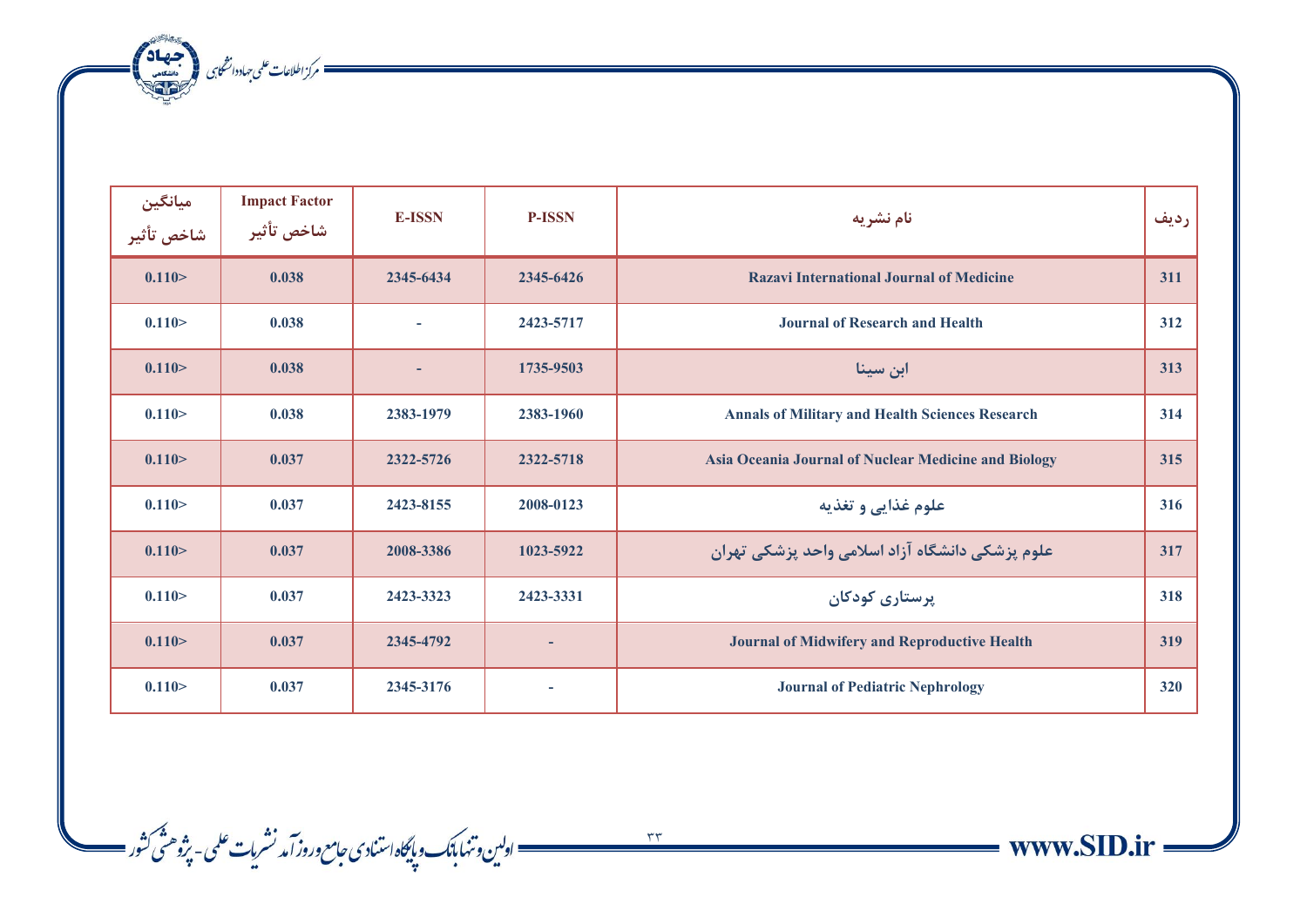مسكر الطلاعات على جهاددانشكابى المجتمعة المجتمعة المجتمعة المجتمعة المجتمعة المجتمعة المجتمعة المجتمعة المجتمعة<br>المجتمعة المجتمعة المجتمعة المجتمعة المجتمعة المجتمعة المجتمعة المجتمعة المجتمعة المجتمعة المجتمعة المجتمعة ا

| ميانگين<br>شاخص تأثير | <b>Impact Factor</b><br>شاخص تأثير | <b>E-ISSN</b> | <b>P-ISSN</b> | نام نشريه                                            | رديف |
|-----------------------|------------------------------------|---------------|---------------|------------------------------------------------------|------|
| 0.110 >               | 0.037                              | 2352-0620     | 2352-0612     | <b>Thrita</b>                                        | 321  |
| 0.110 >               | 0.037                              | 2345-2730     | 2322-4339     | علوم پیراپزشکی و توانبخشی                            | 322  |
| 0.110 >               | 0.037                              | 2383-3041     | 1024-6428     | <b>Journal of Islamic Dental Association of Iran</b> | 323  |
| 0.110 >               | 0.036                              | 2345-6841     | 2345-6833     | <b>Gene, Cell and Tissue</b>                         | 324  |
| 0.110 >               | 0.036                              | 2322-4169     | 2322-178X     | <b>Medical-Surgical Nursing Journal</b>              | 325  |
| 0.110 >               | 0.035                              | 2008-336X     | 2008-3084     | پرستاری مراقبتهای ویژه                               | 326  |
| 0.110 >               | 0.035                              | 2423-7337     | 2423-3560     | <b>Social Determinants of Health</b>                 | 327  |
| 0.110 >               | 0.035                              | 2322-5750     | 2345-2447     | Journal of Cardio-Thoracic Medicine                  | 328  |
| 0.110 >               | 0.035                              | 2383-0034     | 1027-1457     | پزشکی قانونی                                         | 329  |
| 0.110 >               | 0.035                              | 2008-1375     | 1735-7799     | دانشگاه علوم پزشکی قم                                | 330  |

ے ہیں۔<br>مسلمنسسسسسسسسسسسسسسسسسسستان کی استبادی *جامع وروز آمد نشریات علمی - پژوهنٹی ک*ثور مسلمس

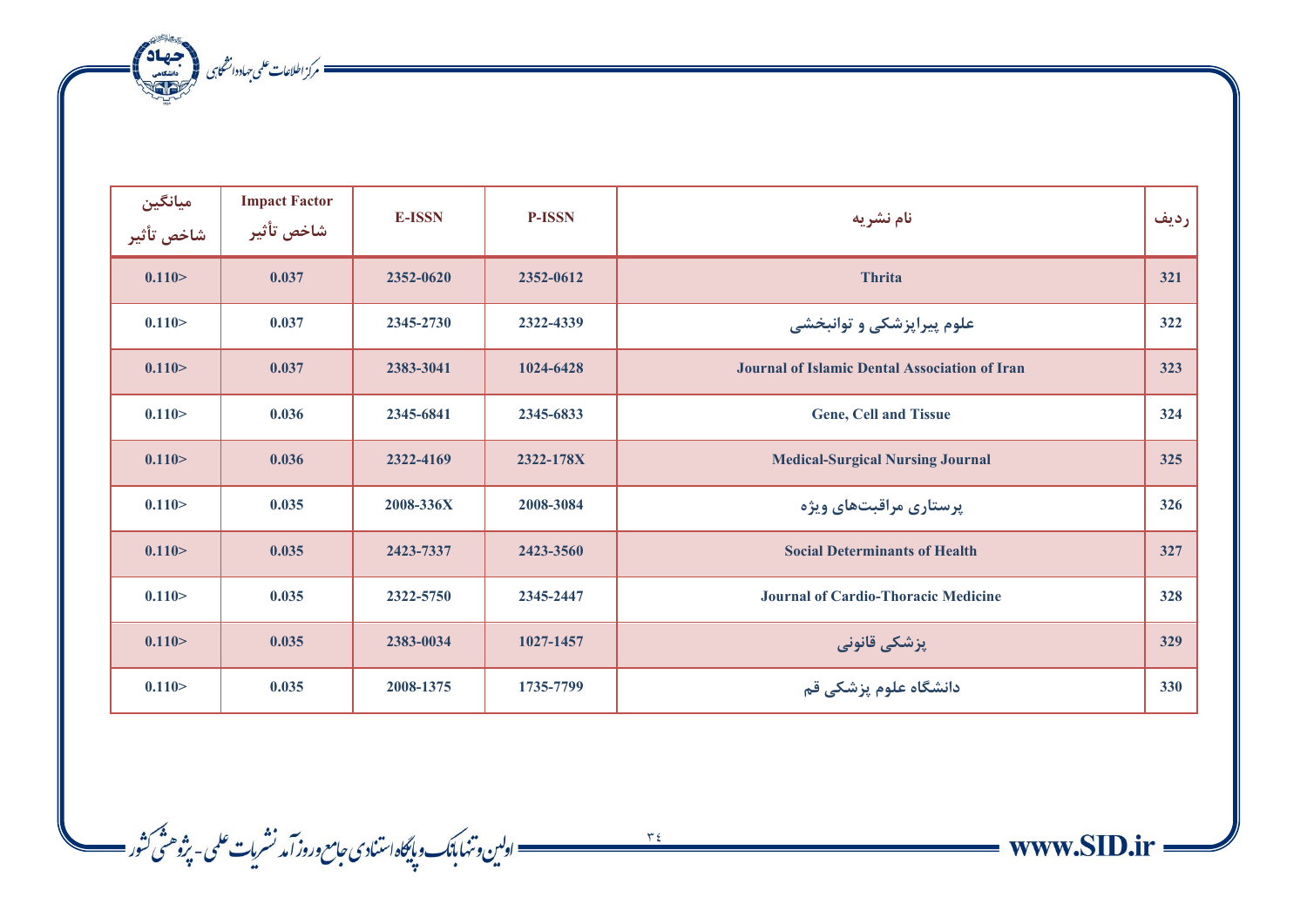مسك مركز اطلاعات على جهاددانشكابى المجتمعة بالتعادية

| ميانگين<br>شاخص تأثير | <b>Impact Factor</b><br>شاخص تأثير | <b>E-ISSN</b> | <b>P-ISSN</b> | نام نشریه                                                                | رديف |
|-----------------------|------------------------------------|---------------|---------------|--------------------------------------------------------------------------|------|
| 0.110 >               | 0.035                              | 2008-5435     | 2008-5109     | <b>International Journal of Occupational Hygiene</b>                     | 331  |
| 0.110 >               | 0.034                              | 2228-7426     | 2008-3041     | اخلاق و تاریخ پزشکی                                                      | 332  |
| 0.110 >               | 0.034                              | 2645-4351     | 1735-7683     | Journal of Dental School, Shahid Beheshti University of Medical Sciences | 333  |
| 0.110 >               | 0.034                              | 2476-7271     | 2476-7263     | <b>Interdisciplinary Journal of Virtual Learning in Medical Sciences</b> | 334  |
| 0.110 >               | 0.034                              | 2345-4334     | 2322-1895     | <b>Journal of Basic and Clinical Pathophysiology</b>                     | 335  |
| 0.110 >               | 0.034                              | 2228-7299     | 2228-7280     | دانشگاه علوم پزشکی اردبیل                                                | 336  |
| 0.110 >               | 0.033                              | 2383-2096     | 2383-1871     | <b>International Clinical Neurosciences Journal</b>                      | 337  |
| 0.110 >               | 0.033                              | 2588-445X     | 2588-4441     | <b>Preventive Care in Nursing and Midwifery Journal</b>                  | 338  |
| 0.110 >               | 0.033                              | 2645-3452     |               | <b>Strides in Development of Medical Education</b>                       | 339  |
| 0.110 >               | 0.033                              | 2345-4814     | 2322-1887     | علوم اعصاب شفاي خاتم                                                     | 340  |



www.SID.ir =

 $\sim$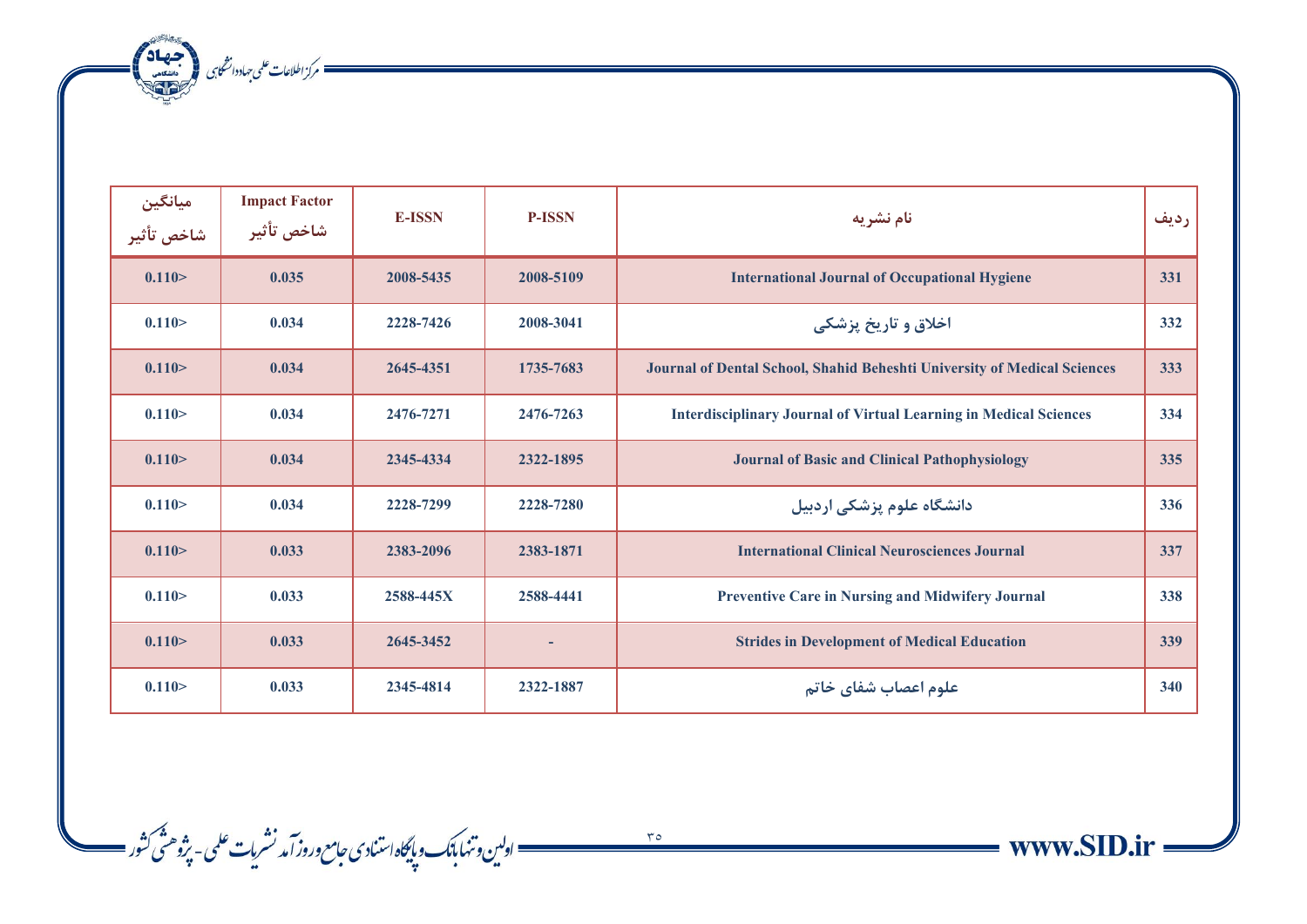مركز اطلاعات على جهاددانشكابى (مجتمعة 142)<br>مستخدم كرز اطلاعات على جهاددانشكابى

| میانگین<br>شاخص تأثیر | <b>Impact Factor</b><br>شاخص تأثير | <b>E-ISSN</b> | <b>P-ISSN</b> | نام نشريه                                                    | رديف |
|-----------------------|------------------------------------|---------------|---------------|--------------------------------------------------------------|------|
| 0.110 >               | 0.033                              | 2345-4873     | ۰             | <b>Journal of Surgery and Trauma</b>                         | 341  |
| 0.110 >               | 0.033                              | 2476-5848     | 2645-3991     | Journal of Obstetrics, Gynecology and Cancer Research        | 342  |
| 0.110 >               | 0.033                              | 2008-4056     | 2008-4048     | دانشگاه علوم پزشکی گیلان                                     | 343  |
| 0.110 >               | 0.032                              | 2251-6166     | 2251-6158     | قرآن و طب                                                    | 344  |
| 0.110 >               | 0.032                              | 2476-7158     | 2008-4390     | حقوق پزشکی                                                   | 345  |
| 0.110 >               | 0.032                              | 2008-2118     | 2008-210X     | Journal of Dental Research, Dental Clinics, Dental prospects | 346  |
| 0.110 >               | 0.032                              | 2645-3614     | ٠             | <b>Men's Health Journal</b>                                  | 347  |
| 0.110 >               | 0.032                              | 2383-4323     | 2383-4331     | پژوهش در دین و سلامت                                         | 348  |
| 0.110 >               | 0.032                              | 2322-2395     | 2251-9890     | <b>Caspian Journal of Dental Research</b>                    | 349  |
| 0.110 >               | 0.031                              | 2383-1413     | 2383-1421     | <b>International Journal of Infection</b>                    | 350  |



ے ہوا۔<br>1868ء کیسمبر سے اولین و تنہایاک وبایکاہ استنادی جامع وروز آمد نشریات علمی - پژوهشی کشور ایک مسلمان کے دوسرے کے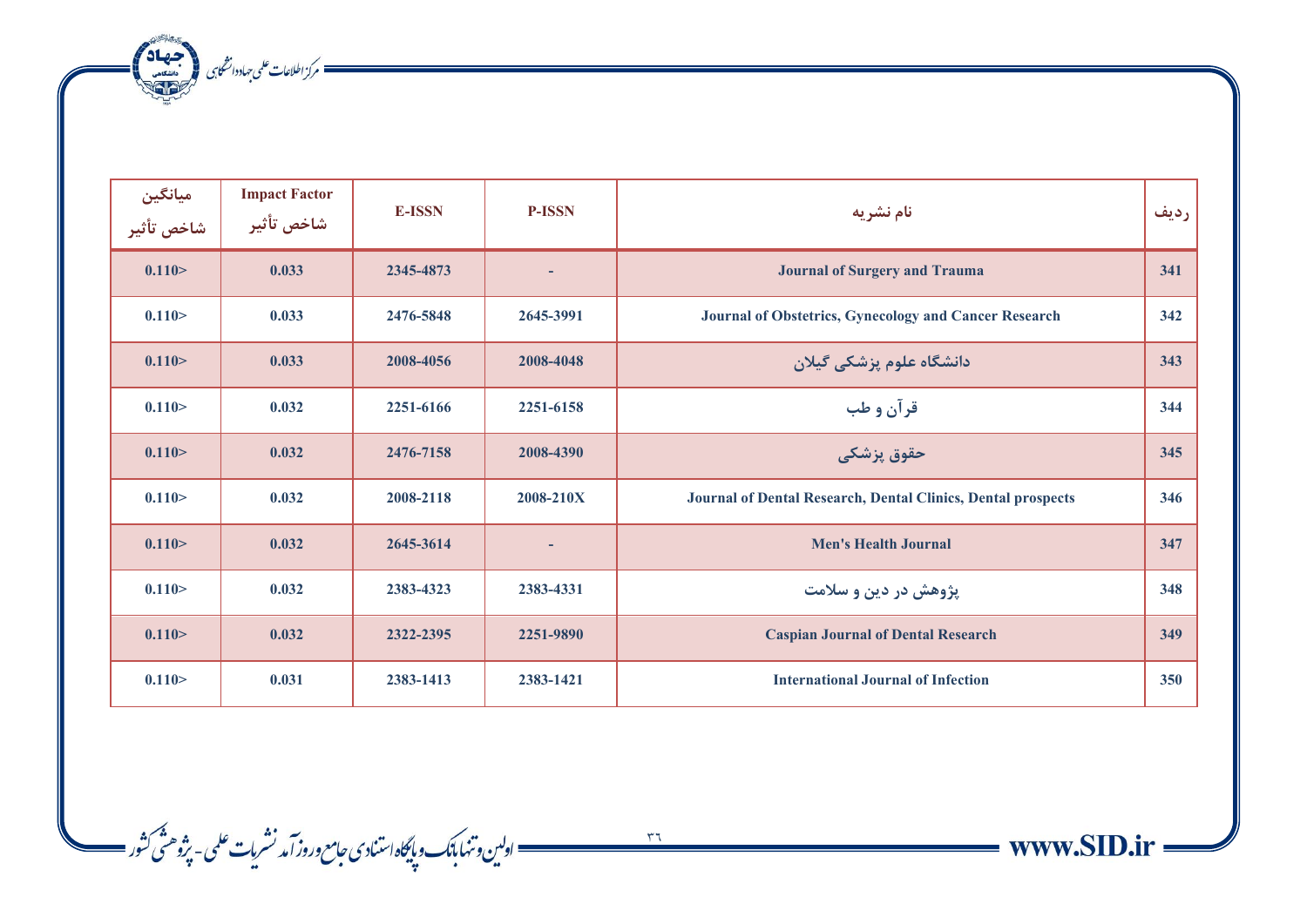مركز اطلاعات على جهاددانشكابى (مجتمعة 142)<br>مستخدم كرز اطلاعات على جهاددانشكابى

| میانگین<br>شاخص تأثیر | <b>Impact Factor</b><br>شاخص تأثير | <b>E-ISSN</b> | <b>P-ISSN</b>            | نام نشریه                                         | رديف |
|-----------------------|------------------------------------|---------------|--------------------------|---------------------------------------------------|------|
| 0.110 >               | 0.031                              | 2476-3020     | 2476-3012                | مدیریت بهداشت و درمان                             | 351  |
| 0.110 >               | 0.031                              | 2588-5030     | 1735-5680                | <b>Iranian Journal of Virology</b>                | 352  |
| 0.110 >               | 0.031                              | 2252-0317     | 2322-4150                | <b>Journal of Dental Materials and Techniques</b> | 353  |
| 0.110 >               | 0.031                              | 2008-2665     | 1735-8132                | پیاورد سلامت                                      | 354  |
| 0.110 >               | 0.031                              | 2008-3718     | 2008-2029                | سلامت و محیط زیست                                 | 355  |
| 0.110 >               | 0.031                              | 2783-2821     | $\overline{\phantom{a}}$ | <b>Health and Development Journal</b>             | 356  |
| 0.110 >               | 0.031                              | 2538-6247     | 2538-6247                | توانبخشي                                          | 357  |
| 0.110 >               | 0.031                              | 2538-2845     | $\sim$                   | دانشگاه علوم پزشکی تربت حیدریه                    | 358  |
| 0.110 >               | 0.031                              | 2383-3378     | 2383-336X                | مهندسی بهداشت حرفه ای                             | 359  |
| 0.110 >               | 0.031                              | 2008-8469     | 2008-4633                | <b>Addiction and Health</b>                       | 360  |



www.SID.ir

 $\sim$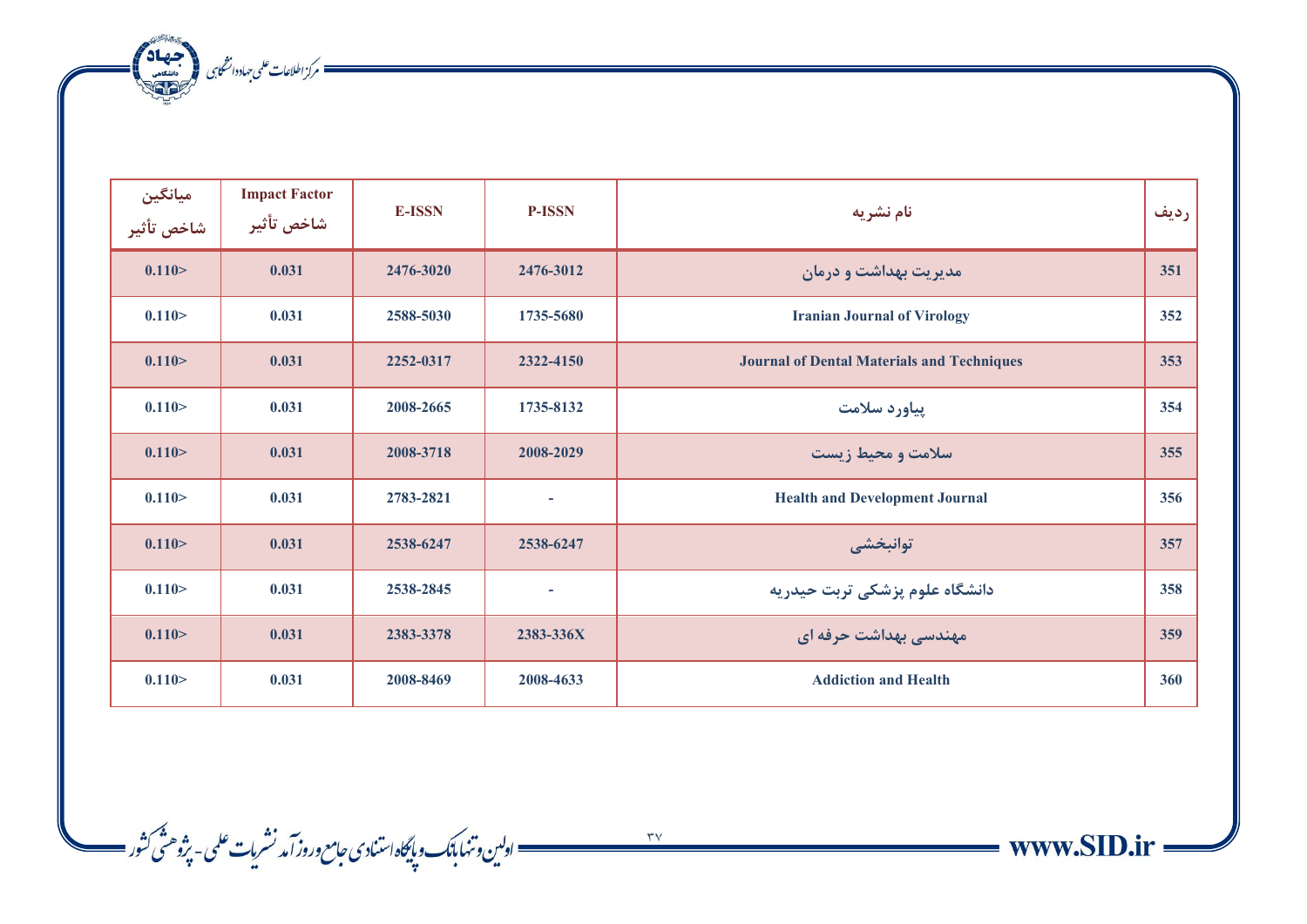مسكر الطلاعات على جهاددانشكابى المجتمعة المجتمعة المجتمعة المجتمعة المجتمعة المجتمعة المجتمعة المجتمعة المجتمعة<br>المجتمعة المجتمعة المجتمعة المجتمعة المجتمعة المجتمعة المجتمعة المجتمعة المجتمعة المجتمعة المجتمعة المجتمعة ا

| میانگین<br>شاخص تأثیر | <b>Impact Factor</b><br>شاخص تأثير | <b>E-ISSN</b> | <b>P-ISSN</b> | نام نشریه                                           | رديف |
|-----------------------|------------------------------------|---------------|---------------|-----------------------------------------------------|------|
| 0.110 >               | 0.031                              |               | 2423-6594     | <b>International Journal of Health Studies</b>      | 361  |
| 0.110 >               | 0.031                              | 1684-4300     | 1028-6918     | <b>Journal of Fundamentals of Mental Health</b>     | 362  |
| 0.110 >               | 0.030                              | 2538-4449     | ٠             | <b>Medical Laboratory Journal</b>                   | 363  |
| 0.110 >               | 0.030                              | 2322-3324     | 2228-6659     | بیهوشی و درد                                        | 364  |
| 0.110 >               | 0.030                              | 2322-4339     |               | علوم پزشکی صدرا                                     | 365  |
| 0.110 >               | 0.030                              | 2423-3498     | 2423-3870     | انفورماتیک سلامت و زیست پزشکی                       | 366  |
| 0.110 >               | 0.030                              | 2423-5849     | ÷             | <b>Archives of Anesthesiology and Critical Care</b> | 367  |
| 0.110 >               | 0.030                              | 2423-7612     | 2423-5067     | <b>Iranian Journal of Pediatric Surgery</b>         | 368  |
| 0.110 >               | 0.030                              | 2228-7515     | 1735-4315     | روانپزشکی و روانشناسی بالینی ایران                  | 369  |
| 0.110 >               | 0.030                              | 2251-8274     | 2251-7189     | طب کار                                              | 370  |

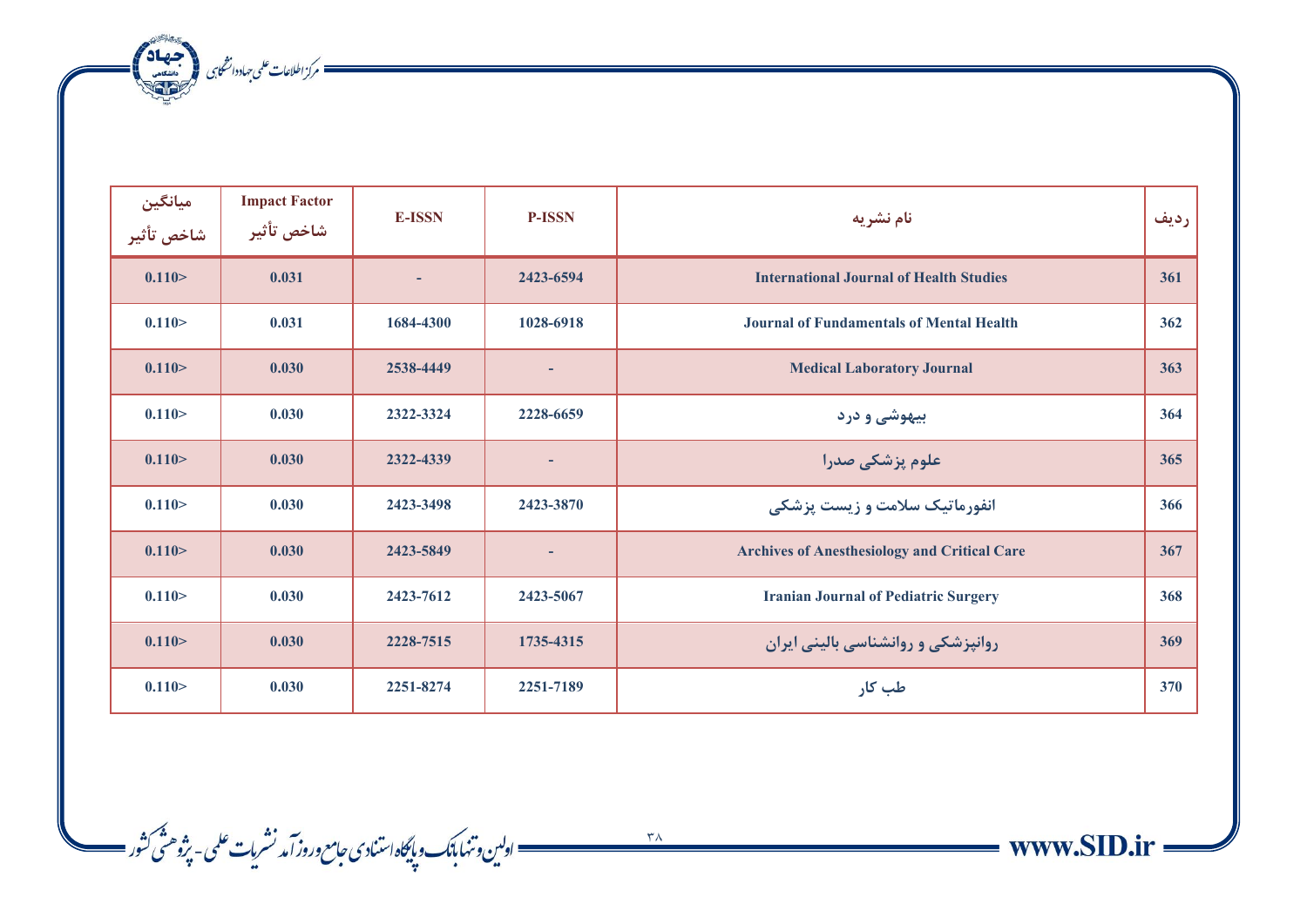مسك مركز اطلاعات على جهاددانشكاى المتحد بالانتصالات

| ميانگين<br>شاخص تأثير | <b>Impact Factor</b><br>شاخص تأثير | <b>E-ISSN</b> | <b>P-ISSN</b> | نام نشریه                                      | رديف |
|-----------------------|------------------------------------|---------------|---------------|------------------------------------------------|------|
| 0.110 >               | 0.029                              | 2538-2691     | 2538-2683     | <b>Case Reports in Clinical Practice</b>       | 371  |
| 0.110 >               | 0.029                              | 2345-3907     | 2345-3346     | <b>Novelty in Biomedicine</b>                  | 372  |
| 0.110 >               | 0.028                              | 2588-7238     | 2588-722X     | پزشکی بالینی ابن سینا                          | 373  |
| 0.110 >               | 0.028                              | 2322-4207     | 2322-3758     | Jundishapur Journal of Chronic Disease Care    | 374  |
| 0.110 >               | 0.028                              |               | 2008-9821     | فيض                                            | 375  |
| 0.110 >               | 0.028                              | 1735-7322     | 1683-1764     | دانشکده پزشکی                                  | 376  |
| 0.110 >               | 0.027                              | 2008-6792     | 2345-2250     | <b>Iranian Journal of Diabetes and Obesity</b> | 377  |
| 0.110 >               | 0.027                              | 2008-4072     | 2008-2053     | <b>Journal of Injury and Violence Research</b> | 378  |
| 0.110 >               | 0.027                              | 2716-9731     | 2716-9723     | دانشور پزشکی                                   | 379  |
| 0.110 >               | 0.026                              | 2322-2581     | 2251-8649     | <b>Journal of Medical Bacteriology</b>         | 380  |



 $\longrightarrow$  www.SID.ir =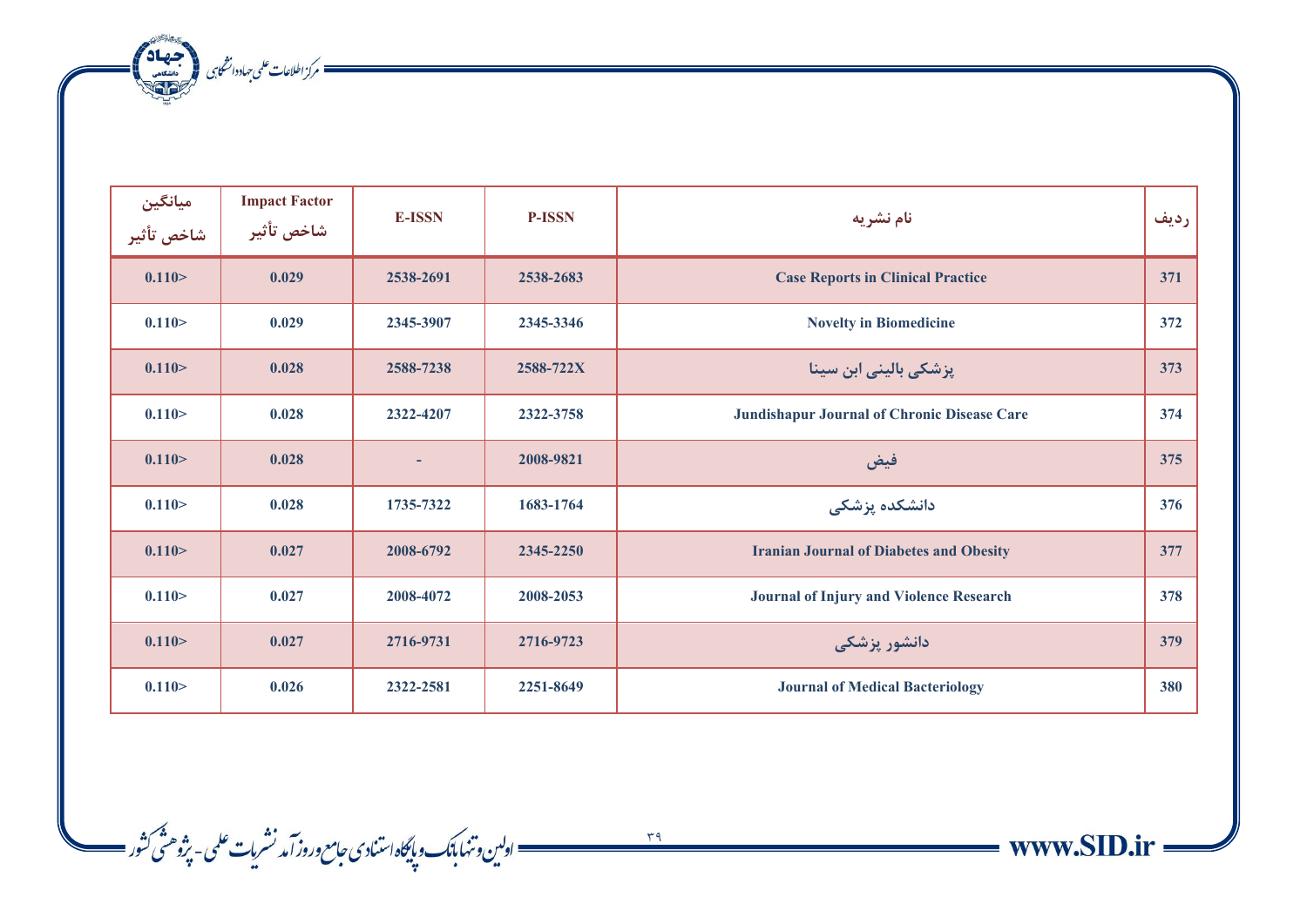مسكر الطلاعات على جهاددانشكابى المجتمعة المجتمعة المجتمعة المجتمعة المجتمعة المجتمعة المجتمعة المجتمعة المجتمعة<br>المجتمعة المجتمعة المجتمعة المجتمعة المجتمعة المجتمعة المجتمعة المجتمعة المجتمعة المجتمعة المجتمعة المجتمعة ا

| میانگین<br>شاخص تأثیر | <b>Impact Factor</b><br>شاخص تأثير | <b>E-ISSN</b> | <b>P-ISSN</b>            | نام نشریه                                              | رديف |
|-----------------------|------------------------------------|---------------|--------------------------|--------------------------------------------------------|------|
| 0.110 >               | 0.026                              | 2228-5733     | 2228-5741                | دانشگاه علوم پزشکی شهید صدوقی یزد                      | 381  |
| 0.110 >               | 0.025                              | 2252-0805     | 1735-1855                | افق دانش                                               | 382  |
| 0.110 >               | 0.025                              | 2345-5071     | 2345-5063                | <b>Journal of Archives in Military Medicine</b>        | 383  |
| 0.110 >               | 0.025                              | 2476-2768     | 2383-3203                | دانشکده علوم پزشکی نیشابور                             | 384  |
| 0.110 >               | 0.024                              | 2345-5284     | ٠                        | راهبردهای آموزش در علوم پزشکی                          | 385  |
| 0.110 >               | 0.024                              | 2423-7086     | $\overline{\phantom{a}}$ | <b>Journal of Skin and Stem Cell</b>                   | 386  |
| 0.110 >               | 0.024                              | 2148-9696     | н,                       | <b>Crescent Journal of Medical Biological Sciences</b> | 387  |
| 0.110 >               | 0.023                              | 2008-8248     | 1735-2029                | تحقيقات علوم رفتاري                                    | 388  |
| 0.110 >               | 0.023                              | 2322-3936     | 2322-391X                | تعالى باليني                                           | 389  |
| 0.110 >               | 0.023                              | 2588-5529     |                          | <b>Pistachio and Health Journal</b>                    | 390  |

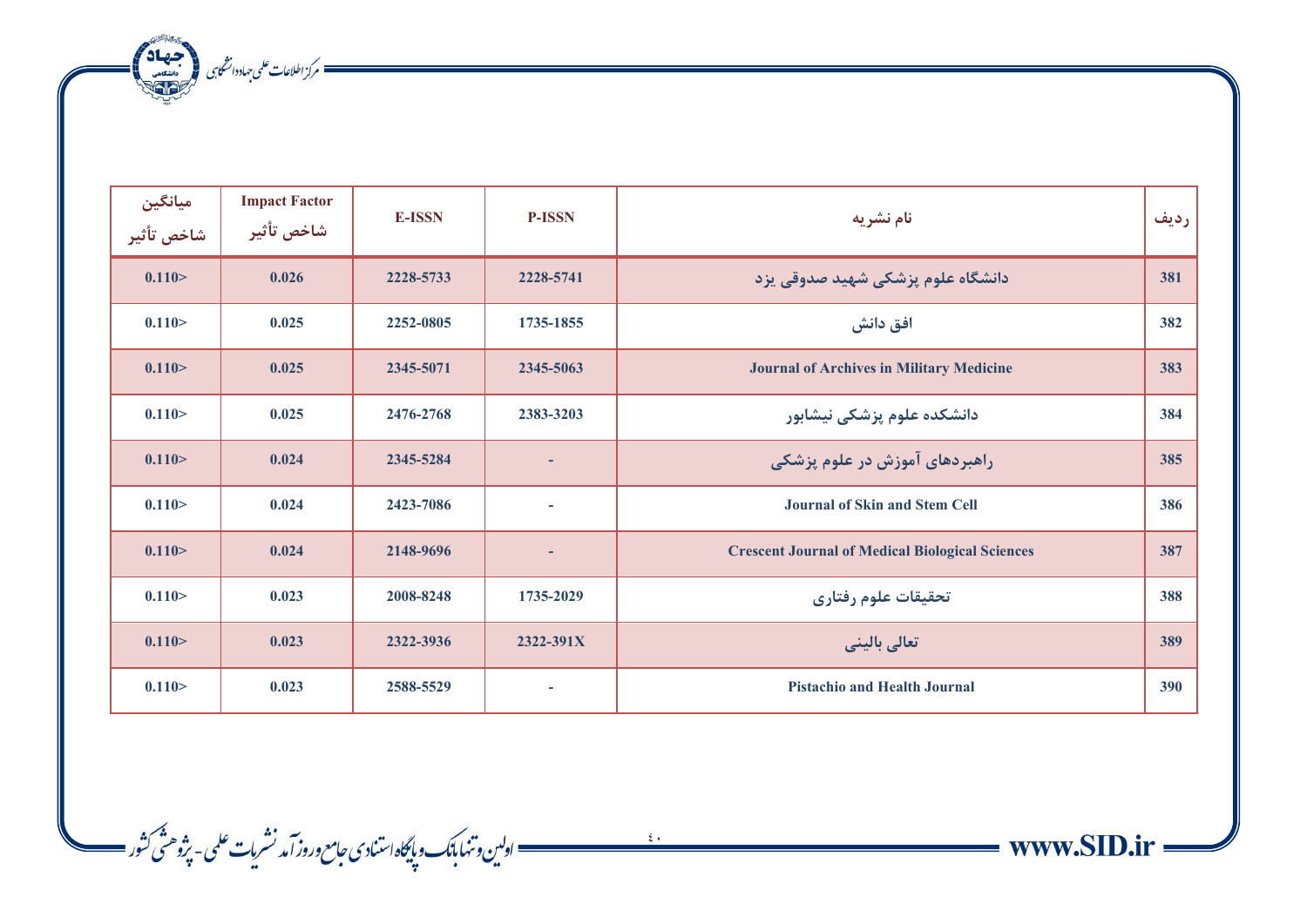ه مسكن الملاعات على جماددانشكارى المجمعة المحصر المحصر المحصر المحصر المحصر المحصر المحصر المحصر الم

| میانگین<br>شاخص تأثیر | <b>Impact Factor</b><br>شاخص تأثير | <b>E-ISSN</b> | <b>P-ISSN</b> | نام نشریه                                                      | رديف |
|-----------------------|------------------------------------|---------------|---------------|----------------------------------------------------------------|------|
| 0.110 >               | 0.023                              | 2423-5857     | 2322-1097     | <b>Journal of Health Management and Informatics</b>            | 391  |
| 0.110 >               | 0.022                              | 2345-5330     | 2345-5349     | <b>Journal of Medical Microbiology and Infectious Diseases</b> | 392  |
| 0.110 >               | 0.021                              | 2008-2606     | 1735-7519     | پژوهش در علوم توانبخشی                                         | 393  |
| 0.110 >               | 0.021                              | 2423-7604     | 2008-4374     | اخلاق پزشکی                                                    | 394  |
| 0.110 >               | 0.021                              | 2588-3046     | 2322-3839     | دانشگاه علوم پزشکی البرز                                       | 395  |
| 0.110 >               | 0.021                              |               | 1563-0773     | يافته                                                          | 396  |
| 0.110 >               | 0.020                              | 2383-3009     | 2383-0441     | <b>Nutrition and Food Sciences Research</b>                    | 397  |
| 0.110 >               | 0.020                              | 2322-133X     | 2322-1348     | <b>Research in Molecular Medicine</b>                          | 398  |
| 0.110 >               | 0.020                              | 2476-7670     | 2423-6241     | <b>Archives of Medical Laboratory Sciences</b>                 | 399  |
| 0.110 >               | 0.018                              | 2538-4600     | 2538-2330     | Journal of Orthopedic and Spine Trauma                         | 400  |

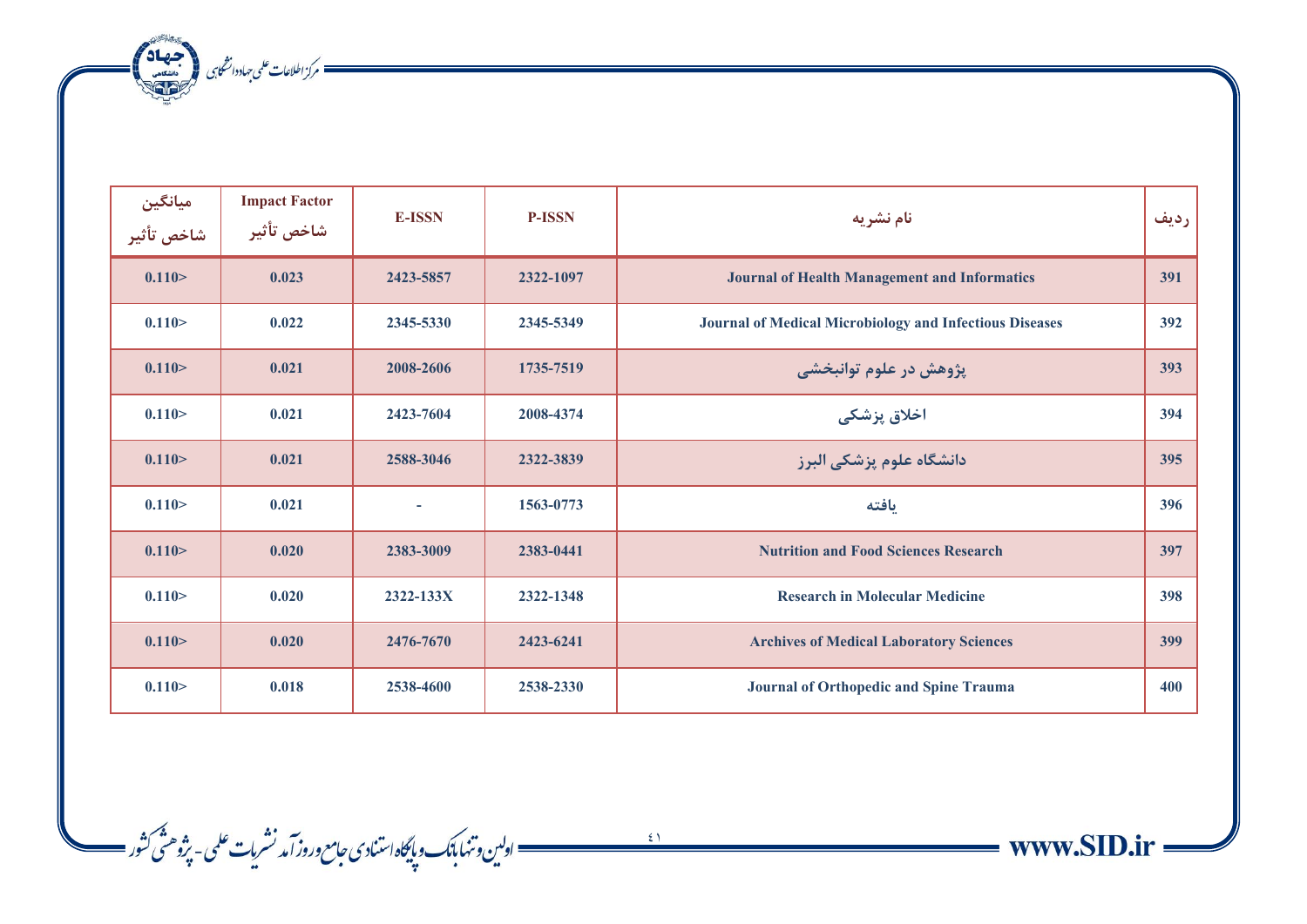مسك مركز اطلاعات على جهاددانشكاى المتحد بالانتصالات

| ميانگين<br>شاخص تأثير | <b>Impact Factor</b><br>شاخص تأثير | <b>E-ISSN</b> | <b>P-ISSN</b>            | نام نشریه                                                     | رديف |
|-----------------------|------------------------------------|---------------|--------------------------|---------------------------------------------------------------|------|
| 0.110 >               | 0.018                              | 2251-7839     | 2251-7847                | Journal of Dentomaxillofacil Radiology, Pathology and Surgery | 401  |
| 0.110 >               | 0.017                              | 2423-8147     | 2322-4517                | نفس                                                           | 402  |
| 0.110 >               | 0.017                              | 2345-6213     | 2345-5489                | <b>Journal of Craniomaxillofacial Research</b>                | 403  |
| 0.110 >               | 0.017                              | 2588-2570     | 2588-2562                | Journal of Kermanshah University of Medical Sciences          | 404  |
| 0.110 >               | 0.017                              |               | 2345-525X                | <b>International Journal of Medical Reviews</b>               | 405  |
| 0.110 >               | 0.017                              | 2645-6109     | $\overline{\phantom{a}}$ | <b>Journal of Qualitative Research in Health Sciences</b>     | 406  |
| 0.110 >               | 0.0172                             | 2423-7876     | 2228-6918                | <b>Modern Care Journal</b>                                    | 407  |
| 0.110 >               | 0.016                              | 2476-3918     | 2476-390X                | <b>Hospital Practices and Research</b>                        | 408  |
| 0.110 >               | 0.016                              |               | 2008-8701                | دانشگاه علوم پزشکی خراسان شمالی                               | 409  |
| 0.110 >               | 0.016                              | 2252-0724     | 2228-7914                | <b>World Journal of Plastic Surgery</b>                       | 410  |



 $\longrightarrow$  www.SID.ir =